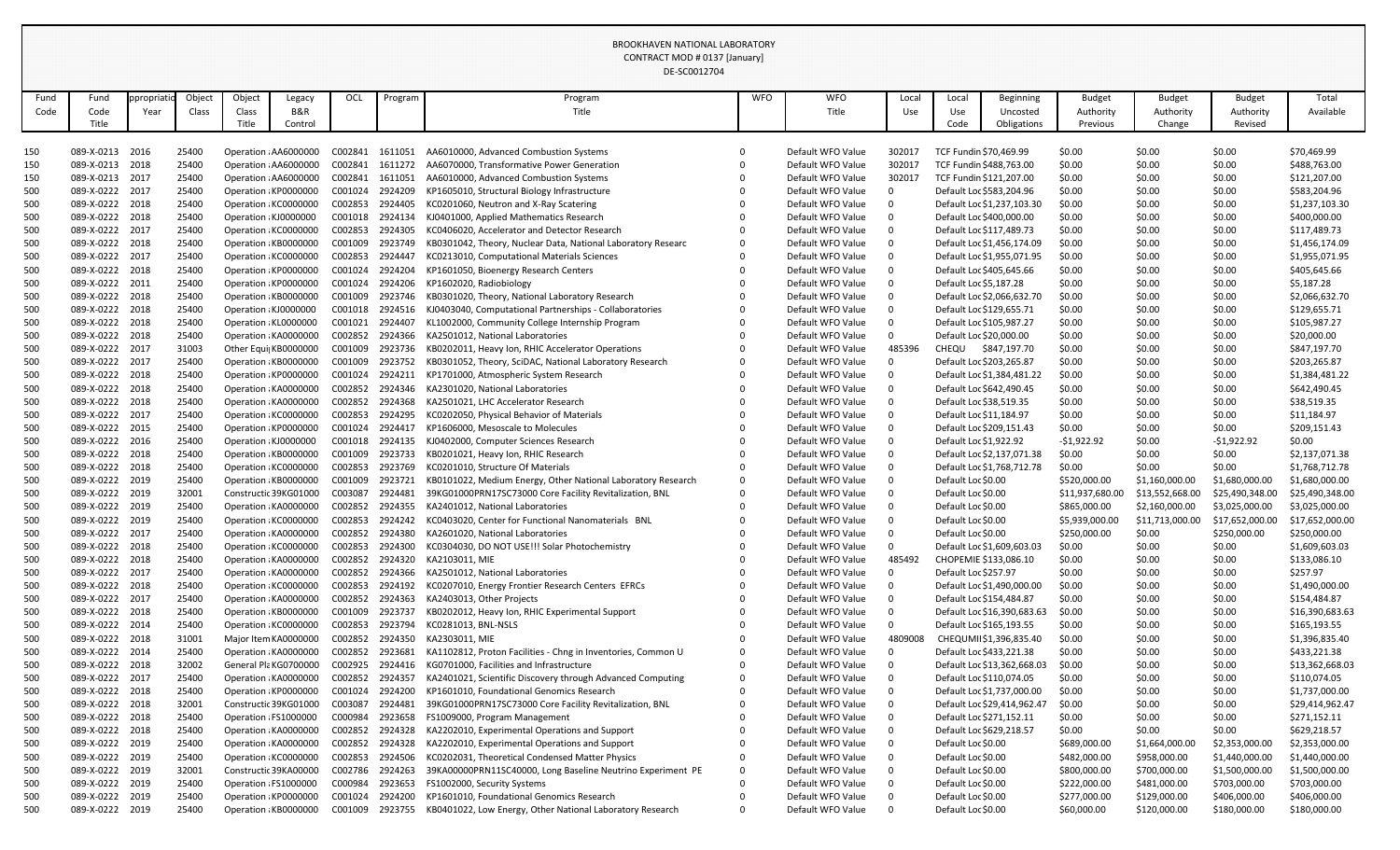|            |                                    |            |                |        |                                               |                    |                    | DE-SC0012704                                                                                  |            |                                        |          |                                          |                                                        |                              |                          |                                |                                |
|------------|------------------------------------|------------|----------------|--------|-----------------------------------------------|--------------------|--------------------|-----------------------------------------------------------------------------------------------|------------|----------------------------------------|----------|------------------------------------------|--------------------------------------------------------|------------------------------|--------------------------|--------------------------------|--------------------------------|
| Fund       | Fund                               | ppropriati | Object         | Object | Legacy                                        | OCL                | Program            | Program                                                                                       | <b>WFO</b> | <b>WFO</b>                             | Local    | Local                                    | <b>Beginning</b>                                       | <b>Budget</b>                | <b>Budget</b>            | <b>Budget</b>                  | Total                          |
| Code       | Code                               | Year       | Class          | Class  | B&R                                           |                    |                    | Title                                                                                         |            | Title                                  | Use      | Use                                      | Uncosted                                               | Authority                    | Authority                | Authority                      | Available                      |
|            | Title                              |            |                | Title  | Control                                       |                    |                    |                                                                                               |            |                                        |          | Code                                     | Obligations                                            | Previous                     | Change                   | Revised                        |                                |
| 500        | 089-X-0222                         | 2019       | 25400          |        | Operation: KA0000000                          | C002852            | 2924358            | KA2401022, Scientific Computing                                                               | $\Omega$   | Default WFO Value                      | $\Omega$ | Default Loc \$0.00                       |                                                        | \$75,000.00                  | \$182,000.00             | \$257,000.00                   | \$257,000.00                   |
| 500        | 089-X-0222 2019                    |            | 31003          |        | Other Equi KB0000000                          | C001009            | 2923737            | KB0202012, Heavy Ion, RHIC Experimental Support                                               |            | Default WFO Value                      | 485396   | CHEQU                                    | \$0.00                                                 | \$400,000.00                 | \$1,056,000.00           | \$1,456,000.00                 | \$1,456,000.00                 |
| 500        | 089-X-0222 2019                    |            | 25400          |        | Operation : KA0000000                         | C002852            | 2924327            | KA2201090, Other Research                                                                     |            | Default WFO Value                      |          | Default Loc \$0.00                       |                                                        | \$364,000.00                 | \$187,000.00             | \$551,000.00                   | \$551,000.00                   |
| 500        | 089-X-0222 2018                    |            | 25400          |        | Operation : FS1000000                         | C000984            | 2923656            | FS1006000, Personnel Security                                                                 |            | Default WFO Value                      |          | Default Loc \$17,935.90                  |                                                        | \$0.00                       | \$0.00                   | \$0.00                         | \$17,935.90                    |
| 500        | 089-X-0222 2018                    |            | 25400          |        | Operation : KL0000000                         | C001021            | 2924406            | KL1001000, Science Undergraduate Laboratory Internship                                        |            | Default WFO Value                      |          |                                          | Default Loc \$513,683.24                               | \$0.00                       | \$0.00                   | \$0.00                         | \$513,683.24                   |
| 500        | 089-X-0222 2017                    |            | 25400          |        | Operation : KA0000000                         | C002852            | 2924369            | KA2501022, Muon Accelerators                                                                  |            | Default WFO Value                      |          |                                          | Default Loc \$250,000.00                               | $-5250,000.00$               | \$0.00                   | $-5250,000.00$                 | \$0.00                         |
| 500        | 089-X-0222 2018                    |            | 25400          |        | Operation : KC0000000                         | C002853            | 2924299            | KC0304020, Physical Biosciences                                                               |            | Default WFO Value                      |          |                                          | Default Loc \$2,048,670.39                             | \$0.00                       | \$0.00                   | \$0.00                         | \$2,048,670.39                 |
| 500        | 089-X-0222 2018                    |            | 25400          |        | Operation : KA0000000                         | C002852            | 2924319            | KA2102090, Other Facilities                                                                   |            | Default WFO Value                      |          |                                          | Default Loc \$159,687.08                               | \$0.00                       | \$0.00                   | \$0.00                         | \$159,687.08                   |
| 500        | 089-X-0222 2017                    |            | 32003          |        | Accelerato KB0000000                          | C001009            | 2923736            | KB0202011, Heavy Ion, RHIC Accelerator Operations                                             |            | Default WFO Value                      | 485395   | <b>CHAIP</b>                             | \$1,170,117.68                                         | \$0.00                       | \$0.00                   | \$0.00                         | \$1,170,117.68                 |
| 500        | 089-X-0222 2018                    |            | 25400          |        | Operation : KL0000000                         | C001021            | 2924414            | KL1500000, Outreach                                                                           |            | Default WFO Value                      |          | Default Loc \$80,000.00                  |                                                        | \$0.00                       | \$0.00                   | \$0.00                         | \$80,000.00                    |
| 500        | 089-X-0222 2018                    |            | 25400          |        | Operation : KB0000000                         | C001009            | 2924156            | KB0201052, Heavy Ion Accelerator R&D Natl Lab Research                                        |            | Default WFO Value                      |          |                                          | Default Loc \$101,000.00                               | \$0.00                       | \$0.00                   | \$0.00                         | \$101,000.00                   |
| 500        | 089-X-0222 2017                    |            | 25400          |        | Operation : KA0000000                         | C002852            | 2924382            | KA2602010, Accelerator Operations and Support                                                 |            | Default WFO Value                      |          | Default Loc \$2,088.07                   |                                                        | \$0.00                       | \$0.00                   | \$0.00                         | \$2,088.07                     |
| 500        | 089-X-0222 2018                    |            | 25400          |        | Operation : KB0000000                         | C001009            | 2923755            | KB0401022, Low Energy, Other National Laboratory Research                                     |            | Default WFO Value                      |          |                                          | Default Loc \$257,253.17                               | \$0.00                       | \$0.00                   | \$0.00                         | \$257,253.17                   |
| 500        | 089-X-0222 2011<br>089-X-0222 2017 |            | 31003<br>25400 |        | Other Equi KC0000000                          | C002853<br>C001024 | 3023325<br>2924203 | KC0203020, Synthesis and Processing Science                                                   |            | Default WFO Value<br>Default WFO Value | 485396   | CHEQU                                    | \$2,515.98                                             | $-52,515.98$                 | \$0.00                   | $-52,515.98$                   | \$0.00                         |
| 500        |                                    |            | 32001          |        | Operation: KP0000000<br>Constructic 39KA00000 | C002786            | 2924263            | KP1601040, Computational Biosciences                                                          | $\Omega$   | Default WFO Value                      |          | Default Loc \$23,025.11                  |                                                        | \$0.00                       | \$0.00                   | \$0.00<br>\$0.00               | \$23,025.11                    |
| 500        | 089-X-0222 2018<br>089-X-0222 2018 |            | 25400          |        | Operation : KC0000000                         | C002853            | 2923807            | 39KA00000PRN11SC40000, Long Baseline Neutrino Experiment PE<br>KC0302010, Chemical Energy     |            | Default WFO Value                      |          |                                          | Default Loc \$629,609.74<br>Default Loc \$2,035,609.08 | \$0.00                       | \$0.00<br>\$0.00         | \$0.00                         | \$629,609.74<br>\$2,035,609.08 |
| 500<br>500 | 089-X-0222 2018                    |            | 32003          |        | Accelerato KB0000000                          | C001009            | 2923736            | KB0202011, Heavy Ion, RHIC Accelerator Operations                                             |            | Default WFO Value                      | 485395   | <b>CHAIP</b>                             | \$2,440,000.00                                         | \$0.00<br>\$0.00             | \$0.00                   | \$0.00                         | \$2,440,000.00                 |
| 500        | 089-X-0222 2018                    |            | 25400          |        | Operation : FS1000000                         | C000984            | 2923654            | FS1004000, Information Security                                                               |            | Default WFO Value                      |          |                                          | Default Loc \$215,192.50                               | \$0.00                       | \$0.00                   | \$0.00                         | \$215,192.50                   |
| 500        | 089-X-0222 2019                    |            | 25400          |        | Operation: KP0000000                          | C001024            | 2924993            | KP1607010, Biomolecular Characterization and Imaging Science                                  | $\Omega$   | Default WFO Value                      |          | Default Loc \$0.00                       |                                                        | \$553,000.00                 | \$872,000.00             | \$1,425,000.00                 | \$1,425,000.00                 |
| 500        | 089-X-0222 2019                    |            | 25400          |        | Operation KC0000000                           | C002853            | 2923807            | KC0302010, Chemical Energy                                                                    |            | Default WFO Value                      |          | Default Loc \$0.00                       |                                                        | \$887,000.00                 | \$1,764,000.00           | \$2,651,000.00                 | \$2,651,000.00                 |
| 500        | 089-X-0222 2019                    |            | 25400          |        | Operation : KA0000000                         | C002852            | 2924371            | KA2501032, National Laboratories                                                              |            | Default WFO Value                      |          | Default Loc \$0.00                       |                                                        | \$351,000.00                 | \$847,000.00             | \$1,198,000.00                 | \$1,198,000.00                 |
| 500        | 089-X-0222 2019                    |            | 25400          |        | Operation : KJ0000000                         | C001018            | 2924474            | KJ0402010, Computer Sciences - Research                                                       |            | Default WFO Value                      |          | Default Loc \$0.00                       |                                                        | \$250,000.00                 | \$0.00                   | \$250,000.00                   | \$250,000.00                   |
| 500        | 089-X-0222 2019                    |            | 32003          |        | Accelerato KB0000000                          | C001009            | 2923736            | KB0202011, Heavy Ion, RHIC Accelerator Operations                                             |            | Default WFO Value                      | 485395   | <b>CHAIP</b>                             | \$0.00                                                 | \$610,000.00                 | \$1,360,000.00           | \$1,970,000.00                 | \$1,970,000.00                 |
| 500        | 089-X-0222 2019                    |            | 25400          |        | Operation : KA0000000                         | C002852            | 2924357            | KA2401021, Scientific Discovery through Advanced Computing                                    |            | Default WFO Value                      |          | Default Loc \$0.00                       |                                                        | \$56,000.00                  | \$115,000.00             | \$171,000.00                   | \$171,000.00                   |
| 500        | 089-X-0222 2019                    |            | 25400          |        | Operation: KA0000000                          | C002852            | 2924356            | KA2401019, Other Research                                                                     |            | Default WFO Value                      |          | Default Loc \$0.00                       |                                                        | \$755,000.00                 | \$533,000.00             | \$1,288,000.00                 | \$1,288,000.00                 |
| 500        | 089-X-0222 2019                    |            | 25400          |        | Operation KL0000000                           | C001021            | 2924406            | KL1001000, Science Undergraduate Laboratory Internship                                        |            | Default WFO Value                      |          | Default Loc \$0.00                       |                                                        | \$0.00                       | \$1,400,000.00           | \$1,400,000.00                 | \$1,400,000.00                 |
| 500        | 089-X-0222 2019                    |            | 25400          |        | Operation : KJ0000000                         | C001018            | 2924134            | KJ0401000, Applied Mathematics Research                                                       |            | Default WFO Value                      |          | Default Loc \$0.00                       |                                                        | \$0.00                       | \$400,000.00             | \$400,000.00                   | \$400,000.00                   |
| 500        | 089-X-0222 2018                    |            | 25400          |        | Operation : KA0000000                         | C002852            | 2924371            | KA2501032, National Laboratories                                                              |            | Default WFO Value                      |          |                                          | Default Loc \$1,007,519.74                             | \$0.00                       | \$0.00                   | \$0.00                         | \$1,007,519.74                 |
| 500        | 089-X-0222 2017                    |            | 25400          |        | Operation KP0000000                           | C001024            | 2924462            | KP1703040, DO NOT USE!!! Climate Model Development and Valid                                  | $\Omega$   | Default WFO Value                      |          |                                          | Default Loc \$416,307.62                               | \$0.00                       | \$0.00                   | \$0.00                         | \$416,307.62                   |
| 500        | 089-X-0222 2018                    |            | 25400          |        | Operation KB0000000                           | C001009            | 2923721            | KB0101022, Medium Energy, Other National Laboratory Research                                  | $\Omega$   | Default WFO Value                      |          |                                          | Default Loc \$686,859.70                               | \$0.00                       | \$0.00                   | \$0.00                         | \$686,859.70                   |
| 500        | 089-X-0222 2018                    |            | 25400          |        | Operation KA0000000                           | C002852            | 2924496            | KA2602020, Accelerator Test Facility ATF Operations                                           |            | Default WFO Value                      |          |                                          | Default Loc \$386,964.47                               | \$0.00                       | \$0.00                   | \$0.00                         | \$386,964.47                   |
| 500        | 089-X-0222 2018                    |            | 25400          |        | Operation KC0000000                           | C002853 2924294    |                    | KC0202040, Mechanical Behavior and Radiation Effects                                          |            | Default WFO Value                      |          | Default Loc \$22,642.43                  |                                                        | \$0.00                       | \$0.00                   | \$0.00                         | \$22,642.43                    |
| 500        | 089-X-0222 2018                    |            | 25400          |        | Operation : KJ0000000                         | C001018            | 2924474            | KJ0402010, Computer Sciences - Research                                                       |            | Default WFO Value                      |          |                                          | Default Loc \$1,039,403.14                             | \$0.00                       | \$0.00                   | \$0.00                         | \$1,039,403.14                 |
| 500        | 089-X-0222 2018                    |            | 25400          |        | Operation KB0000000                           | C001009            | 2923736            | KB0202011, Heavy Ion, RHIC Accelerator Operations                                             |            | Default WFO Value                      |          |                                          | Default Loc \$15,617,704.64                            | \$0.00                       | \$0.00                   | \$0.00                         | \$15,617,704.64                |
| 500        | 089-X-0222 2018                    |            | 25400          |        | Operation : KA0000000                         | C002852            | 2924317            | KA2102021, ATLAS Detector and Computing Support                                               |            | Default WFO Value                      |          |                                          | Default Loc \$10,318,802.13                            | \$0.00                       | \$0.00                   | \$0.00                         | \$10,318,802.13                |
| 500        | 089-X-0222 2014                    |            | 25400          |        | Operation : KB0000000                         | C001009            | 2923741            | KB0281011, Nuclear Physics - RHIC                                                             |            | Default WFO Value                      |          | Default Loc \$82,974.96                  |                                                        | \$0.00                       | \$0.00                   | \$0.00                         | \$82,974.96                    |
| 500        | 089-X-0222 2018                    |            | 25400          |        | Operation KC0000000                           | C002853            | 2924472            | KC0201070, X-Ray Scattering                                                                   |            | Default WFO Value                      |          |                                          | Default Loc \$1,768,978.04                             | \$0.00                       | \$0.00                   | \$0.00                         | \$1,768,978.04                 |
| 500        | 089-X-0222 2018                    |            | 25400          |        | Operation: KL0000000                          | C001021            | 2924408            | KL1003000, Visiting Faculty Program                                                           |            | Default WFO Value                      |          |                                          | Default Loc \$367,175.51                               | \$0.00                       | \$0.00                   | \$0.00                         | \$367,175.51                   |
| 500        | 089-X-0222 2019                    |            | 25400          |        | Operation : KC0000000                         | C002853            | 2923769            | KC0201010, Structure Of Materials                                                             |            | Default WFO Value                      |          | Default Loc \$0.00                       |                                                        | \$795,000.00                 | \$1,578,000.00           | \$2,373,000.00                 | \$2,373,000.00                 |
| 500        | 089-X-0222 2019                    |            | 25400          |        | Operation : KA0000000                         | C002852            | 2924496            | KA2602020, Accelerator Test Facility ATF Operations                                           |            | Default WFO Value                      |          | Default Loc \$0.00                       |                                                        | \$2,024,000.00               | \$1,792,000.00           | \$3,816,000.00                 | \$3,816,000.00                 |
| 500        | 089-X-0222 2019                    |            | 25400          |        | Operation : KB0000000                         | C001009            | 2923733            | KB0201021, Heavy Ion, RHIC Research                                                           |            | Default WFO Value                      |          | Default Loc \$0.00                       |                                                        | \$1,580,000.00               | \$3,550,000.00           | \$5,130,000.00                 | \$5,130,000.00                 |
| 500        | 089-X-0222 2019                    |            | 25400          |        | Operation : FS1000000                         | C000984            | 2923654            | FS1004000, Information Security                                                               |            | Default WFO Value                      |          | Default Loc \$0.00                       |                                                        | \$126,000.00                 | \$273,000.00             | \$399,000.00                   | \$399,000.00                   |
| 500        | 089-X-0222 2019<br>089-X-0222 2019 |            | 25400<br>25400 |        | Operation KP0000000<br>Operation KC0000000    | C001024<br>C002853 | 2924995<br>2924405 | KP1703000, Earth and Environmental Systems Modeling<br>KC0201060, Neutron and X-Ray Scatering |            | Default WFO Value<br>Default WFO Value |          | Default Loc \$0.00<br>Default Loc \$0.00 |                                                        | \$170,000.00                 | \$36,000.00              | \$206,000.00<br>\$2,279,000.00 | \$206,000.00<br>\$2,279,000.00 |
| 500        | 089-X-0222 2016                    |            | 25400          |        | Operation : FS1000000                         | C000984            | 2923655            | FS1005000, Cyber Security                                                                     |            | Default WFO Value                      |          | Default Loc \$0.00                       |                                                        | \$763,000.00<br>\$508,268.60 | \$1,516,000.00<br>\$0.00 | \$508,268.60                   | \$508,268.60                   |
| 500        | 089-X-0222 2017                    |            | 25400          |        | Operation: KC0000000                          | C002853            | 2924192            | KC0207010, Energy Frontier Research Centers EFRCs                                             |            | Default WFO Value                      |          |                                          | Default Loc \$791,878.52                               | \$0.00                       | \$0.00                   | \$0.00                         | \$791,878.52                   |
| 500<br>500 | 089-X-0222 2018                    |            | 25400          |        | Operation KP0000000                           | C001024            | 2924203            | KP1601040, Computational Biosciences                                                          |            | Default WFO Value                      |          |                                          | Default Loc \$470,000.00                               | \$0.00                       | \$0.00                   | \$0.00                         | \$470,000.00                   |
| 500        | 089-X-0222 2018                    |            | 25400          |        | Operation : KC0000000                         | C002853            | 2924242            | KC0403020, Center for Functional Nanomaterials BNL                                            |            | Default WFO Value                      |          |                                          | Default Loc \$13,073,045.43                            | \$0.00                       | \$0.00                   | \$0.00                         | \$13,073,045.43                |
| 500        | 089-X-0222 2014                    |            | 25400          |        | Operation : KB0000000                         | C001009            | 2923728            | KB0181012, Nuclear Physics - BNL-Tandem                                                       |            | Default WFO Value                      |          | Default Loc \$34,228.17                  |                                                        | \$0.00                       | \$0.00                   | \$0.00                         | \$34,228.17                    |
| 500        | 089-X-0222 2016                    |            | 25400          |        | Operation : KA0000000                         | C002852            | 2924369            | KA2501022, Muon Accelerators                                                                  |            | Default WFO Value                      |          |                                          | Default Loc \$274,718.92                               | $-5200,000.00$               | \$0.00                   | $-5200,000.00$                 | \$74,718.92                    |
| 500        | 089-X-0222 2017                    |            | 25400          |        | Operation : KP0000000                         | C001024            | 2924216            | KP1703020, DO NOT USE!!! Earth System Modeling                                                |            | Default WFO Value                      | 0        |                                          | Default Loc \$134,019.79                               | \$0.00                       | \$0.00                   | \$0.00                         | \$134,019.79                   |
|            |                                    |            |                |        |                                               |                    |                    |                                                                                               |            |                                        |          |                                          |                                                        |                              |                          |                                |                                |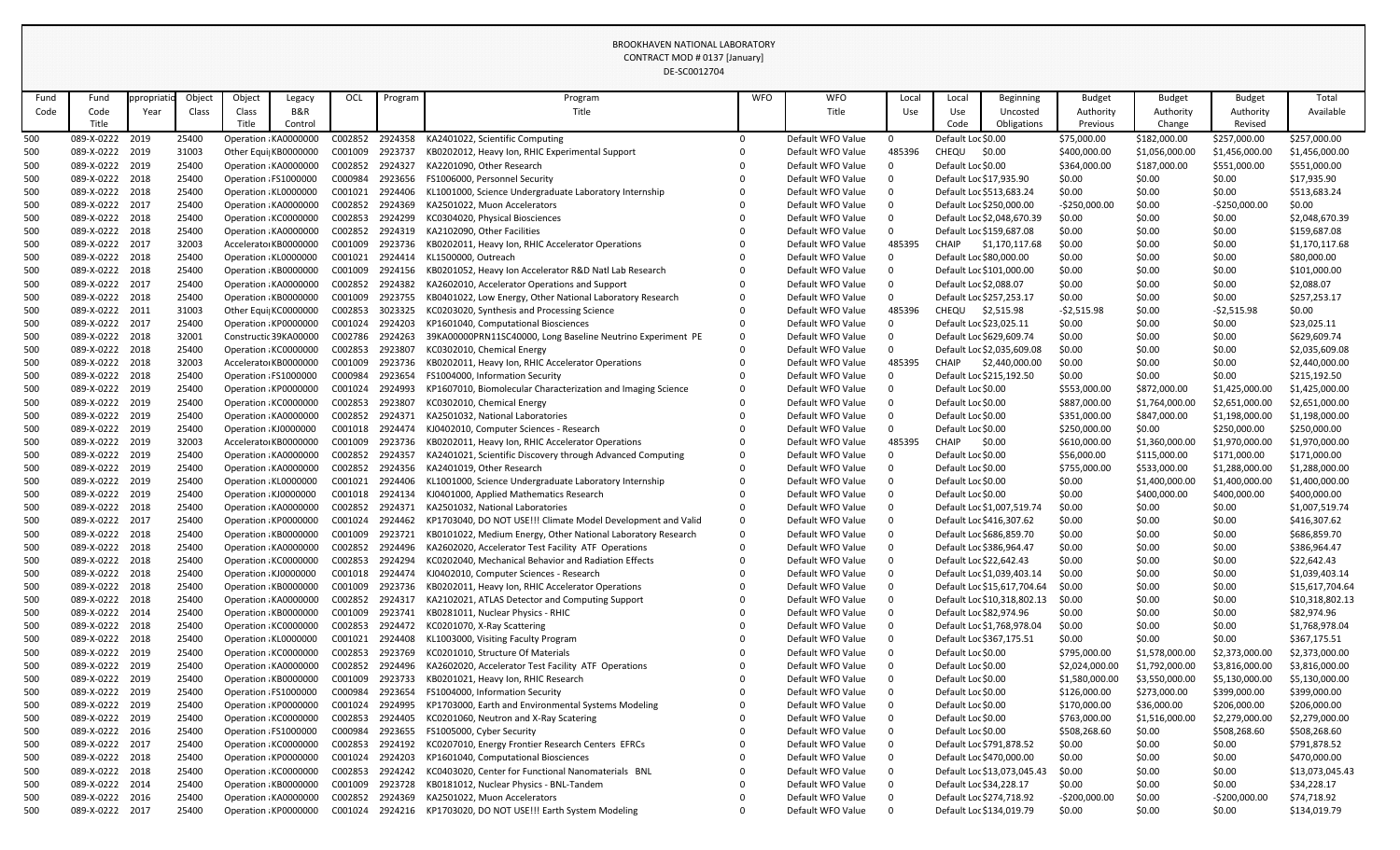|            |                                    |            |                |                       |                                              |                    |                    | DE-SC0012704                                                                                                       |                      |                                        |                |                                  |                                            |                         |                  |                          |                              |
|------------|------------------------------------|------------|----------------|-----------------------|----------------------------------------------|--------------------|--------------------|--------------------------------------------------------------------------------------------------------------------|----------------------|----------------------------------------|----------------|----------------------------------|--------------------------------------------|-------------------------|------------------|--------------------------|------------------------------|
| Fund       | Fund                               | ppropriati | Object         | Object                | Legacy                                       | OCL                | Program            | Program                                                                                                            | <b>WFO</b>           | <b>WFO</b>                             | Local          | Local                            | Beginning                                  | <b>Budget</b>           | <b>Budget</b>    | <b>Budget</b>            | Total                        |
| Code       | Code                               | Year       | Class          | Class                 | B&R                                          |                    |                    | Title                                                                                                              |                      | Title                                  | Use            | Use                              | Uncosted                                   | Authority               | Authority        | Authority                | Available                    |
|            | Title                              |            |                | Title                 | Control                                      |                    |                    |                                                                                                                    |                      |                                        |                | Code                             | Obligations                                | Previous                | Change           | Revised                  |                              |
| 500        | 089-X-0222 2017                    |            | 31003          |                       | Other Equi KB0000000                         | C001009            | 2923737            | KB0202012, Heavy Ion, RHIC Experimental Support                                                                    | $\Omega$             | Default WFO Value                      | 485396         | CHEQU                            | \$152,638.30                               | \$0.00                  | \$0.00           | \$0.00                   | \$152,638.30                 |
| 500        | 089-X-0222 2018                    |            | 32003          |                       | Accelerato KA0000000                         | C002852            | 2924496            | KA2602020, Accelerator Test Facility ATF Operations                                                                |                      | Default WFO Value                      | 485395         | <b>CHAIP</b>                     | \$81,894.40                                | \$0.00                  | \$0.00           | \$0.00                   | \$81,894.40                  |
| 500        | 089-X-0222 2017                    |            | 25400          |                       | Operation : KB0000000                        | C001009            | 2924156            | KB0201052, Heavy Ion Accelerator R&D Natl Lab Research                                                             |                      | Default WFO Value                      | $\Omega$       |                                  | Default Loc \$278,466.25                   | \$0.00                  | \$0.00           | \$0.00                   | \$278,466.25                 |
| 500        | 089-X-0222 2017                    |            | 25400          |                       | Operation : KP0000000                        | C001024            | 2924200            | KP1601010, Foundational Genomics Research                                                                          |                      | Default WFO Value                      | 0              |                                  | Default Loc \$2,061,441.13                 | \$0.00                  | \$0.00           | \$0.00                   | \$2,061,441.13               |
| 500        | 089-X-0222 2018                    |            | 25400          |                       | Operation : KP0000000                        | C001024            | 2924209            | KP1605010, Structural Biology Infrastructure                                                                       |                      | Default WFO Value                      | -0             |                                  | Default Loc \$2,500,000.00                 | \$0.00                  | \$0.00           | \$0.00                   | \$2,500,000.00               |
| 500        | 089-X-0222 2018                    |            | 25400          |                       | Operation : KC0000000                        | C002853            | 2924233            | KC0401040, National Synchrotron Light Source II BNL                                                                |                      | Default WFO Value                      | $\Omega$       |                                  | Default Loc \$27,601,557.94                | \$0.00                  | \$0.00           | \$0.00                   | \$27,601,557.94              |
| 500        | 089-X-0222 2019                    |            | 25400          | Operation : FS1000000 |                                              | C000984            | 2923655            | FS1005000, Cyber Security                                                                                          |                      | Default WFO Value                      | $\Omega$       | Default Loc \$0.00               |                                            | \$831,000.00            | \$1,810,000.00   | \$2,641,000.00           | \$2,641,000.00               |
| 500        | 089-X-0222 2019                    |            | 32003          |                       | Accelerato KC0000000                         | C002853            | 2924233            | KC0401040, National Synchrotron Light Source II BNL                                                                |                      | Default WFO Value                      | 485395         | <b>CHAIP</b>                     | \$0.00                                     | \$3,000,000.00          | \$500,000.00     | \$3,500,000.00           | \$3,500,000.00               |
| 500        | 089-X-0222 2019                    |            | 25400          |                       | Operation : KC0000000                        | C002853            | 2924233            | KC0401040, National Synchrotron Light Source II BNL                                                                |                      | Default WFO Value                      | $\Omega$       | Default Loc \$0.00               |                                            | \$25,610,000.00         | \$55,238,000.00  | \$80,848,000.00          | \$80,848,000.00              |
| 500        | 089-X-0222 2019                    |            | 25400          |                       | Operation : KA0000000                        | C002852            | 2924317            | KA2102021, ATLAS Detector and Computing Support                                                                    |                      | Default WFO Value                      | $\overline{0}$ | Default Loc \$0.00               |                                            | \$5,878,000.00          | \$14,167,000.00  | \$20,045,000.00          | \$20,045,000.00              |
| 500        | 089-X-0222 2019                    |            | 25400          |                       | Operation : KP0000000                        | C001024            | 2924211            | KP1701000, Atmospheric System Research                                                                             |                      | Default WFO Value                      | $\overline{0}$ | Default Loc \$0.00               |                                            | \$1,283,000.00          | \$392,000.00     | \$1,675,000.00           | \$1,675,000.00               |
| 500        | 089-X-0222 2019                    |            | 31001          |                       | Major Item KA0000000                         | C002852            | 2924320            | KA2103011, MIE                                                                                                     |                      | Default WFO Value                      | 485496         | CHEQUMIE \$0.00                  |                                            | \$1,708,000.00          | \$4,696,000.00   | \$6,404,000.00           | \$6,404,000.00               |
| 500        | 089-X-0222 2019                    |            | 25400          |                       | Operation : KA0000000                        | C002852            | 2924325            | KA2201020, National Laboratories                                                                                   |                      | Default WFO Value                      | $\Omega$       | Default Loc \$0.00               |                                            | \$1,334,000.00          | \$3,292,000.00   | \$4,626,000.00           | \$4,626,000.00               |
| 500        | 089-X-0222 2019                    |            | 25400          |                       | Operation : KC0000000                        | C002853            | 2924504            | KC0202021, Experimental Condensed Matter Physics                                                                   |                      | Default WFO Value                      | $\Omega$       | Default Loc \$0.00               |                                            | \$465,000.00            | \$923,000.00     | \$1,388,000.00           | \$1,388,000.00               |
| 500        | 089-X-0222 2018                    |            | 25400          |                       | Operation : KC0000000                        | C002853            | 2924460            | KC0301050, DO NOT USE!!! Condensed Phase & Interfacial Molec<br>KC0403020, Center for Functional Nanomaterials BNL | $\Omega$             | Default WFO Value                      | $\overline{0}$ | Default Loc \$43,125.76          |                                            | \$0.00                  | \$0.00           | \$0.00                   | \$43,125.76                  |
| 500        | 089-X-0222 2018                    |            | 31003          |                       | Other Equi KC0000000                         | C002853            | 2924242            |                                                                                                                    | $\Omega$             | Default WFO Value                      | 485396         | <b>CHEQU</b>                     | \$1,844,459.15                             | \$0.00                  | \$0.00           | \$0.00                   | \$1,844,459.15               |
| 500        | 089-X-0222 2016<br>089-X-0222 2017 |            | 31003<br>25400 | Other Equi FS1000000  | Operation : KC0000000                        | C000984<br>C002853 | 2923655<br>2923775 | FS1005000, Cyber Security<br>KC0202030, DO NOT USE!!! Condensed Matter Theory, Particle-                           | $\Omega$             | Default WFO Value<br>Default WFO Value | 485396<br>0    | CHEQU<br>Default Loc \$20,429.34 | \$508,268.60                               | -\$508,268.60<br>\$0.00 | \$0.00<br>\$0.00 | $-5508,268.60$<br>\$0.00 | \$0.00<br>\$20,429.34        |
| 500<br>500 | 089-X-0222 2018                    |            | 25400          | Operation : KJ0000000 |                                              | C001018            | 2924476            | KJ0403010, Computational Partnerships - SciDAC                                                                     |                      | Default WFO Value                      | $\overline{0}$ |                                  | Default Loc \$246,000.00                   | \$0.00                  | \$0.00           | \$0.00                   | \$246,000.00                 |
| 500        | 089-X-0222 2018                    |            | 25400          |                       | Operation : FS1000000                        | C000984            | 2923655            | FS1005000, Cyber Security                                                                                          |                      | Default WFO Value                      | $\Omega$       |                                  | Default Loc \$2,856,948.29                 | \$0.00                  | \$0.00           | \$0.00                   | \$2,856,948.29               |
| 500        | 089-X-0222 2018                    |            | 25400          |                       | Operation : KC0000000                        | C002853            | 2924504            | KC0202021, Experimental Condensed Matter Physics                                                                   |                      | Default WFO Value                      | -0             |                                  | Default Loc \$2,441,794.24                 | \$0.00                  | \$0.00           | \$0.00                   | \$2,441,794.24               |
| 500        | 089-X-0222 2018                    |            | 25400          |                       | Operation : KC0000000                        | C002853            | 3023325            | KC0203020, Synthesis and Processing Science                                                                        |                      | Default WFO Value                      | $\mathbf 0$    |                                  | Default Loc \$1,132,536.99                 | \$0.00                  | \$0.00           | \$0.00                   | \$1,132,536.99               |
| 500        | 089-X-0222 2018                    |            | 25400          |                       | Operation : KC0000000                        | C002853            | 2924421            | KC0406030, Long Term Surveillance and Maintenance                                                                  |                      | Default WFO Value                      | $\mathbf 0$    |                                  | Default Loc \$1,261,148.79                 | \$0.00                  | \$0.00           | \$0.00                   | \$1,261,148.79               |
| 500        | 089-X-0222 2017                    |            | 32003          |                       | Accelerato KA0000000                         | C002852            | 2924382            | KA2602010, Accelerator Operations and Support                                                                      |                      | Default WFO Value                      | 485395         | <b>CHAIP</b>                     | \$304,031.06                               | \$0.00                  | \$0.00           | \$0.00                   | \$304,031.06                 |
| 500        | 089-X-0222 2018                    |            | 25400          |                       | Operation : KC0000000                        | C002853            | 2924447            | KC0213010, Computational Materials Sciences                                                                        |                      | Default WFO Value                      | 0              |                                  | Default Loc \$2,875,000.00                 | \$0.00                  | \$0.00           | \$0.00                   | \$2,875,000.00               |
| 500        | 089-X-0222 2018                    |            | 25400          |                       | Operation: KA0000000                         | C002852            | 2924489            | KA2401032, QIS Research - National Laboratories                                                                    |                      | Default WFO Value                      |                | Default Loc \$85,000.00          |                                            | \$0.00                  | \$0.00           | \$0.00                   | \$85,000.00                  |
| 500        | 089-X-0222 2019                    |            | 25400          |                       | Operation : KC0000000                        | C002853            | 2924299            | KC0304020, Physical Biosciences                                                                                    |                      | Default WFO Value                      | $\Omega$       | Default Loc \$0.00               |                                            | \$629,000.00            | \$1,252,000.00   | \$1,881,000.00           | \$1,881,000.00               |
| 500        | 089-X-0222 2019                    |            | 25400          |                       | Operation : KC0000000                        | C002853            | 2924305            | KC0406020, Accelerator and Detector Research                                                                       |                      | Default WFO Value                      | - 0            | Default Loc \$0.00               |                                            | \$198,000.00            | \$390,000.00     | \$588,000.00             | \$588,000.00                 |
| 500        | 089-X-0222 2019                    |            | 25400          |                       | Operation : FS1000000                        | C000984            | 2923656            | FS1006000, Personnel Security                                                                                      | $\Omega$             | Default WFO Value                      | -0             | Default Loc \$0.00               |                                            | \$145,000.00            | \$316,000.00     | \$461,000.00             | \$461,000.00                 |
| 500        | 089-X-0222 2019                    |            | 32001          |                       | Constructic 39KG01000                        | C003227            | 2924984            | 39KG01000PRN19SC71000, Science User Support Center, BNL                                                            | $\Omega$             | Default WFO Value                      | - 0            | Default Loc \$0.00               |                                            | \$1,726,200.00          | \$5,273,800.00   | \$7,000,000.00           | \$7,000,000.00               |
| 500        | 089-X-0222 2019                    |            | 25400          |                       | Operation : KP0000000                        | C001024            | 2924204            | KP1601050, Bioenergy Research Centers                                                                              |                      | Default WFO Value                      | - 0            | Default Loc \$0.00               |                                            | \$288,000.00            | \$131,000.00     | \$419,000.00             | \$419,000.00                 |
| 500        | 089-X-0222 2019                    |            | 25400          |                       | Operation : FS1000000                        | C000984            | 2923657            | FS1007000, Material Control and Accountability                                                                     |                      | Default WFO Value                      | - 0            | Default Loc \$0.00               |                                            | \$174,000.00            | \$381,000.00     | \$555,000.00             | \$555,000.00                 |
| 500        | 089-X-0222 2019                    |            | 25400          |                       | Operation: KC0000000                         | C002853            | 3023325            | KC0203020, Synthesis and Processing Science                                                                        |                      | Default WFO Value                      | $\overline{0}$ | Default Loc \$0.00               |                                            | \$342,000.00            | \$681,000.00     | \$1,023,000.00           | \$1,023,000.00               |
| 500        | 089-X-0222 2019                    |            | 25400          |                       | Operation : KP0000000                        | C001024            | 2924203            | KP1601040, Computational Biosciences                                                                               |                      | Default WFO Value                      | $\Omega$       | Default Loc \$0.00               |                                            | \$26,000.00             | \$80,000.00      | \$106,000.00             | \$106,000.00                 |
| 500        | 089-X-0222 2018                    |            | 25400          |                       | Operation : FS1000000                        | C000984            | 2923652            | FS1001000, Protective Forces                                                                                       |                      | Default WFO Value                      | $\overline{0}$ |                                  | Default Loc \$883,599.74                   | \$0.00                  | \$0.00           | \$0.00                   | \$883,599.74                 |
| 500        | 089-X-0222 2017                    |            | 32003          |                       | Accelerato KC0000000                         | C002853            | 2924233            | KC0401040, National Synchrotron Light Source II BNL                                                                |                      | Default WFO Value                      | 485395         | <b>CHAIP</b>                     | \$331,483.16                               | \$0.00                  | \$0.00           | \$0.00                   | \$331,483.16                 |
| 500        | 089-X-0222 2018                    |            | 25400          |                       | Operation KA0000000                          | C002852            | 2924314            | KA2101030, University Service Accounts                                                                             |                      | Default WFO Value                      | 0              |                                  | Default Loc \$369,578.86                   | \$0.00                  | \$0.00           | \$0.00                   | \$369,578.86                 |
| 500        | 089-X-0222 2018                    |            | 31001          |                       | Major Item KA0000000                         | C002852            | 2924320            | KA2103011, MIE                                                                                                     |                      | Default WFO Value                      | 485496         |                                  | CHEQUMIE \$733,031.10                      | \$0.00                  | \$0.00           | \$0.00                   | \$733,031.10                 |
| 500        | 089-X-0222 2015                    |            | 25400          |                       | Operation : KC0000000                        | C002853            | 2924232            | KC0401030, National Synchrotron Light Source BNL                                                                   |                      | Default WFO Value                      | 0              | Default Loc \$0.65               |                                            | $-50.65$                | \$0.00           | $-50.65$                 | \$0.00                       |
| 500        | 089-X-0222 2017                    |            | 25400          |                       | Operation : KL0000000                        | C001021            | 2924414            | KL1500000, Outreach                                                                                                |                      | Default WFO Value                      | 0              | Default Loc \$11,842.58          |                                            | \$0.00                  | \$0.00           | \$0.00                   | \$11,842.58                  |
| 500        | 089-X-0222 2018                    |            | 31003          |                       | Other Equi KC0000000                         | C002853            | 2924233            | KC0401040, National Synchrotron Light Source II BNL                                                                |                      | Default WFO Value                      | 485396         | CHEQU                            | \$32,163.46                                | \$0.00                  | \$0.00           | \$0.00                   | \$32,163.46                  |
| 500        | 089-X-0222 2017                    |            | 25400          | Operation : KJ0000000 |                                              | C001018            | 2924137            | KJ0404000, Next Generation Networking for Science                                                                  |                      | Default WFO Value                      | 0              |                                  | Default Loc \$249,396.49                   | \$0.00                  | \$0.00           | \$0.00                   | \$249,396.49                 |
| 500        | 089-X-0222 2017                    |            | 31001          |                       | Major Item KA0000000                         | C002852            | 2924320            | KA2103011, MIE                                                                                                     |                      | Default WFO Value                      | 485486         |                                  | CHEQUMIE \$8,396,292.02                    | $-53,590,000.00$        | \$0.00           | $-53,590,000.00$         | \$4,806,292.02               |
| 500        | 089-X-0222 2018                    |            | 31003          |                       | Other Equi KB0000000                         | C001009            | 2923737            | KB0202012, Heavy Ion, RHIC Experimental Support                                                                    |                      | Default WFO Value                      | 485396         | <b>CHEQU</b>                     | \$1,200,000.00                             | \$0.00                  | \$0.00           | \$0.00                   | \$1,200,000.00               |
| 500        | 089-X-0222 2018                    |            | 32003          |                       | Accelerato KC0000000                         | C002853            | 2924233            | KC0401040, National Synchrotron Light Source II BNL                                                                |                      | Default WFO Value                      | 485395         | <b>CHAIP</b>                     | \$3,300,000.00                             | \$0.00                  | \$0.00           | \$0.00                   | \$3,300,000.00               |
| 500        | 089-X-0222 2018                    |            | 25400          |                       | Operation KA0000000                          | C002852            | 2924336            | KA2202090, Other Facilities                                                                                        | $\Omega$             | Default WFO Value                      | 0              |                                  | Default Loc \$211,653.22                   | \$0.00                  | \$0.00           | \$0.00                   | \$211,653.22                 |
| 500        | 089-X-0222 2018<br>089-X-0222 2018 |            | 25400<br>31003 |                       | Operation: KP0000000<br>Other Equi KB0000000 | C001024<br>C001009 | 2924462<br>2923736 | KP1703040, DO NOT USE!!! Climate Model Development and Valid<br>KB0202011, Heavy Ion, RHIC Accelerator Operations  | $\Omega$<br>$\Omega$ | Default WFO Value<br>Default WFO Value | 0<br>485396    | CHEQU                            | Default Loc \$1,392,000.00<br>\$824,000.00 | \$0.00<br>\$0.00        | \$0.00           | \$0.00<br>\$0.00         | \$1,392,000.00               |
| 500<br>500 | 089-X-0222 2018                    |            | 25400          | Operation : FS1000000 |                                              | C000984            | 2923653            | FS1002000, Security Systems                                                                                        |                      | Default WFO Value                      | - 0            |                                  | Default Loc \$349,650.54                   | \$0.00                  | \$0.00<br>\$0.00 | \$0.00                   | \$824,000.00<br>\$349,650.54 |
| 500        | 089-X-0222 2018                    |            | 25400          |                       | Operation KA0000000                          | C002852            | 2924325            | KA2201020, National Laboratories                                                                                   |                      | Default WFO Value                      | 0              |                                  | Default Loc \$2,481,532.00                 | \$0.00                  | \$0.00           | \$0.00                   | \$2,481,532.00               |
| 500        | 089-X-0222 2018                    |            | 25400          |                       | Operation KA0000000                          | C002852            | 2924355            | KA2401012, National Laboratories                                                                                   |                      | Default WFO Value                      | - 0            |                                  | Default Loc \$1,019,423.20                 | \$0.00                  | \$0.00           | \$0.00                   | \$1,019,423.20               |
| 500        | 089-X-0222 2018                    |            | 25400          |                       | Operation : KC0000000                        | C002853            | 2924193            | KC0307010, Energy Frontier Research Centers EFRCs                                                                  | $\Omega$             | Default WFO Value                      | $\overline{0}$ |                                  | Default Loc \$1,812,764.94                 | \$0.00                  | \$0.00           | \$0.00                   | \$1,812,764.94               |
|            |                                    |            |                |                       |                                              |                    |                    |                                                                                                                    |                      |                                        |                |                                  |                                            |                         |                  |                          |                              |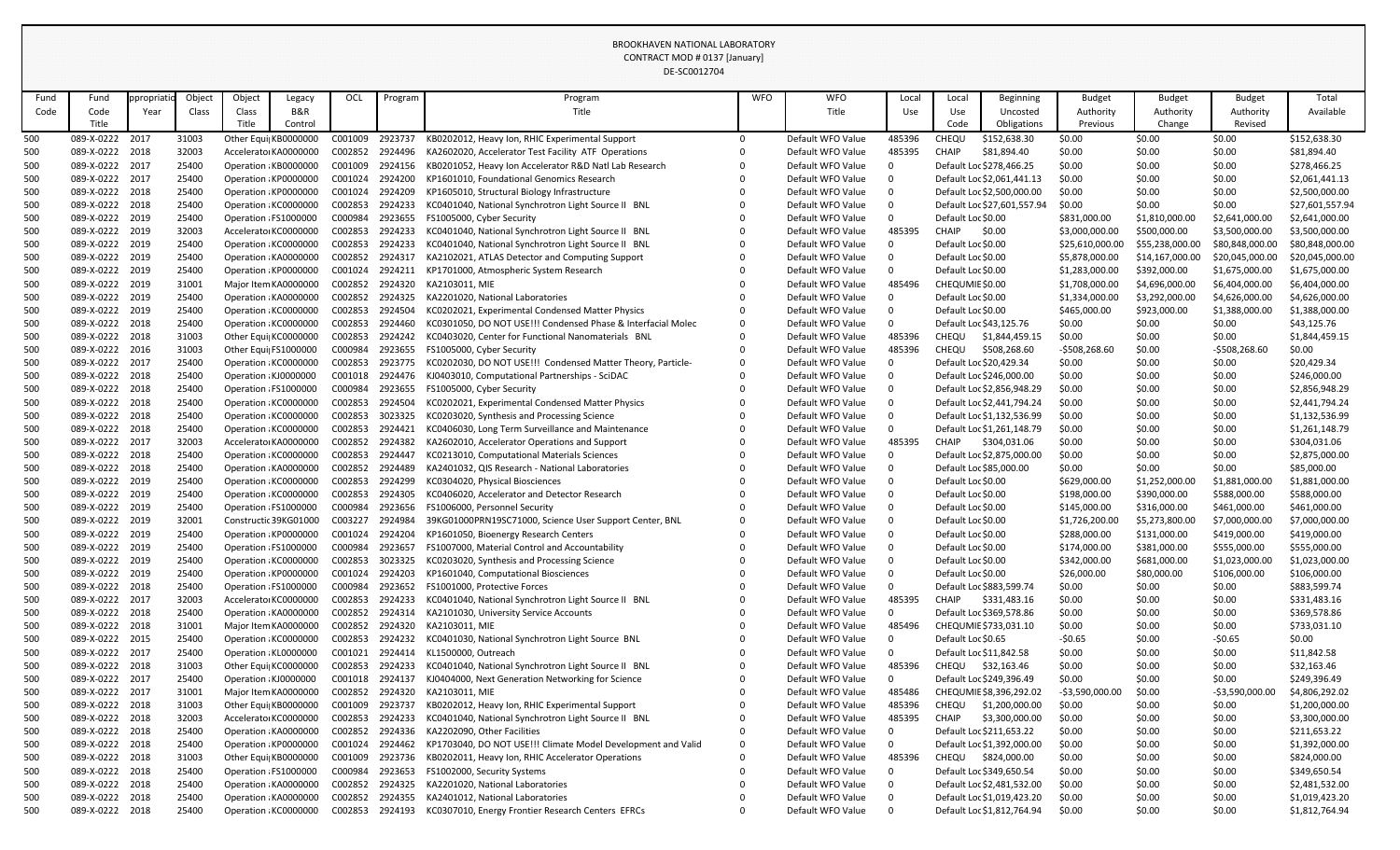|            |                                    |            |                |                       |                                                |                    |                    | DE-SC0012704                                                                                   |            |                                        |             |                                                   |                            |                                  |                          |                                  |                                  |
|------------|------------------------------------|------------|----------------|-----------------------|------------------------------------------------|--------------------|--------------------|------------------------------------------------------------------------------------------------|------------|----------------------------------------|-------------|---------------------------------------------------|----------------------------|----------------------------------|--------------------------|----------------------------------|----------------------------------|
| Fund       | Fund                               | ppropriati | Object         | Object                | Legacy                                         | OCL                | Program            | Program                                                                                        | <b>WFO</b> | <b>WFO</b>                             | Local       | Local                                             | <b>Beginning</b>           | <b>Budget</b>                    | <b>Budget</b>            | <b>Budget</b>                    | Total                            |
| Code       | Code                               | Year       | Class          | Class                 | B&R                                            |                    |                    | Title                                                                                          |            | Title                                  | Use         | Use                                               | Uncosted                   | Authority                        | Authority                | Authority                        | Available                        |
|            | Title                              |            |                | Title                 | Control                                        |                    |                    |                                                                                                |            |                                        |             | Code                                              | Obligations                | Previous                         | Change                   | Revised                          |                                  |
| 500        | 089-X-0222 2015                    |            | 25400          |                       | Operation : KA0000000                          | C002852            | 2924313            | KA2101020, National Laboratories                                                               | $\Omega$   | Default WFO Value                      | 485474      | CHOPEMIE \$28,201.08                              |                            | \$0.00                           | \$0.00                   | \$0.00                           | \$28,201.08                      |
| 500        | 089-X-0222 2016                    |            | 25400          | Operation : KP0000000 |                                                | C001024            | 2924205            | KP1602010, Radiochemistry and Imaging Instrumentation                                          |            | Default WFO Value                      |             | Default Loc \$3,933.57                            |                            | \$0.00                           | \$0.00                   | \$0.00                           | \$3,933.57                       |
| 500        | 089-X-0222 2018                    |            | 25400          | Operation : FS1000000 |                                                | C000984            | 2923657            | FS1007000, Material Control and Accountability                                                 |            | Default WFO Value                      |             | Default Loc \$602,807.81                          |                            | \$0.00                           | \$0.00                   | \$0.00                           | \$602,807.81                     |
| 500        | 089-X-0222 2018                    |            | 25400          |                       | Operation : KP0000000                          | C001024            | 2924216            | KP1703020, DO NOT USE!!! Earth System Modeling                                                 |            | Default WFO Value                      |             |                                                   | Default Loc \$326,000.00   | \$0.00                           | \$0.00                   | \$0.00                           | \$326,000.00                     |
| 500        | 089-X-0222 2019                    |            | 25400          |                       | Operation : KA0000000                          | C002852            | 2924489            | KA2401032, QIS Research - National Laboratories                                                |            | Default WFO Value                      |             | Default Loc \$0.00                                |                            | \$85,000.00                      | \$0.00                   | \$85,000.00                      | \$85,000.00                      |
| 500        | 089-X-0222 2019                    |            | 25400          | Operation : KJ0000000 |                                                | C001018            | 2924476            | KJ0403010, Computational Partnerships - SciDAC                                                 |            | Default WFO Value                      |             | Default Loc \$0.00                                |                            | \$155,000.00                     | \$157,000.00             | \$312,000.00                     | \$312,000.00                     |
| 500        | 089-X-0222 2019                    |            | 25400          |                       | Operation : KA0000000                          | C002852            | 2924348            | KA2302010, Experimental Operations and Support                                                 |            | Default WFO Value                      |             | Default Loc \$0.00                                |                            | \$55,000.00                      | \$133,000.00             | \$188,000.00                     | \$188,000.00                     |
| 500        | 089-X-0222 2019                    |            | 25400          |                       | Operation : KC0000000                          | C002853            | 2924294            | KC0202040, Mechanical Behavior and Radiation Effects                                           |            | Default WFO Value                      |             | Default Loc \$0.00                                |                            | \$49,000.00                      | \$98,000.00              | \$147,000.00                     | \$147,000.00                     |
| 500        | 089-X-0222 2019                    |            | 25400          |                       | Operation : FS1000000                          | C000984            | 2923658            | FS1009000, Program Management                                                                  |            | Default WFO Value                      |             | Default Loc \$0.00                                |                            | \$184,000.00                     | \$400,000.00             | \$584,000.00                     | \$584,000.00                     |
| 500        | 089-X-0222 2019<br>089-X-0222 2019 |            | 25400          |                       | Operation : KA0000000                          | C002852            | 2924313            | KA2101020, National Laboratories                                                               |            | Default WFO Value                      |             | Default Loc \$0.00                                |                            | \$1,329,000.00                   | \$3,279,000.00           | \$4,608,000.00                   | \$4,608,000.00                   |
| 500        |                                    |            | 31001          |                       | Major Item KB0000000                           | C001009<br>C000984 | 2923737            | KB0202012, Heavy Ion, RHIC Experimental Support                                                |            | Default WFO Value                      | 485499      | CHEQUMIE \$0.00<br>Default Loc \$0.00             |                            | \$2,900,000.00                   | \$2,410,000.00           | \$5,310,000.00                   | \$5,310,000.00                   |
| 500        | 089-X-0222 2019<br>089-X-0222 2017 |            | 25400<br>25400 |                       | Operation : FS1000000<br>Operation : KA0000000 | C002852            | 2923652<br>2924317 | FS1001000, Protective Forces<br>KA2102021, ATLAS Detector and Computing Support                |            | Default WFO Value<br>Default WFO Value |             | Default Loc \$0.00                                |                            | \$1,774,000.00                   | \$3,860,000.00<br>\$0.00 | \$5,634,000.00                   | \$5,634,000.00<br>\$3,590,000.00 |
| 500<br>500 | 089-X-0222 2019                    |            | 25400          | Operation : KC0000000 |                                                | C002853            | 2925000            | KC0304031, Solar Photochemistry                                                                |            | Default WFO Value                      |             | Default Loc \$0.00                                |                            | \$3,590,000.00<br>\$1,395,000.00 | \$2,773,000.00           | \$3,590,000.00<br>\$4,168,000.00 | \$4,168,000.00                   |
| 500        | 089-X-0222 2019                    |            | 25400          |                       | Operation : KA0000000                          | C002852            | 2924346            | KA2301020, National Laboratories                                                               |            | Default WFO Value                      |             | Default Loc \$0.00                                |                            | \$314,000.00                     | \$756,000.00             | \$1,070,000.00                   | \$1,070,000.00                   |
| 500        | 089-X-0222 2019                    |            | 25400          |                       | Operation : KL0000000                          | C001021            | 2924407            | KL1002000, Community College Internship Program                                                |            | Default WFO Value                      |             | Default Loc \$0.00                                |                            | \$0.00                           | \$100,000.00             | \$100,000.00                     | \$100,000.00                     |
| 500        | 089-X-0222 2018                    |            | 25400          |                       | Operation : KC0000000                          | C002853            | 2923803            | KC0301020, DO NOT USE!!! Chemical Physics                                                      |            | Default WFO Value                      |             | Default Loc \$35,761.30                           |                            | \$0.00                           | \$0.00                   | \$0.00                           | \$35,761.30                      |
| 500        | 089-X-0222 2018                    |            | 25400          |                       | Operation KA0000000                            | C002852            | 2924357            | KA2401021, Scientific Discovery through Advanced Computing                                     |            | Default WFO Value                      |             | Default Loc \$120,000.00                          |                            | \$0.00                           | \$0.00                   | \$0.00                           | \$120,000.00                     |
| 500        | 089-X-0222 2018                    |            | 25400          |                       | Operation : KA0000000                          | C002852            | 2924358            | KA2401022, Scientific Computing                                                                |            | Default WFO Value                      |             | Default Loc \$268,446.75                          |                            | \$0.00                           | \$0.00                   | \$0.00                           | \$268,446.75                     |
| 500        | 089-X-0222 2018                    |            | 25400          |                       | Operation: KB0000000                           | C001009            | 2923752            | KB0301052, Theory, SciDAC, National Laboratory Research                                        |            | Default WFO Value                      |             | Default Loc \$352,000.00                          |                            | \$0.00                           | \$0.00                   | \$0.00                           | \$352,000.00                     |
| 500        | 089-X-0222 2005                    |            | 25400          | Operation : KA0000000 |                                                | C002852            | 2923681            | KA1102812, Proton Facilities - Chng in Inventories, Common U                                   |            | Default WFO Value                      |             | Default Loc \$108,955.69                          |                            | \$0.00                           | \$0.00                   | \$0.00                           | \$108,955.69                     |
| 500        | 089-X-0222 2018                    |            | 25400          |                       | Operation : KA0000000                          | C002852            | 2924380            | KA2601020, National Laboratories                                                               |            | Default WFO Value                      |             | Default Loc \$412,656.07                          |                            | \$0.00                           | \$0.00                   | \$0.00                           | \$412,656.07                     |
| 500        | 089-X-0222 2018                    |            | 25400          |                       | Operation: KC0000000                           | C002853            | 2924305            | KC0406020, Accelerator and Detector Research                                                   |            | Default WFO Value                      |             | Default Loc \$800,000.00                          |                            | \$0.00                           | \$0.00                   | \$0.00                           | \$800,000.00                     |
| 500        | 089-X-0222 2017                    |            | 25400          | Operation : KC0000000 |                                                | C002853            | 2923774            | KC0202020, DO NOT USE!!! Experimental Condensed Matter Physi                                   |            | Default WFO Value                      |             | Default Loc \$23,536.89                           |                            | \$0.00                           | \$0.00                   | \$0.00                           | \$23,536.89                      |
| 500        | 089-X-0222 2017                    |            | 25400          | Operation : KC0000000 |                                                | C002853            | 2923809            | KC0302030, Heavy Element Chemistry                                                             |            | Default WFO Value                      |             | Default Loc \$1,985.20                            |                            | \$0.00                           | \$0.00                   | \$0.00                           | \$1,985.20                       |
| 500        | 089-X-0222 2018                    |            | 25400          |                       | Operation : KC0000000                          | C002853            | 2924506            | KC0202031, Theoretical Condensed Matter Physics                                                |            | Default WFO Value                      |             | Default Loc \$579,927.69                          |                            | \$0.00                           | \$0.00                   | \$0.00                           | \$579,927.69                     |
| 500        | 089-X-0222 2018                    |            | 25400          |                       | Operation : KA0000000                          | C002852            | 2924313            | KA2101020, National Laboratories                                                               |            | Default WFO Value                      |             |                                                   | Default Loc \$2,784,398.80 | \$0.00                           | \$0.00                   | \$0.00                           | \$2,784,398.80                   |
| 500        | 089-X-0222 2018                    |            | 25400          |                       | Operation : KA0000000                          | C002852            | 2924320            | KA2103011, MIE                                                                                 |            | Default WFO Value                      | 485493      |                                                   | CHOPEMIE \$5,160,147.84    | \$0.00                           | \$0.00                   | \$0.00                           | \$5,160,147.84                   |
| 500        | 089-X-0222 2018                    |            | 25400          |                       | Operation: KP0000000                           | C001024            | 2924514            | KP1606010, DO NOT USE!!! - Mesoscale to Molecules                                              |            | Default WFO Value                      |             |                                                   | Default Loc \$2,300,000.00 | \$0.00                           | \$0.00                   | \$0.00                           | \$2,300,000.00                   |
| 500        | 089-X-0222 2009                    |            | 25400          |                       | Operation : KB0000000                          | C001009            | 2923741            | KB0281011, Nuclear Physics - RHIC                                                              |            | Default WFO Value                      |             | Default Loc \$4,262.47                            |                            | \$0.00                           | \$0.00                   | \$0.00                           | \$4,262.47                       |
| 500        | 089-X-0222 2017                    |            | 25400          |                       | Operation : KJ0000000                          | C001018            | 2924476            | KJ0403010, Computational Partnerships - SciDAC                                                 |            | Default WFO Value                      |             |                                                   | Default Loc \$364,107.69   | \$0.00                           | \$0.00                   | \$0.00                           | \$364,107.69                     |
| 500        | 089-X-0222 2019                    |            | 25400          |                       | Operation : KA0000000                          | C002852            | 2924336            | KA2202090, Other Facilities                                                                    |            | Default WFO Value                      | 0           | Default Loc \$0.00                                |                            | \$97,000.00                      | \$233,000.00             | \$330,000.00                     | \$330,000.00                     |
| 500        | 089-X-0222 2019                    |            | 31001          |                       | Major Item KA0000000                           | C002852            | 2924320            | KA2103011, MIE                                                                                 |            | Default WFO Value                      | 485498      | CHEQUMIE \$0.00                                   |                            | \$7,056,000.00                   | \$14,230,000.00          | \$21,286,000.00                  | \$21,286,000.00                  |
| 500        | 089-X-0222 2019                    |            | 25400          |                       | Operation: KB0000000                           | C001009            | 2923749            | KB0301042, Theory, Nuclear Data, National Laboratory Researc                                   | 0          | Default WFO Value                      |             | Default Loc \$0.00                                |                            | \$990,000.00                     | \$2,140,000.00           | \$3,130,000.00                   | \$3,130,000.00                   |
| 500        | 089-X-0222 2019                    |            | 31003          |                       | Other Equi KB0000000                           | C001009            | 2923736            | KB0202011, Heavy Ion, RHIC Accelerator Operations                                              |            | Default WFO Value                      | 485396      | CHEQU                                             | \$0.00                     | \$200,000.00                     | \$460,000.00             | \$660,000.00                     | \$660,000.00                     |
| 500        | 089-X-0222 2019                    |            | 25400          |                       | Operation : KB0000000                          | C001009            | 2923737            | KB0202012, Heavy Ion, RHIC Experimental Support                                                |            | Default WFO Value                      |             | Default Loc \$0.00                                |                            | \$10,450,000.00                  | \$24,130,000.00          | \$34,580,000.00                  | \$34,580,000.00                  |
| 500        | 089-X-0222 2019                    |            | 25400          |                       | Operation : KC0000000                          | C002853            | 2924472            | KC0201070, X-Ray Scattering                                                                    |            | Default WFO Value                      |             | Default Loc \$0.00                                |                            | \$418,000.00                     | \$832,000.00             | \$1,250,000.00                   | \$1,250,000.00                   |
| 500        | 089-X-0222 2019                    |            | 25400          |                       | Operation : KB0000000                          | C001009            | 2923736            | KB0202011, Heavy Ion, RHIC Accelerator Operations                                              |            | Default WFO Value                      | 0           | Default Loc \$0.00                                |                            | \$33,520,000.00                  | \$75,200,000.00          | \$108,720,000.00                 | \$108,720,000.00                 |
| 500        | 089-X-0222 2019                    |            | 25400          |                       | Operation: KB0000000                           | C001009            | 2923746            | KB0301020, Theory, National Laboratory Research                                                |            | Default WFO Value                      |             | Default Loc \$0.00                                |                            | \$610,000.00                     | \$1,280,000.00           | \$1,890,000.00                   | \$1,890,000.00                   |
| 500        | 089-X-0222 2016<br>089-X-0222 2018 |            | 25400          | Operation : 456100000 | Operation : KA0000000                          | C002852<br>C003005 | 2924380<br>6600199 | KA2601020, National Laboratories<br>456165021, Cooperative Research And Development Agreements | 4861004    | Default WFO Value<br>CHAGR84181        | $\mathbf 0$ | Default Loc \$0.00                                |                            | \$200,000.00                     | \$0.00                   | \$200,000.00<br>$-52,123.13$     | \$200,000.00<br>\$0.00           |
| 510<br>510 | 089-X-0222 2018                    |            | 25400<br>25400 |                       | Operation : 456100000                          | C003005            | 6600199            | 456165021, Cooperative Research And Development Agreements                                     | 4861014    | <b>CHAGR84075</b>                      | 0           | Default Loc \$2,123.13<br>Default Loc \$22,453.69 |                            | $-52,123.13$<br>$-522,453.69$    | \$0.00<br>\$0.00         | $-$22,453.69$                    | \$0.00                           |
| 510        | 089-X-0222 2017                    |            | 25400          | Operation : 456100000 |                                                | C003005            | 6600199            | 456165021, Cooperative Research And Development Agreements                                     | 4860747    | CHAGR87105                             | $\mathbf 0$ | Default Loc \$25,548.78                           |                            | \$0.00                           | \$0.00                   | \$0.00                           | \$25,548.78                      |
| 510        | 089-X-0222 2019                    |            | 25400          | Operation : 456100000 |                                                | C003005            | 6600199            | 456165021, Cooperative Research And Development Agreements                                     | 4861091    | CHAGRRIKEN                             | 0           | Default Loc \$0.00                                |                            | \$280,842.98                     | \$20,399.29              | \$301,242.27                     | \$301,242.27                     |
| 510        | 089-X-0222 2018                    |            | 25400          | Operation : 456100000 |                                                | C003005            | 6600199            | 456165021, Cooperative Research And Development Agreements                                     | 4861091    | CHAGRRIKEN                             | $\mathbf 0$ | Default Loc \$71,022.21                           |                            | \$0.00                           | \$0.00                   | \$0.00                           | \$71,022.21                      |
| 511        | 089-X-0222 2017                    |            | 25400          | Operation : 456100000 |                                                | C003005            | 6600147            | 456160032, Industry - Foreign                                                                  | 4861015    | <b>CHAGR84099</b>                      | $\mathbf 0$ | Default Loc \$903,389.83                          |                            | \$0.00                           | \$0.00                   | \$0.00                           | \$903,389.83                     |
| 511        | 089-X-0222 2018                    |            | 25400          |                       | Operation : 456100000                          | C003005            | 6600146            | 456160031, Industry - Domestic                                                                 | 4861056    | CHAGR84080                             | $\mathbf 0$ | Default Loc \$4,070.82                            |                            | $-$4,070.82$                     | \$0.00                   | $-54,070.82$                     | \$0.00                           |
| 511        | 089-X-0222 2018                    |            | 25400          |                       | Operation : 456100000                          | C003005            | 6600146            | 456160031, Industry - Domestic                                                                 | 4861100    | <b>CHAGR84338</b>                      | $\mathbf 0$ | Default Loc \$45,915.88                           |                            | \$0.00                           | \$0.00                   | \$0.00                           | \$45,915.88                      |
| 511        | 089-X-0222 2017                    |            | 25400          | Operation : 456100000 |                                                | C003005            | 6600146            | 456160031, Industry - Domestic                                                                 | 4861021    | CHAGR84073                             | $\mathbf 0$ | Default Loc \$2,654.48                            |                            | $-52,654.48$                     | \$0.00                   | $-52,654.48$                     | \$0.00                           |
| 511        | 089-X-0222 2018                    |            | 25400          |                       | Operation : 456100000                          | C003005            | 6600146            | 456160031, Industry - Domestic                                                                 | 4861023    | <b>CHAGR84077</b>                      | 0           | Default Loc \$64,480.13                           |                            | \$0.00                           | \$0.00                   | \$0.00                           | \$64,480.13                      |
| 511        | 089-X-0222 2018                    |            | 25400          |                       | Operation : 456100000                          | C003005            | 6600146            | 456160031, Industry - Domestic                                                                 | 4861052    | CHAGR84188                             | $\mathbf 0$ |                                                   | Default Loc \$599,176.00   | \$0.00                           | \$0.00                   | \$0.00                           | \$599,176.00                     |
| 511        | 089-X-0222 2019                    |            | 25400          |                       | Operation : 456100000                          | C003005            | 6600146            | 456160031, Industry - Domestic                                                                 | 4861107    | CHAGR84344                             | $\mathbf 0$ | Default Loc \$0.00                                |                            | \$1,579.07                       | \$1,033.43               | \$2,612.50                       | \$2,612.50                       |
|            |                                    |            |                |                       |                                                |                    |                    |                                                                                                |            |                                        |             |                                                   |                            |                                  |                          |                                  |                                  |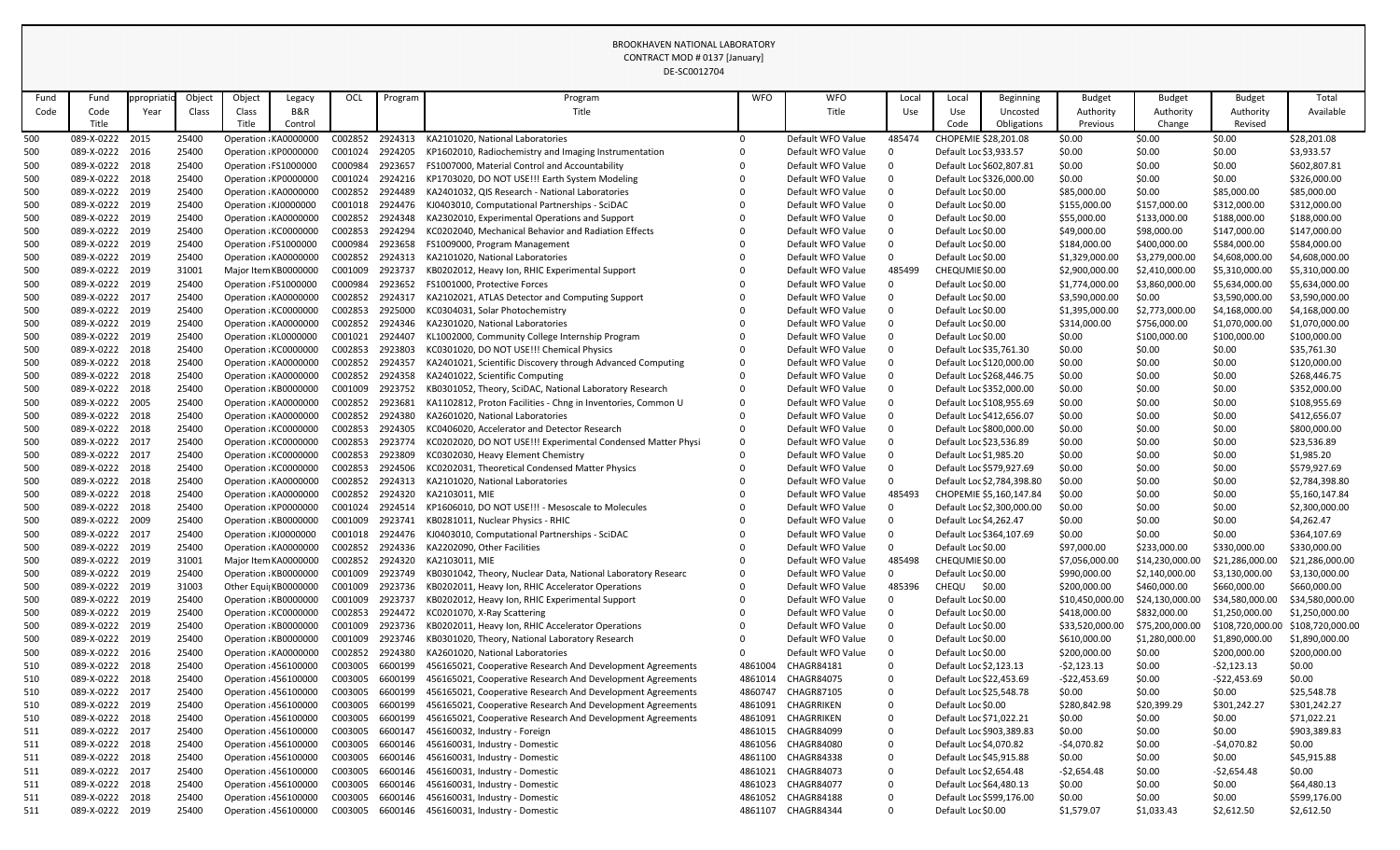|            |                                    |            |                |        |                                                |                    |                    | DE-SC0012704                                                    |                    |                                 |        |                                                 |                            |                  |                  |                  |                         |
|------------|------------------------------------|------------|----------------|--------|------------------------------------------------|--------------------|--------------------|-----------------------------------------------------------------|--------------------|---------------------------------|--------|-------------------------------------------------|----------------------------|------------------|------------------|------------------|-------------------------|
| Fund       | Fund                               | opropriati | Object         | Object | Legacy                                         | OCL                | Program            | Program                                                         | <b>WFO</b>         | <b>WFO</b>                      | Local  | Local                                           | <b>Beginning</b>           | <b>Budget</b>    | <b>Budget</b>    | <b>Budget</b>    | Total                   |
| Code       | Code                               | Year       | Class          | Class  | B&R                                            |                    |                    | Title                                                           |                    | Title                           | Use    | Use                                             | Uncosted                   | Authority        | Authority        | Authority        | Available               |
|            | Title                              |            |                | Title  | Control                                        |                    |                    |                                                                 |                    |                                 |        | Code                                            | Obligations                | Previous         | Change           | Revised          |                         |
| 511        | 089-X-0222                         | 2018       | 25400          |        | Operation : 456100000                          | C003005            | 6600146            | 456160031, Industry - Domestic                                  | 4861090            | <b>CHAGR84320</b>               | 0      |                                                 | Default Loc \$106,652.72   | \$0.00           | \$0.00           | \$0.00           | \$106,652.72            |
| 511        | 089-X-0222 2018                    |            | 25400          |        | Operation : 456100000                          | C003005            | 6600147            | 456160032, Industry - Foreign                                   | 4801577            | <b>CH AGR87807</b>              | 0      | Default Loc \$50,485.44                         |                            | \$0.00           | \$0.00           | \$0.00           | \$50,485.44             |
| 511        | 089-X-0222 2018                    |            | 25400          |        | Operation : 456100000                          | C003005            | 6600146            | 456160031, Industry - Domestic                                  | 4861114            | CHAGR84347                      | 0      | Default Loc \$40,000.00                         |                            | \$0.00           | \$0.00           | \$0.00           | \$40,000.00             |
| 511        | 089-X-0222 2018                    |            | 25400          |        | Operation : 456100000                          | C003005            | 6600146            | 456160031, Industry - Domestic                                  | 4861046            | <b>CHAGR84105</b>               | 0      | Default Loc \$20,056.87                         |                            | \$0.00           | \$0.00           | \$0.00           | \$20,056.87             |
| 511        | 089-X-0222 2019                    |            | 25400          |        | Operation : 456100000                          | C003005            | 6600146            | 456160031, Industry - Domestic                                  | 4861053            | <b>CHAGR84207</b>               | 0      | Default Loc \$0.00                              |                            | \$154,690.00     | \$92,102.00      | \$246,792.00     | \$246,792.00            |
| 511        | 089-X-0222 2019                    |            | 25400          |        | Operation : 456100000                          | C003005            | 6600146            | 456160031, Industry - Domestic                                  | 4861104            | <b>CHAGR84343</b>               | 0      | Default Loc \$0.00                              |                            | \$87,167.00      | \$0.00           | \$87,167.00      | \$87,167.00             |
| 511        | 089-X-0222 2019                    |            | 25400          |        | Operation : 456100000                          | C003005            | 6600146            | 456160031, Industry - Domestic                                  | 4861063            | <b>CHAGR84227</b>               | 0      | Default Loc \$0.00                              |                            | \$78,927.49      | \$0.00           | \$78,927.49      | \$78,927.49             |
| 511        | 089-X-0222 2019                    |            | 25400          |        | Operation : 456100000                          | C003005            | 6600146            | 456160031, Industry - Domestic                                  | 4861009            | <b>CHAGR84182</b>               | 0      | Default Loc \$0.00                              |                            | \$0.00           | \$4,382.92       | \$4,382.92       | \$4,382.92              |
| 511        | 089-X-0222 2016                    |            | 25400          |        | Operation : 456100000                          | C003005            | 6600146            | 456160031, Industry - Domestic                                  | 4860880            | <b>CHAGR87277</b>               | 0      | Default Loc \$3,397.00                          |                            | \$0.00           | \$0.00           | \$0.00           | \$3,397.00              |
| 511        | 089-X-0222 2018                    |            | 25400          |        | Operation : 456100000                          | C003005            | 6600146            | 456160031, Industry - Domestic                                  | 4861088            | CHAGR84316                      | 0      | Default Loc \$58,118.62                         |                            | \$0.00           | \$0.00           | \$0.00           | \$58,118.62             |
| 511        | 089-X-0222 2017                    |            | 25400          |        | Operation : 456100000                          | C003005            | 6600146            | 456160031, Industry - Domestic                                  | 4860949            | <b>CHAGR87358</b>               | 0      | Default Loc \$8,967.69                          |                            | \$0.00           | \$0.00           | \$0.00           | \$8,967.69              |
| 511        | 089-X-0222 2018                    |            | 25400          |        | Operation : 456100000                          | C003005            | 6600146            | 456160031, Industry - Domestic                                  | 4861072            | <b>CHAGR84235</b>               | 0      | Default Loc \$5,000.00                          |                            | \$0.00           | \$0.00           | \$0.00           | \$5,000.00              |
| 511        | 089-X-0222 2018                    |            | 25400          |        | Operation : 456100000                          | C003005            | 6600146            | 456160031, Industry - Domestic                                  | 4861087            | CHAGR84315                      | 0      | Default Loc \$2,500.00                          |                            | $-52,500.00$     | \$0.00           | $-52,500.00$     | \$0.00                  |
| 511        | 089-X-0222 2018                    |            | 25400          |        | Operation : 456100000                          | C003005            | 6600146            | 456160031, Industry - Domestic                                  | 4860971            | CHAGR87368                      | 0      | Default Loc \$345.85                            |                            | $-5345.85$       | \$0.00           | $-5345.85$       | \$0.00                  |
| 511        | 089-X-0222 2018                    |            | 25400          |        | Operation : 456100000                          | C003005            | 6600146            | 456160031, Industry - Domestic                                  | 4861075            | <b>CHAGR84301</b>               | 0      | Default Loc \$21,730.69                         |                            | \$0.00           | \$0.00           | \$0.00           | \$21,730.69             |
| 511        | 089-X-0222 2016                    |            | 25400          |        | Operation : 456100000                          | C003005            | 6600146            | 456160031, Industry - Domestic                                  | 4860871            | CHAGR87266                      | 0      | Default Loc \$13,578.50                         |                            | \$0.00           | \$0.00           | \$0.00           | \$13,578.50             |
| 511        | 089-X-0222 2018                    |            | 25400          |        | Operation : 456100000                          | C003005            | 6600146            | 456160031, Industry - Domestic                                  | 4861022            | <b>CHAGR84113</b>               | 0      |                                                 | Default Loc \$2,548,416.05 | \$0.00           | \$0.00           | \$0.00           | \$2,548,416.05          |
| 511        | 089-X-0222 2019                    |            | 25400          |        | Operation : 456100000                          | C003005            | 6600146            | 456160031, Industry - Domestic                                  | 4861130            | <b>CHAGR84407</b>               | 0      | Default Loc \$0.00                              |                            | \$101,014.94     | \$0.00           | \$101,014.94     | \$101,014.94            |
| 511        | 089-X-0222 2019                    |            | 25400          |        | Operation : 456100000                          | C003005            | 6600146            | 456160031, Industry - Domestic                                  | 4861075            | <b>CHAGR84301</b>               | 0      | Default Loc \$0.00                              |                            | \$3,269.31       | \$0.00           | \$3,269.31       | \$3,269.31              |
| 511        | 089-X-0222 2019                    |            | 25400          |        | Operation : 456100000                          | C003005            | 6600146            | 456160031, Industry - Domestic                                  | 4861089            | <b>CHAGR84317</b>               | 0      | Default Loc \$0.00                              |                            | \$9,708.74       | \$0.00           | \$9,708.74       | \$9,708.74              |
| 511        | 089-X-0222 2019                    |            | 25400          |        | Operation : 456100000                          | C003005            | 6600146            | 456160031, Industry - Domestic                                  | 4860936            | <b>CHAGR87293</b>               | 0      | Default Loc \$0.00                              |                            | \$2,999.88       | \$0.00           | \$2,999.88       | \$2,999.88              |
| 511        | 089-X-0222 2019                    |            | 25400          |        | Operation : 456100000                          | C003005            | 6600146            | 456160031, Industry - Domestic                                  | 4861109            | CHAGR84346                      | 0      | Default Loc \$0.00                              |                            | \$0.00           | \$21,897.14      | \$21,897.14      | \$21,897.14             |
| 511        | 089-X-0222 2017                    |            | 25400          |        | Operation : 456100000                          | C003005            | 6600147<br>6600146 | 456160032, Industry - Foreign                                   | 4860800            | <b>CHAGR87197</b>               | 0      | Default Loc \$683.29                            |                            | $-5683.29$       | \$0.00           | $-5683.29$       | \$0.00                  |
| 511        | 089-X-0222 2018<br>089-X-0222 2018 |            | 25400          |        | Operation : 456100000                          | C003005<br>C003005 | 6600146            | 456160031, Industry - Domestic                                  | 4861093            | <b>CHAGR84330</b><br>CHAGR84232 | 0      | Default Loc \$39,507.26<br>Default Loc \$122.99 |                            | \$0.00           | \$0.00           | \$0.00           | \$39,507.26<br>\$122.99 |
| 511        | 089-X-0222 2017                    |            | 25400<br>25400 |        | Operation : 456100000<br>Operation : 456100000 | C003005            | 6600147            | 456160031, Industry - Domestic<br>456160032, Industry - Foreign | 4861068<br>4801577 | <b>CH AGR87807</b>              | 0<br>0 | Default Loc \$41,696.97                         |                            | \$0.00<br>\$0.00 | \$0.00<br>\$0.00 | \$0.00<br>\$0.00 | \$41,696.97             |
| 511<br>511 | 089-X-0222 2018                    |            | 25400          |        | Operation : 456100000                          | C003005            | 6600146            | 456160031, Industry - Domestic                                  | 4861098            | CHAGR84336                      |        | Default Loc \$25,008.55                         |                            | \$0.00           | \$0.00           | \$0.00           | \$25,008.55             |
| 511        | 089-X-0222 2018                    |            | 25400          |        | Operation : 456100000                          | C003005            | 6600146            | 456160031, Industry - Domestic                                  | 4861053            | <b>CHAGR84207</b>               | 0      | Default Loc \$7,214.59                          |                            | \$0.00           | \$0.00           | \$0.00           | \$7,214.59              |
| 511        | 089-X-0222 2017                    |            | 25400          |        | Operation : 456100000                          | C003005            | 6600146            | 456160031, Industry - Domestic                                  | 4860936            | <b>CHAGR87293</b>               | 0      | Default Loc \$1,926.60                          |                            | \$0.00           | \$0.00           | \$0.00           | \$1,926.60              |
| 511        | 089-X-0222 2015                    |            | 25400          |        | Operation : 456100000                          | C003005            | 6600146            | 456160031, Industry - Domestic                                  | 4860880            | CHAGR87277                      | 0      | Default Loc \$2,596.52                          |                            | \$0.00           | \$0.00           | \$0.00           | \$2,596.52              |
| 511        | 089-X-0222 2018                    |            | 25400          |        | Operation : 456100000                          | C003005            | 6600146            | 456160031, Industry - Domestic                                  | 4861020            | CHAGR84072                      | 0      | Default Loc \$1,704.11                          |                            | -\$1,481.04      | \$0.00           | -\$1,481.04      | \$223.07                |
| 511        | 089-X-0222 2018                    |            | 25400          |        | Operation : 456100000                          | C003005            | 6600146            | 456160031, Industry - Domestic                                  | 4861120            | CHAGR84364                      | 0      | Default Loc \$91,831.68                         |                            | \$0.00           | \$0.00           | \$0.00           | \$91,831.68             |
| 511        | 089-X-0222 2019                    |            | 25400          |        | Operation : 456100000                          | C003005            | 6600146            | 456160031, Industry - Domestic                                  | 4861023            | <b>CHAGR84077</b>               | 0      | Default Loc \$0.00                              |                            | \$25,519.87      | \$17,947.01      | \$43,466.88      | \$43,466.88             |
| 511        | 089-X-0222 2019                    |            | 25400          |        | Operation : 456100000                          | C003005            | 6600146            | 456160031, Industry - Domestic                                  | 4861133            | CHAGR84445                      | 0      | Default Loc \$0.00                              |                            | \$51,456.31      | \$0.00           | \$51,456.31      | \$51,456.31             |
| 511        | 089-X-0222 2019                    |            | 25400          |        | Operation : 456100000                          | C003005            | 6600146            | 456160031, Industry - Domestic                                  | 4861134            | CHAGR84410                      | 0      | Default Loc \$0.00                              |                            | \$37,880.62      | \$0.00           | \$37,880.62      | \$37,880.62             |
| 511        | 089-X-0222 2019                    |            | 25400          |        | Operation : 456100000                          | C003005            | 6600146            | 456160031, Industry - Domestic                                  | 4861100            | <b>CHAGR84338</b>               | 0      | Default Loc \$0.00                              |                            | \$50,507.48      | \$0.00           | \$50,507.48      | \$50,507.48             |
| 511        | 089-X-0222 2019                    |            | 25400          |        | Operation : 456100000                          | C003005            | 6600147            | 456160032, Industry - Foreign                                   | 4861076            | <b>CHAGR84302</b>               | 0      | Default Loc \$0.00                              |                            | \$122,755.09     | \$4,117.17       | \$126,872.26     | \$126,872.26            |
| 511        | 089-X-0222 2018                    |            | 25400          |        | Operation : 456100000                          | C003005            | 6600146            | 456160031, Industry - Domestic                                  | 4861066            | <b>CHAGR84228</b>               | 0      | Default Loc \$32,960.08                         |                            | \$0.00           | \$0.00           | \$0.00           | \$32,960.08             |
| 511        | 089-X-0222 2018                    |            | 25400          |        | Operation : 456100000                          | C003005            | 6600146            | 456160031, Industry - Domestic                                  | 4861092            | <b>CHAGR84331</b>               | 0      | Default Loc \$121.69                            |                            | $-5121.69$       | \$0.00           | $-5121.69$       | \$0.00                  |
| 511        | 089-X-0222 2018                    |            | 25400          |        | Operation : 456100000                          | C003005            | 6600146            | 456160031, Industry - Domestic                                  | 4861102            | <b>CHAGR84339</b>               | 0      | Default Loc \$6,084.13                          |                            | \$0.00           | \$0.00           | \$0.00           | \$6,084.13              |
| 511        | 089-X-0222 2018                    |            | 25400          |        | Operation : 456100000                          | C003005            | 6600146            | 456160031, Industry - Domestic                                  | 4861079            | CHAGR84311                      | 0      | Default Loc \$41,439.06                         |                            | \$0.00           | \$0.00           | \$0.00           | \$41,439.06             |
| 511        | 089-X-0222 2019                    |            | 25400          |        | Operation : 456100000                          | C003005            | 6600146            | 456160031, Industry - Domestic                                  | 4861098            | CHAGR84336                      | 0      | Default Loc \$0.00                              |                            | \$10,241.20      | \$14,315.95      | \$24,557.15      | \$24,557.15             |
| 511        | 089-X-0222 2019                    |            | 25400          |        | Operation : 456100000                          | C003005            | 6600146            | 456160031, Industry - Domestic                                  | 4861135            | <b>CHAGR84412</b>               | 0      | Default Loc \$0.00                              |                            | \$147,109.00     | \$0.00           | \$147,109.00     | \$147,109.00            |
| 511        | 089-X-0222 2019                    |            | 25400          |        | Operation : 456100000                          | C003005            | 6600146            | 456160031, Industry - Domestic                                  | 4861132            | CHAGR84409                      | 0      | Default Loc \$0.00                              |                            | \$12,250.00      | \$0.00           | \$12,250.00      | \$12,250.00             |
| 511        | 089-X-0222 2019                    |            | 25400          |        | Operation : 456100000                          | C003005            | 6600146            | 456160031, Industry - Domestic                                  | 4861138            | AGR84416                        | 0      | Default Loc \$0.00                              |                            | \$0.00           | \$114,789.71     | \$114,789.71     | \$114,789.71            |
| 511        | 089-X-0222 2017                    |            | 25400          |        | Operation : 456100000                          | C003005            | 6600146            | 456160031, Industry - Domestic                                  | 4860928            | <b>CHAGR87371</b>               | 0      | Default Loc \$34,457.69                         |                            | \$0.00           | \$0.00           | \$0.00           | \$34,457.69             |
| 511        | 089-X-0222 2018                    |            | 25400          |        | Operation : 456100000                          | C003005            | 6600146            | 456160031, Industry - Domestic                                  | 4861099            | <b>CHAGR84337</b>               | 0      | Default Loc \$2.94                              |                            | \$0.00           | \$0.00           | \$0.00           | \$2.94                  |
| 511        | 089-X-0222 2018                    |            | 25400          |        | Operation : 456100000                          | C003005            | 6600147            | 456160032, Industry - Foreign                                   | 4860813            | <b>CHAGR87217</b>               | 0      |                                                 | Default Loc \$116,420.64   | \$0.00           | \$0.00           | \$0.00           | \$116,420.64            |
| 511        | 089-X-0222 2018                    |            | 25400          |        | Operation : 456100000                          | C003005            | 6600146            | 456160031, Industry - Domestic                                  | 4861089            | <b>CHAGR84317</b>               | 0      | Default Loc \$163.45                            |                            | \$0.00           | \$0.00           | \$0.00           | \$163.45                |
| 511        | 089-X-0222 2017                    |            | 25400          |        | Operation : 456100000                          | C003005 6600146    |                    | 456160031, Industry - Domestic                                  | 4861017            | <b>CHAGR84112</b>               | 0      | Default Loc \$644.23                            |                            | \$0.00           | \$0.00           | \$0.00           | \$644.23                |
| 511        | 089-X-0222 2018                    |            | 25400          |        | Operation : 456100000                          | C003005            | 6600146            | 456160031, Industry - Domestic                                  | 4861060            | CHAGR84224                      | 0      | Default Loc \$19,067.88                         |                            | -\$19,067.88     | \$0.00           | $-$19,067.88$    | \$0.00                  |
| 511        | 089-X-0222 2018                    |            | 25400          |        | Operation : 456100000                          | C003005            | 6600146            | 456160031, Industry - Domestic                                  | 4861111            | CHAGR84348                      | 0      | Default Loc \$23,648.21                         |                            | \$0.00           | \$0.00           | \$0.00           | \$23,648.21             |
|            |                                    |            |                |        |                                                |                    |                    |                                                                 |                    |                                 |        |                                                 |                            |                  |                  |                  |                         |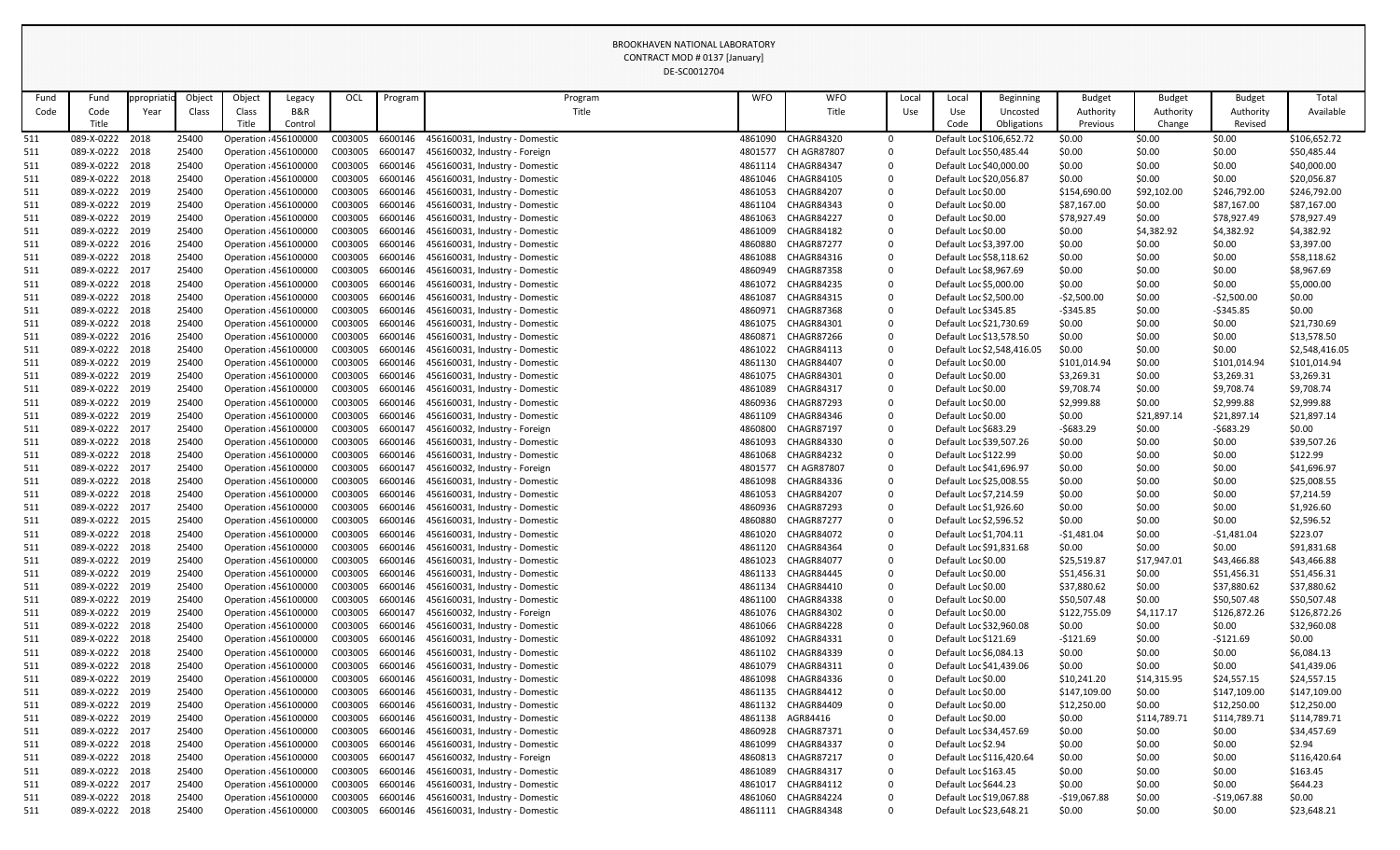|            |                                    |           |                |        |                                                |                    |                    | DE-SC0012704                                                                          |                    |                                           |             |                         |                            |                            |                       |                            |                              |
|------------|------------------------------------|-----------|----------------|--------|------------------------------------------------|--------------------|--------------------|---------------------------------------------------------------------------------------|--------------------|-------------------------------------------|-------------|-------------------------|----------------------------|----------------------------|-----------------------|----------------------------|------------------------------|
| Fund       | Fund                               | propriati | Object         | Object | Legacy                                         | OCL                | Program            | Program                                                                               | <b>WFO</b>         | <b>WFO</b>                                | Local       | Local                   | <b>Beginning</b>           | <b>Budget</b>              | <b>Budget</b>         | <b>Budget</b>              | Total                        |
| Code       | Code                               | Year      | Class          | Class  | B&R                                            |                    |                    | Title                                                                                 |                    | Title                                     | Use         | Use                     | Uncosted                   | Authority                  | Authority             | Authority                  | Available                    |
|            | Title                              |           |                | Title  | Control                                        |                    |                    |                                                                                       |                    |                                           |             | Code                    | Obligations                | Previous                   | Change                | Revised                    |                              |
| 511        | 089-X-0222                         | 2018      | 25400          |        | Operation : 456100000                          | C003005            | 6600146            | 456160031, Industry - Domestic                                                        | 4860946            | <b>CHAGR87357</b>                         | $\Omega$    | Default Loc \$899.96    |                            | \$0.00                     | \$0.00                | \$0.00                     | \$899.96                     |
| 511        | 089-X-0222 2018                    |           | 25400          |        | Operation : 456100000                          | C003005            | 6600146            | 456160031, Industry - Domestic                                                        | 4860686            | <b>CHAGR87872</b>                         | 0           | Default Loc \$5,536.61  |                            | \$0.00                     | \$0.00                | \$0.00                     | \$5,536.61                   |
| 511        | 089-X-0222 2018                    |           | 25400          |        | Operation : 456100000                          | C003005            | 6600146            | 456160031, Industry - Domestic                                                        | 4861121            | CHAGR84400                                | 0           | Default Loc \$24,271.84 |                            | \$0.00                     | \$0.00                | \$0.00                     | \$24,271.84                  |
| 511        | 089-X-0222 2018                    |           | 25400          |        | Operation : 456100000                          | C003005            | 6600146            | 456160031, Industry - Domestic                                                        | 4861021            | <b>CHAGR84073</b>                         | 0           | Default Loc \$6,587.34  |                            | $-56,587.34$               | \$0.00                | $-56,587.34$               | \$0.00                       |
| 511        | 089-X-0222 2019                    |           | 25400          |        | Operation : 456100000                          | C003005            | 6600147            | 456160032, Industry - Foreign                                                         | 4861032            | CHAGR84163                                | 0           | Default Loc \$0.00      |                            | \$13,961.03                | \$3,052.02            | \$17,013.05                | \$17,013.05                  |
| 511        | 089-X-0222 2019                    |           | 25400          |        | Operation : 456100000                          | C003005            | 6600146            | 456160031, Industry - Domestic                                                        | 4861022            | <b>CHAGR84113</b>                         | $\mathbf 0$ | Default Loc \$0.00      |                            | \$1,451,583.95             | \$695,102.78          | \$2,146,686.73             | \$2,146,686.73               |
| 511        | 089-X-0222 2019                    |           | 25400          |        | Operation : 456100000                          | C003005            | 6600146            | 456160031, Industry - Domestic                                                        | 4861128            | CHAGR84403                                | 0           | Default Loc \$0.00      |                            | \$75,000.00                | \$0.00                | \$75,000.00                | \$75,000.00                  |
| 511        | 089-X-0222 2019                    |           | 25400          |        | Operation : 456100000                          | C003005            | 6600146            | 456160031, Industry - Domestic                                                        | 4861102            | <b>CHAGR84339</b>                         | 0           | Default Loc \$0.00      |                            | \$6,888.87                 | \$0.00                | \$6,888.87                 | \$6,888.87                   |
| 511        | 089-X-0222 2018                    |           | 25400          |        | Operation : 456100000                          | C003005            | 6600146            | 456160031, Industry - Domestic                                                        | 4861009            | <b>CHAGR84182</b>                         | $\mathbf 0$ | Default Loc \$2,617.07  |                            | \$0.00                     | \$0.00                | \$0.00                     | \$2,617.07                   |
| 511        | 089-X-0222 2018                    |           | 25400          |        | Operation : 456100000                          | C003005            | 6600146            | 456160031, Industry - Domestic                                                        | 4861107            | CHAGR84344                                | 0           | Default Loc \$37,074.29 |                            | \$0.00                     | \$0.00                | \$0.00                     | \$37,074.29                  |
| 511        | 089-X-0222 2018                    |           | 25400          |        | Operation : 456100000                          | C003005            | 6600146            | 456160031, Industry - Domestic                                                        | 4861063            | <b>CHAGR84227</b>                         | 0           | Default Loc \$22,087.46 |                            | \$0.00                     | \$0.00                | \$0.00                     | \$22,087.46                  |
| 511        | 089-X-0222 2018                    |           | 25400          |        | Operation : 456100000                          | C003005            | 6600147            | 456160032, Industry - Foreign                                                         | 4861065            | CHAGR84230                                | $\mathbf 0$ |                         | Default Loc \$217,281.60   | \$0.00                     | \$0.00                | \$0.00                     | \$217,281.60                 |
| 511        | 089-X-0222 2018                    |           | 25400          |        | Operation : 456100000                          | C003005            | 6600146            | 456160031, Industry - Domestic                                                        | 4861096            | <b>CHAGR84333</b><br>CHAGR87266           | 0           | Default Loc \$9,631.18  |                            | $-59,631.18$               | \$0.00                | $-59,631.18$               | \$0.00                       |
| 511        | 089-X-0222 2014<br>089-X-0222 2019 |           | 25400          |        | Operation : 456100000                          | C003005<br>C003005 | 6600146<br>6600146 | 456160031, Industry - Domestic                                                        | 4860871            | CHAGR84228                                | 0           | Default Loc \$0.00      | Default Loc \$119,776.80   | \$0.00                     | \$0.00                | \$0.00                     | \$119,776.80                 |
| 511        | 089-X-0222 2019                    |           | 25400<br>25400 |        | Operation : 456100000<br>Operation : 456100000 | C003005            | 6600147            | 456160031, Industry - Domestic<br>456160032, Industry - Foreign                       | 4861066<br>4801577 | <b>CH AGR87807</b>                        | 0           | Default Loc \$0.00      |                            | \$31,567.19<br>\$25,242.72 | \$0.00                | \$31,567.19<br>\$25,242.72 | \$31,567.19<br>\$25,242.72   |
| 511<br>511 | 089-X-0222 2019                    |           | 25400          |        | Operation : 456100000                          | C003005            | 6600146            | 456160031, Industry - Domestic                                                        | 4861136            | <b>CHAGR84411</b>                         | 0<br>0      | Default Loc \$0.00      |                            | \$0.01                     | \$0.00<br>\$20,035.00 | \$20,035.01                | \$20,035.01                  |
| 511        | 089-X-0222 2019                    |           | 25400          |        | Operation : 456100000                          | C003005            | 6600146            | 456160031, Industry - Domestic                                                        | 4861141            | CHAGR84418                                | 0           | Default Loc \$0.00      |                            | \$0.00                     | \$18,693.00           | \$18,693.00                | \$18,693.00                  |
| 511        | 089-X-0222 2018                    |           | 25400          |        | Operation : 456100000                          | C003005            | 6600146            | 456160031, Industry - Domestic                                                        | 4861101            | CHAGR84340                                | 0           | Default Loc \$40,689.65 |                            | \$0.00                     | \$0.00                | \$0.00                     | \$40,689.65                  |
| 511        | 089-X-0222 2016                    |           | 25400          |        | Operation : 456100000                          | C003005            | 6600146            | 456160031, Industry - Domestic                                                        | 4860831            | CHAGR87242                                | 0           | Default Loc \$176.63    |                            | \$0.00                     | \$0.00                | \$0.00                     | \$176.63                     |
| 511        | 089-X-0222 2017                    |           | 25400          |        | Operation : 456100000                          | C003005            | 6600146            | 456160031, Industry - Domestic                                                        | 4861052            | <b>CHAGR84188</b>                         | 0           |                         | Default Loc \$2,146,667.98 | \$0.00                     | \$0.00                | \$0.00                     | \$2,146,667.98               |
| 511        | 089-X-0222 2018                    |           | 25400          |        | Operation : 456100000                          | C003005            | 6600146            | 456160031, Industry - Domestic                                                        | 4860969            | <b>CHAGR87369</b>                         | 0           | Default Loc \$72,150.96 |                            | \$0.00                     | \$0.00                | \$0.00                     | \$72,150.96                  |
| 511        | 089-X-0222 2018                    |           | 25400          |        | Operation : 456100000                          | C003005            | 6600147            | 456160032, Industry - Foreign                                                         | 4861032            | <b>CHAGR84163</b>                         | $\mathbf 0$ | Default Loc \$45,039.33 |                            | \$0.00                     | \$0.00                | \$0.00                     | \$45,039.33                  |
| 511        | 089-X-0222 2018                    |           | 25400          |        | Operation : 456100000                          | C003005            | 6600146            | 456160031, Industry - Domestic                                                        | 4860977            | CHAGR87386                                | 0           | Default Loc \$1,033.48  |                            | $-$1,033.48$               | \$0.00                | $-$1,033.48$               | \$0.00                       |
| 511        | 089-X-0222 2018                    |           | 25400          |        | Operation : 456100000                          | C003005            | 6600146            | 456160031, Industry - Domestic                                                        | 4861030            | <b>CHAGR84082</b>                         | 0           | Default Loc \$914.45    |                            | \$0.00                     | \$0.00                | \$0.00                     | \$914.45                     |
| 511        | 089-X-0222 2018                    |           | 25400          |        | Operation : 456100000                          | C003005            | 6600146            | 456160031, Industry - Domestic                                                        | 4860936            | <b>CHAGR87293</b>                         | $\mathbf 0$ | Default Loc \$6,000.07  |                            | \$0.00                     | \$0.00                | \$0.00                     | \$6,000.07                   |
| 511        | 089-X-0222 2018                    |           | 25400          |        | Operation : 456100000                          | C003005            | 6600147            | 456160032, Industry - Foreign                                                         | 4860984            | CHAGR84052                                | 0           | Default Loc \$67.81     |                            | \$0.00                     | \$0.00                | \$0.00                     | \$67.81                      |
| 511        | 089-X-0222 2018                    |           | 25400          |        | Operation : 456100000                          | C003005            | 6600147            | 456160032, Industry - Foreign                                                         | 4861076            | <b>CHAGR84302</b>                         | 0           |                         | Default Loc \$311,208.48   | \$0.00                     | \$0.00                | \$0.00                     | \$311,208.48                 |
| 511        | 089-X-0222 2018                    |           | 25400          |        | Operation : 456100000                          | C003005            | 6600146            | 456160031, Industry - Domestic                                                        | 4861109            | CHAGR84346                                | 0           | Default Loc \$382.41    |                            | \$0.00                     | \$0.00                | \$0.00                     | \$382.41                     |
| 511        | 089-X-0222 2019                    |           | 25400          |        | Operation : 456100000                          | C003005            | 6600146            | 456160031, Industry - Domestic                                                        | 4861052            | <b>CHAGR84188</b>                         | 0           | Default Loc \$0.00      |                            | \$3,801,147.82             | \$2,533,502.85        | \$6,334,650.67             | \$6,334,650.67               |
| 511        | 089-X-0222 2019                    |           | 25400          |        | Operation : 456100000                          | C003005            | 6600146            | 456160031, Industry - Domestic                                                        | 4861115            | <b>CHAGR84359</b>                         | 0           | Default Loc \$0.00      |                            | \$20,000.00                | \$0.00                | \$20,000.00                | \$20,000.00                  |
| 511        | 089-X-0222 2019                    |           | 25400          |        | Operation : 456100000                          | C003005            | 6600146            | 456160031, Industry - Domestic                                                        | 4861068            | <b>CHAGR84232</b>                         | $\mathbf 0$ | Default Loc \$0.00      |                            | \$25,253.74                | \$0.00                | \$25,253.74                | \$25,253.74                  |
| 511        | 089-X-0222 2019                    |           | 25400          |        | Operation : 456100000                          | C003005            | 6600146            | 456160031, Industry - Domestic                                                        | 4861099            | <b>CHAGR84337</b>                         | 0           | Default Loc \$0.00      |                            | \$126,268.68               | \$0.00                | \$126,268.68               | \$126,268.68                 |
| 511        | 089-X-0222 2019                    |           | 25400          |        | Operation : 456100000                          | C003005            | 6600146            | 456160031, Industry - Domestic                                                        | 4860946            | <b>CHAGR87357</b>                         | 0           | Default Loc \$0.00      |                            | \$151,827.04               | \$34,940.08           | \$186,767.12               | \$186,767.12                 |
| 511        | 089-X-0222 2019                    |           | 25400          |        | Operation : 456100000                          | C003005            | 6600146            | 456160031, Industry - Domestic                                                        | 4861142            | CHAGR84419                                | 0           | Default Loc \$0.00      |                            | \$0.00                     | \$40,000.00           | \$40,000.00                | \$40,000.00                  |
| 511        | 089-X-0222 2019                    |           | 25400          |        | Operation : 456100000                          | C003005            | 6600146            | 456160031, Industry - Domestic                                                        | 4861121            | CHAGR84400                                |             | Default Loc \$0.00      |                            | \$0.00                     | \$1,378.10            | \$1,378.10                 | \$1,378.10                   |
| 512        | 089-X-0222 2018                    |           | 25400          |        | Operation : 456100000                          | C003005            | 6600050            | 456140196, NASA Other                                                                 | 4861069            | CHAGR80HQTR18T00110                       |             |                         | Default Loc \$134,939.61   | \$0.00                     | \$0.00                | \$0.00                     | \$134,939.61                 |
| 512        | 089-X-0222 2016                    |           | 25400          |        | Operation : 456100000                          | C003005            | 6600096            | 456140371, Nuclear Regulatory Commission - Nuclear Reactor R                          | 4860773            | CH189QBI02                                | $\mathbf 0$ | Default Loc \$813.05    |                            | \$0.00                     | \$0.00                | \$0.00                     | \$813.05                     |
| 512        | 089-X-0222 2015                    |           | 25400          |        | Operation : 456100000                          | C003005            | 6600067            | 456140352, Department of State - U.S. Voluntary Contribution                          | 4860964            | CHAGR1931CM15Y00070                       |             | Default Loc \$68,048.75 |                            | \$0.00                     | \$0.00                | \$0.00                     | \$68,048.75                  |
| 512        | 089-X-0222 2014                    |           | 25400          |        | Operation : 456100000                          | C003005            | 6600073            | 456140358, Other Federal Agencies                                                     | 3011110            | CRAGRS-OES-10-IAA-00.0                    |             | Default Loc \$121.25    |                            | \$0.00                     | \$0.00                | \$0.00                     | \$121.25                     |
| 512        | 089-X-0222 2018                    |           | 25400          |        | Operation : 456100000                          | C003005            | 6600069            | 456140354, U.S. Agency For International Development USAID                            | 4860930            | CHAGRAIDOFDAP150000                       |             |                         | Default Loc \$242,718.45   | \$0.00                     | \$0.00                | \$0.00                     | \$242,718.45                 |
| 512        | 089-X-0222 2012                    |           | 25400          |        | Operation : 456100000                          | C003005            | 6600053            | 456140220, Research & Development - Department of Health and                          | 4804149            | CH AGRY1AA3009                            | $\mathbf 0$ | Default Loc \$4,499.65  |                            | \$0.00                     | \$0.00                | \$0.00                     | \$4,499.65                   |
| 512        | 089-X-0222 2016                    |           | 25400          |        | Operation : 456100000                          | C003005            | 6600050            | 456140196, NASA Other                                                                 | 4860957            | CHAGRNNL15AA13I                           |             | Default Loc \$1,554.98  |                            | $-$1,554.98$               | \$0.00                | $-$1,554.98$               | \$0.00                       |
| 512        | 089-X-0222 2016                    |           | 25400          |        | Operation : 456100000                          | C003005            | 6600050            | 456140196, NASA Other                                                                 | 4860745            | CHAGRNNJ12HA64I                           | 0           | Default Loc \$6,224.31  |                            | \$0.00                     | \$0.00                | \$0.00                     | \$6,224.31                   |
| 512        | 089-X-0222 2019                    |           | 25400          |        | Operation : 456100000                          | C003005            | 6600096<br>6600053 | 456140371, Nuclear Regulatory Commission - Nuclear Reactor R                          | 4860873            | CHAGRNRCHQ2514D00(0<br>CHAGRAGM12002001 0 |             | Default Loc \$0.00      |                            | \$60,361.17                | \$0.00                | \$60,361.17                | \$60,361.17                  |
| 512        | 089-X-0222 2013<br>089-X-0222 2014 |           | 25400<br>25400 |        | Operation : 456100000<br>Operation : 456100000 | C003005<br>C003005 | 6600066            | 456140220, Research & Development - Department of Health and                          | 4860794<br>4860917 | CHAGR1931CP14Y0001-0                      |             | Default Loc \$8,934.17  | Default Loc \$840,986.71   | \$0.00                     | \$0.00                | \$0.00<br>\$0.00           | \$8,934.17                   |
| 512<br>512 | 089-X-0222 2018                    |           | 25400          |        | Operation : 456100000                          | C003005            | 6600050            | 456140351, Department of State - U.S. Voluntary Contribution<br>456140196, NASA Other | 4860942            | CHAGRNNJ15HP16I                           | -0          |                         | Default Loc \$143,017.14   | \$0.00<br>\$0.00           | \$0.00<br>\$0.00      | \$0.00                     | \$840,986.71<br>\$143,017.14 |
| 512        | 089-X-0222 2011                    |           | 25400          |        | Operation : 456100000                          | C003005            | 6600050            | 456140196, NASA Other                                                                 | 4860463            | CHAGRNNJ07HC73I                           | $\mathbf 0$ | Default Loc \$0.26      |                            | \$0.00                     | \$0.00                | \$0.00                     | \$0.26                       |
| 512        | 089-X-0222 2018                    |           | 25400          |        | Operation : 456100000                          | C003005            | 6600007            | 456140050, Research & Development - Department of Commerce                            | 4861119            | CHAGRP186430006                           | - 0         |                         | Default Loc \$563,021.60   | \$0.00                     | \$0.00                | \$0.00                     | \$563,021.60                 |
| 512        | 089-X-0222 2016                    |           | 25400          |        | Operation : 456100000                          | C003005            | 6600099            | 456140374, Nuclear Regulatory Commission - Nuclear Regulator                          | 4860894            | CHAGRNRCHQ6014D0010                       |             | Default Loc \$20,943.02 |                            | \$0.00                     | \$0.00                | \$0.00                     | \$20,943.02                  |
| 512        | 089-X-0222 2018                    |           | 25400          |        | Operation : 456100000                          | C003005            | 6600050            | 456140196, NASA Other                                                                 | 4860979            | CHAGRNNJ16HP16I                           | - 0         |                         | Default Loc \$7,179,609.54 | \$0.00                     | \$0.00                | \$0.00                     | \$7,179,609.54               |
|            |                                    |           |                |        |                                                |                    |                    |                                                                                       |                    |                                           |             |                         |                            |                            |                       |                            |                              |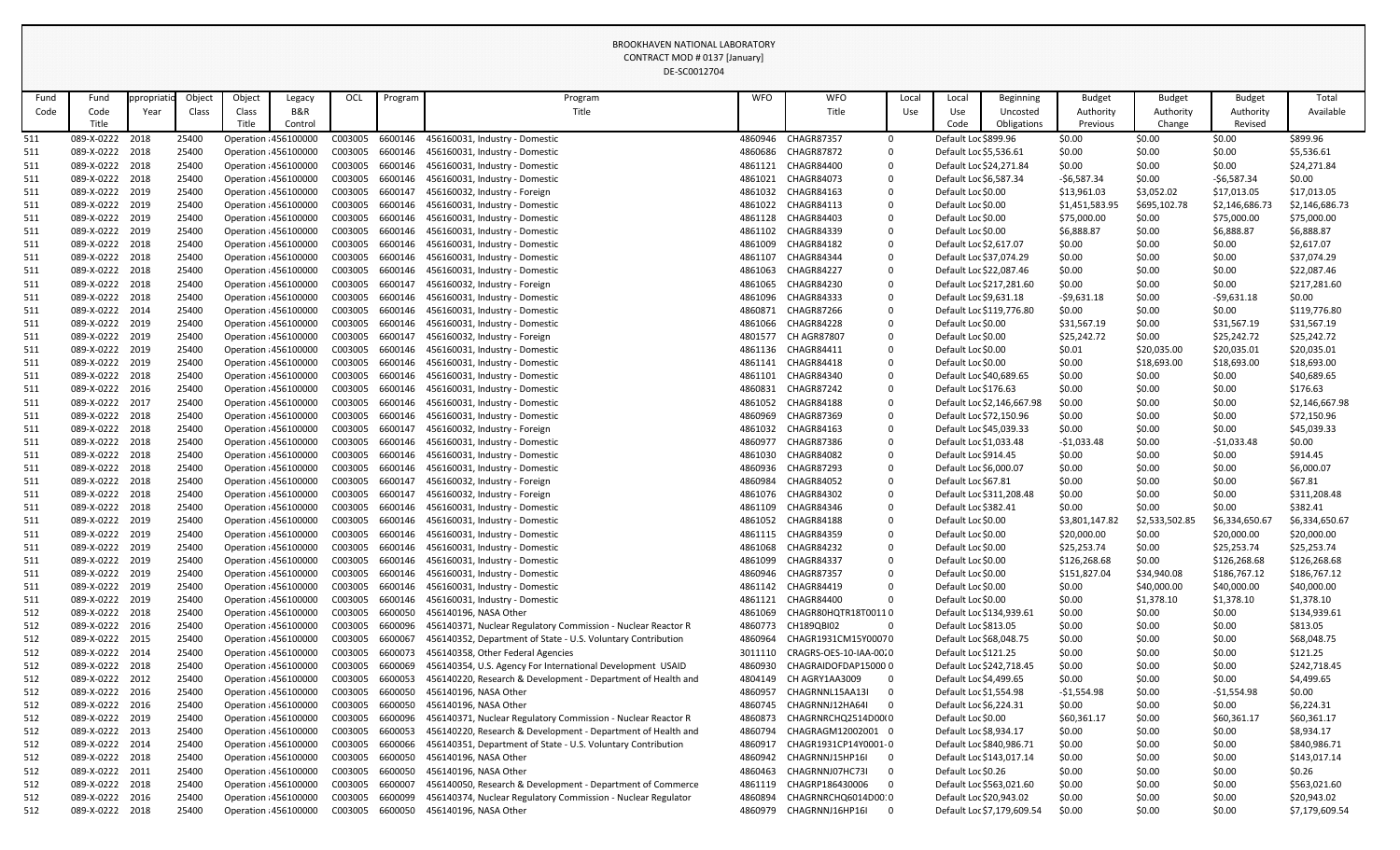|      |                 |           |        |                       |         |         |         | <b>DE-SC0012704</b>                                          |            |                                            |       |                          |                             |               |               |               |                 |
|------|-----------------|-----------|--------|-----------------------|---------|---------|---------|--------------------------------------------------------------|------------|--------------------------------------------|-------|--------------------------|-----------------------------|---------------|---------------|---------------|-----------------|
| Fund | Fund            | ppropriat | Object | Object                | Legacy  | OCL     | Program | Program                                                      | <b>WFO</b> | <b>WFO</b>                                 | Local | Local                    | Beginning                   | <b>Budget</b> | <b>Budget</b> | <b>Budget</b> | Total           |
| Code | Code            | Year      | Class  | Class                 | B&R     |         |         | Title                                                        |            | Title                                      | Use   | Use                      | Uncosted                    | Authority     | Authority     | Authority     | Available       |
|      | Title           |           |        | Title                 | Control |         |         |                                                              |            |                                            |       | Code                     | Obligations                 | Previous      | Change        | Revised       |                 |
| 512  | 089-X-0222      | 2018      | 25400  | Operation : 456100000 |         | C003005 | 6600066 | 456140351, Department of State - U.S. Voluntary Contribution | 4861127    | CH1931CP18Y0001-180(0                      |       |                          | Default Loc \$12,500,000.00 | \$0.00        | \$0.00        | \$0.00        | \$12,500,000.00 |
| 512  | 089-X-0222      | 2015      | 25400  | Operation : 456100000 |         | C003005 | 6600099 | 456140374, Nuclear Regulatory Commission - Nuclear Regulator | 4860622    | CH189N6859<br>$\mathbf 0$                  |       | Default Loc \$561.39     |                             | \$0.00        | \$0.00        | \$0.00        | \$561.39        |
| 512  | 089-X-0222 2015 |           | 25400  | Operation : 456100000 |         | C003005 | 6600099 | 456140374, Nuclear Regulatory Commission - Nuclear Regulator | 4860657    | CH189V6150<br>$\Omega$                     |       | Default Loc \$9,708.74   |                             | \$0.00        | \$0.00        | \$0.00        | \$9,708.74      |
| 512  | 089-X-0222 2017 |           | 25400  | Operation : 456100000 |         | C003005 | 6600007 | 456140050, Research & Development - Department of Commerce   | 4861041    | CHAGR2017NWSDISSDC0                        |       | Default Loc \$109.78     |                             | \$0.00        | \$0.00        | \$0.00        | \$109.78        |
| 512  | 089-X-0222 2017 |           | 25400  | Operation : 456100000 |         | C003005 | 6600007 | 456140050, Research & Development - Department of Commerce   | 4860843    | CHAGR2013001500000(0                       |       | Default Loc \$611.68     |                             | \$0.00        | \$0.00        | \$0.00        | \$611.68        |
| 512  | 089-X-0222 2016 |           | 25400  | Operation : 456100000 |         | C003005 | 6600099 | 456140374, Nuclear Regulatory Commission - Nuclear Regulator | 4860760    | CH189N6980<br>$\overline{0}$               |       | Default Loc \$13,279.83  |                             | \$0.00        | \$0.00        | \$0.00        | \$13,279.83     |
| 512  | 089-X-0222 2013 |           | 25400  | Operation : 456100000 |         | C003005 | 6600066 | 456140351, Department of State - U.S. Voluntary Contribution | 4860844    | CHAGRSIAA13ISNMNSA.0                       |       | Default Loc \$3,808.15   |                             | \$0.00        | \$0.00        | \$0.00        | \$3,808.15      |
| 512  | 089-X-0222      | 2018      | 25400  | Operation : 456100000 |         | C003005 | 6600050 | 456140196, NASA Other                                        | 4861025    | CHAGRNNH17AE20I<br>$\overline{0}$          |       | Default Loc \$35,279.75  |                             | \$0.00        | \$0.00        | \$0.00        | \$35,279.75     |
| 512  | 089-X-0222 2016 |           | 25400  | Operation : 456100000 |         | C003005 | 6600099 | 456140374, Nuclear Regulatory Commission - Nuclear Regulator | 4860724    | CH189V6196<br>$\Omega$                     |       | Default Loc \$3,761.11   |                             | \$0.00        | \$0.00        | \$0.00        | \$3,761.11      |
| 512  | 089-X-0222 2016 |           | 25400  | Operation : 456100000 |         | C003005 | 6600099 | 456140374, Nuclear Regulatory Commission - Nuclear Regulator | 4860817    | CH189V6400<br>0                            |       | Default Loc \$1,784.78   |                             | \$0.00        | \$0.00        | \$0.00        | \$1,784.78      |
| 512  | 089-X-0222      | 2017      | 25400  | Operation : 456100000 |         | C003005 | 6600066 | 456140351, Department of State - U.S. Voluntary Contribution | 4861057    | CH1931CP14Y0001-170(0                      |       |                          | Default Loc \$4,474,778.10  | \$0.00        | \$0.00        | \$0.00        | \$4,474,778.10  |
| 512  | 089-X-0222 2014 |           | 25400  | Operation : 456100000 |         | C003005 | 6600073 | 456140358, Other Federal Agencies                            | 4860852    | CHAGR017316<br>$\overline{0}$              |       | Default Loc \$83,084.91  |                             | \$0.00        | \$0.00        | \$0.00        | \$83,084.91     |
| 512  | 089-X-0222 2012 |           | 25400  | Operation : 456100000 |         | C003005 | 6600053 | 456140220, Research & Development - Department of Health and | 4860788    | CHAGR12FED1204064 0                        |       |                          | Default Loc \$152,272.29    | \$0.00        | \$0.00        | \$0.00        | \$152,272.29    |
| 512  | 089-X-0222 2018 |           | 25400  | Operation : 456100000 |         | C003005 | 6600050 | 456140196, NASA Other                                        | 4860920    | CHAGRRPO201503-00010                       |       | Default Loc \$25,684.62  |                             | \$0.00        | \$0.00        | \$0.00        | \$25,684.62     |
| 512  | 089-X-0222 2015 |           | 25400  | Operation : 456100000 |         | C003005 | 6600007 | 456140050, Research & Development - Department of Commerce   | 4860561    | CHAGR9EWN90002<br>- 0                      |       | Default Loc \$1.29       |                             | \$0.00        | \$0.00        | \$0.00        | \$1.29          |
| 512  | 089-X-0222      | 2011      | 25400  | Operation : 456100000 |         | C003005 | 6600050 | 456140196, NASA Other                                        | 4860467    | CHAGRNNJ07HE78I<br>$\overline{0}$          |       | Default Loc \$360,508.07 |                             | \$0.00        | \$0.00        | \$0.00        | \$360,508.07    |
| 512  | 089-X-0222 2013 |           | 25400  | Operation : 456100000 |         | C003005 | 6600007 | 456140050, Research & Development - Department of Commerce   | 4860561    | CHAGR9EWN90002<br>- 0                      |       | Default Loc \$11,621.01  |                             | \$0.00        | \$0.00        | \$0.00        | \$11,621.01     |
| 512  | 089-X-0222 2018 |           | 25400  | Operation : 456100000 |         | C003005 | 6600050 | 456140196, NASA Other                                        | 4860992    | CHAGRNNA16BD59I<br>- 0                     |       | Default Loc \$27,289.71  |                             | \$0.00        | \$0.00        | \$0.00        | \$27,289.71     |
| 512  | 089-X-0222 2016 |           | 25400  | Operation : 456100000 |         | C003005 | 6600053 | 456140220, Research & Development - Department of Health and | 4803492    | CH AGRNIHGRANTS<br>$\overline{0}$          |       |                          | Default Loc \$455,077.00    | \$0.00        | \$0.00        | \$0.00        | \$455,077.00    |
| 512  | 089-X-0222 2014 |           | 25400  | Operation : 456100000 |         | C003005 | 6600053 | 456140220, Research & Development - Department of Health and | 4803492    | CH AGRNIHGRANTS<br>- 0                     |       | Default Loc \$733,390.21 |                             | $-51,260.68$  | \$0.00        | $-51,260.68$  | \$732,129.53    |
| 512  | 089-X-0222 2011 |           | 25400  | Operation : 456100000 |         | C003005 | 6600096 | 456140371, Nuclear Regulatory Commission - Nuclear Reactor R | 4860532    | CH189J4140<br>0                            |       | Default Loc \$3,429.21   |                             | \$0.00        | \$0.00        | \$0.00        | \$3,429.21      |
| 512  | 089-X-0222      | 2013      | 25400  | Operation : 456100000 |         | C003005 | 6600067 | 456140352, Department of State - U.S. Voluntary Contribution | 4860796    | CHAGRSIAA12ISNCTR010                       |       | Default Loc \$19.78      |                             | \$0.00        | \$0.00        | \$0.00        | \$19.78         |
| 512  | 089-X-0222 2014 |           | 25400  | Operation : 456100000 |         | C003005 | 6600099 | 456140374, Nuclear Regulatory Commission - Nuclear Regulator | 4860697    | CH189N6796<br>$\Omega$                     |       | Default Loc \$67,304.85  |                             | \$0.00        | \$0.00        | \$0.00        | \$67,304.85     |
| 512  | 089-X-0222 2017 |           | 25400  | Operation : 456100000 |         | C003005 | 6600069 | 456140354, U.S. Agency For International Development USAID   | 4860930    | CHAGRAIDOFDAP150000                        |       |                          | Default Loc \$121,227.96    | \$0.00        | \$0.00        | \$0.00        | \$121,227.96    |
| 512  | 089-X-0222 2018 |           | 25400  | Operation : 456100000 |         | C003005 | 6600050 | 456140196, NASA Other                                        | 4860932    | CHAGRNNG14WF16I 0                          |       | Default Loc \$60.98      |                             | $-560.98$     | \$0.00        | $-560.98$     | \$0.00          |
| 512  | 089-X-0222 2016 |           | 25400  | Operation : 456100000 |         | C003005 | 6600099 | 456140374, Nuclear Regulatory Commission - Nuclear Regulator | 4860948    | CHAGRNRCHQ6015D00(0                        |       | Default Loc \$93,722.24  |                             | \$0.00        | \$0.00        | \$0.00        | \$93,722.24     |
| 512  | 089-X-0222      | 2018      | 25400  | Operation : 456100000 |         | C003005 | 6600051 | 456140200, Research & Development - National Science Foundat | 4861105    | CHAGR1836400<br>$\Omega$                   |       | Default Loc \$63,865.80  |                             | \$0.00        | \$0.00        | \$0.00        | \$63,865.80     |
| 512  | 089-X-0222 2019 |           | 25400  | Operation : 456100000 |         | C003005 | 6600007 | 456140050, Research & Development - Department of Commerce   | 4861131    | CHAGRER2010020001 0                        |       | Default Loc \$0.00       |                             | \$67,502.91   | \$0.00        | \$67,502.91   | \$67,502.91     |
| 512  | 089-X-0222 2014 |           | 25400  | Operation : 456100000 |         | C003005 | 6600072 | 456140357, Department of State - Other                       | 4860914    | CHAGR1931BH13Y0002-0                       |       | Default Loc \$6,708.87   |                             | \$0.00        | \$0.00        | \$0.00        | \$6,708.87      |
| 512  | 089-X-0222 2015 |           | 25400  | Operation : 456100000 |         | C003005 | 6600072 | 456140357, Department of State - Other                       | 4860914    | CHAGR1931BH13Y0002 0                       |       | Default Loc \$260.99     |                             | \$0.00        | \$0.00        | \$0.00        | \$260.99        |
| 512  | 089-X-0222 2017 |           | 25400  | Operation : 456100000 |         | C003005 | 6600099 | 456140374, Nuclear Regulatory Commission - Nuclear Regulator | 4860901    | CHAGRNRCHQ6014D0010                        |       | Default Loc \$34,547.10  |                             | \$0.00        | \$0.00        | \$0.00        | \$34,547.10     |
| 512  | 089-X-0222 2018 |           | 25400  | Operation : 456100000 |         | C003005 | 6600007 | 456140050, Research & Development - Department of Commerce   | 4860850    | CHAGR201300280000010                       |       | Default Loc \$2,448.77   |                             | \$0.00        | \$0.00        | \$0.00        | \$2,448.77      |
| 512  | 089-X-0222 2017 |           | 25400  | Operation : 456100000 |         | C003005 | 6600100 | 456140375, Nuclear Regulatory Commission - Commission And St | 4860765    | CH189N7510<br>$\overline{0}$               |       | Default Loc \$280.57     |                             | \$0.00        | \$0.00        | \$0.00        | \$280.57        |
| 512  | 089-X-0222 2016 |           | 25400  | Operation : 456100000 |         | C003005 | 6600066 | 456140351, Department of State - U.S. Voluntary Contribution | 4860970    | CHAGR1931CP14Y0001 0                       |       |                          | Default Loc \$1,288,712.72  | \$0.00        | \$0.00        | \$0.00        | \$1,288,712.72  |
| 512  | 089-X-0222 2005 |           | 25400  | Operation : 456100000 |         | C003005 | 6600053 | 456140220, Research & Development - Department of Health and | 4803774    | CH AGRRWWN05BNL 0                          |       | Default Loc \$527,491.57 |                             | \$0.00        | \$0.00        | \$0.00        | \$527,491.57    |
| 512  | 089-X-0222 2018 |           | 25400  | Operation : 456100000 |         | C003005 | 6600096 | 456140371, Nuclear Regulatory Commission - Nuclear Reactor R | 4861125    | CHNRC31310018N0012 0                       |       | Default Loc \$319,512.42 |                             | \$0.00        | \$0.00        | \$0.00        | \$319,512.42    |
| 512  | 089-X-0222 2007 |           | 25400  | Operation : 456100000 |         | C003005 | 6600050 | 456140196, NASA Other                                        | 4860316    | CHAGRNNJ05HE71I<br>- 0                     |       | Default Loc \$20,870.32  |                             | \$0.00        | \$0.00        | \$0.00        | \$20,870.32     |
| 512  | 089-X-0222 2017 |           | 25400  | Operation : 456100000 |         | C003005 | 6600099 | 456140374, Nuclear Regulatory Commission - Nuclear Regulator | 4860911    | CHAGRNRCHQ6014D00.0                        |       |                          | Default Loc \$119,801.34    | \$0.00        | \$0.00        | \$0.00        | \$119,801.34    |
| 512  | 089-X-0222 2019 |           | 25400  | Operation : 456100000 |         | C003005 | 6600050 | 456140196, NASA Other                                        | 4860979    | CHAGRNNJ16HP16I<br>$\overline{\mathbf{0}}$ |       | Default Loc \$0.00       |                             | \$15,728.16   | \$0.00        | \$15,728.16   | \$15,728.16     |
| 512  | 089-X-0222 2015 |           | 25400  | Operation : 456100000 |         | C003005 | 6600007 | 456140050, Research & Development - Department of Commerce   | 4860959    | CHAGR201300230002 0                        |       | Default Loc \$473.17     |                             | \$0.00        | \$0.00        | \$0.00        | \$473.17        |
| 512  | 089-X-0222 2012 |           | 25400  | Operation : 456100000 |         | C003005 | 6600053 | 456140220, Research & Development - Department of Health and | 4804168    | CH AGRY1GM0080<br>$\overline{0}$           |       | Default Loc \$3,309.73   |                             | \$0.00        | \$0.00        | \$0.00        | \$3,309.73      |
| 512  | 089-X-0222 2014 |           | 25400  | Operation : 456100000 |         | C003005 | 6600053 | 456140220, Research & Development - Department of Health and | 4860836    | CHAGRAGM12001001 0                         |       | Default Loc \$767.68     |                             | \$0.00        | \$0.00        | \$0.00        | \$767.68        |
| 512  | 089-X-0222 2015 |           | 25400  | Operation : 456100000 |         | C003005 | 6600050 | 456140196, NASA Other                                        | 4860927    | CHARGNNL15AA05I<br>$\overline{0}$          |       | Default Loc \$354.45     |                             | \$0.00        | \$0.00        | \$0.00        | \$354.45        |
| 512  | 089-X-0222 2015 |           | 25400  | Operation : 456100000 |         | C003005 | 6600053 | 456140220, Research & Development - Department of Health and | 4860897    | CHAGRR21AI113565<br>- 0                    |       | Default Loc \$6,228.29   |                             | \$0.00        | \$0.00        | \$0.00        | \$6,228.29      |
| 512  | 089-X-0222 2017 |           | 25400  | Operation : 456100000 |         | C003005 | 6600007 | 456140050, Research & Development - Department of Commerce   | 4861054    | CHAGRNA17AANWG0150                         |       | Default Loc \$8,453.63   |                             | \$0.00        | \$0.00        | \$0.00        | \$8,453.63      |
| 512  | 089-X-0222 2018 |           | 25400  | Operation : 456100000 |         | C003005 | 6600007 | 456140050, Research & Development - Department of Commerce   | 4861123    | CHAGRP186100007<br>$\overline{0}$          |       | Default Loc \$85,838.77  |                             | \$0.00        | \$0.00        | \$0.00        | \$85,838.77     |
| 512  | 089-X-0222 2014 |           | 25400  | Operation : 456100000 |         | C003005 | 6600099 | 456140374, Nuclear Regulatory Commission - Nuclear Regulator | 4860657    | CH189V6150<br>$\mathbf 0$                  |       | Default Loc \$29,137.54  |                             | \$0.00        | \$0.00        | \$0.00        | \$29,137.54     |
| 512  | 089-X-0222 2015 |           | 25400  | Operation : 456100000 |         | C003005 | 6600099 | 456140374, Nuclear Regulatory Commission - Nuclear Regulator | 4860913    | CHAGRNRCHQ6014D00.0                        |       | Default Loc \$151.73     |                             | \$0.00        | \$0.00        | \$0.00        | \$151.73        |
| 512  | 089-X-0222 2018 |           | 25400  | Operation : 456100000 |         | C003005 | 6600053 | 456140220, Research & Development - Department of Health and | 4860902    | CHAGRP41GM111244 0                         |       |                          | Default Loc \$3,011,272.60  | \$0.00        | \$0.00        | \$0.00        | \$3,011,272.60  |
| 512  | 089-X-0222 2017 |           | 25400  | Operation : 456100000 |         | C003005 | 6600007 | 456140050, Research & Development - Department of Commerce   | 4861037    | CHAGR17EWN90001<br>- 0                     |       | Default Loc \$3.72       |                             | \$0.00        | \$0.00        | \$0.00        | \$3.72          |
| 512  | 089-X-0222 2005 |           | 25400  | Operation : 456100000 |         | C003005 | 6600066 | 456140351, Department of State - U.S. Voluntary Contribution | 4806666    | CHAGRRWWFO<br>0                            |       |                          | Default Loc \$394,234.20    | \$0.00        | \$0.00        | \$0.00        | \$394,234.20    |
| 512  | 089-X-0222 2019 |           | 25400  | Operation : 456100000 |         | C003005 | 6600050 | 456140196, NASA Other                                        | 4860942    | CHAGRNNJ15HP16I<br>$\mathbf{0}$            |       | Default Loc \$0.00       |                             | \$210,194.17  | \$0.00        | \$210,194.17  | \$210,194.17    |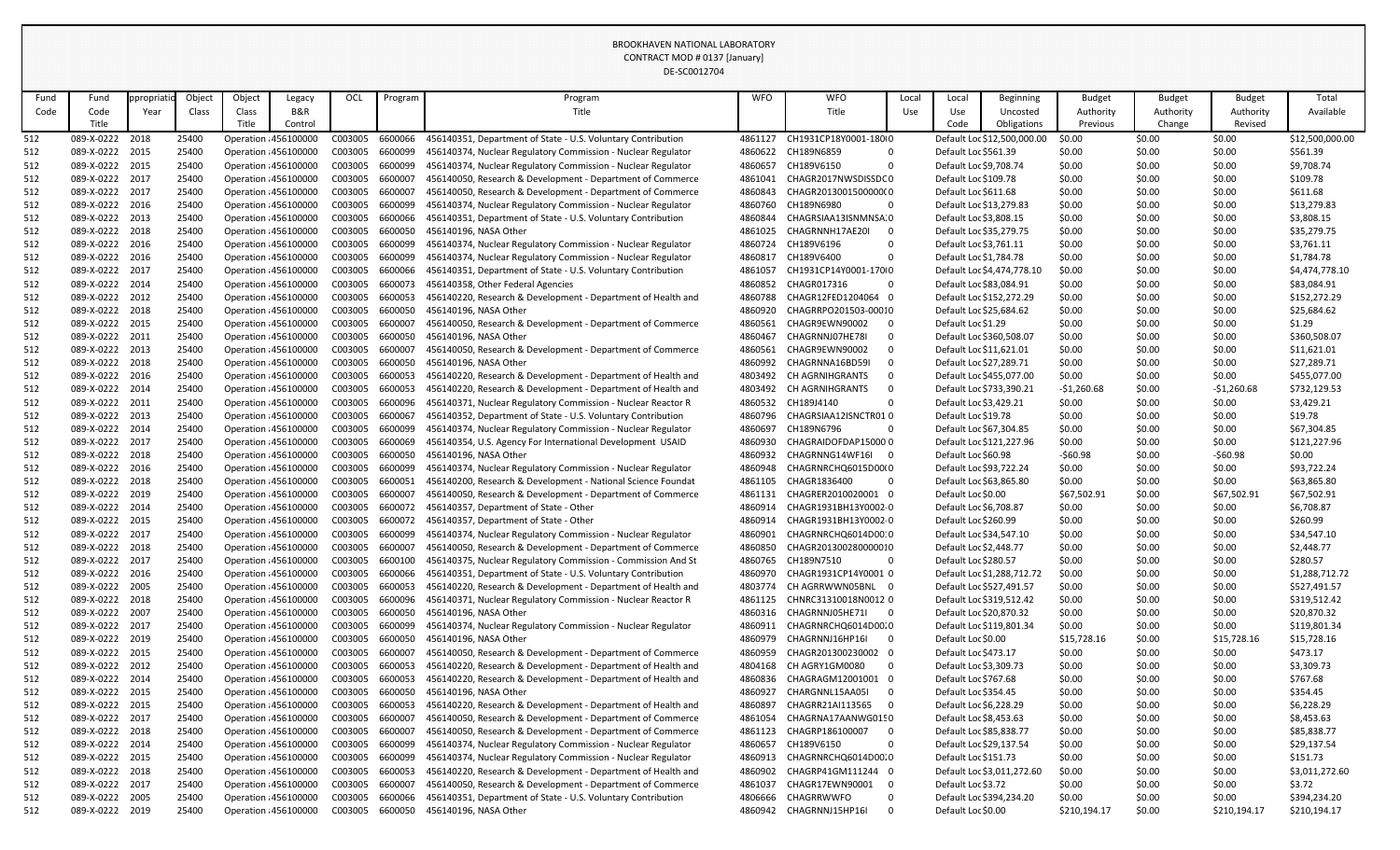|            |                                    |            |                |                       |                                                |                    |                    | DE-SC0012704                                                                            |                     |                                            |                |                                                   |                            |                  |                  |                  |                           |
|------------|------------------------------------|------------|----------------|-----------------------|------------------------------------------------|--------------------|--------------------|-----------------------------------------------------------------------------------------|---------------------|--------------------------------------------|----------------|---------------------------------------------------|----------------------------|------------------|------------------|------------------|---------------------------|
| Fund       | Fund                               | ppropriati | Object         | Object                | Legacy                                         | OCL                | Program            | Program                                                                                 | <b>WFO</b>          | <b>WFO</b>                                 | Local          | Local                                             | Beginning                  | <b>Budget</b>    | <b>Budget</b>    | <b>Budget</b>    | Total                     |
| Code       | Code                               | Year       | Class          | Class                 | B&R                                            |                    |                    | Title                                                                                   |                     | Title                                      | Use            | Use                                               | Uncosted                   | Authority        | Authority        | Authority        | Available                 |
|            | Title                              |            |                | Title                 | Control                                        |                    |                    |                                                                                         |                     |                                            |                | Code                                              | Obligations                | Previous         | Change           | Revised          |                           |
| 512        | 089-X-0222                         | 2014       | 25400          | Operation : 456100000 |                                                | C003005            | 6600007            | 456140050, Research & Development - Department of Commerce                              | 4860561             | CHAGR9EWN90002                             | $\overline{0}$ | Default Loc \$8,737.52                            |                            | \$0.00           | \$0.00           | \$0.00           | \$8,737.52                |
| 512        | 089-X-0222 2016                    |            | 25400          | Operation : 456100000 |                                                | C003005            | 6600066            | 456140351, Department of State - U.S. Voluntary Contribution                            | 4861012             | CHAGR1931CP14Y0001-0                       |                |                                                   | Default Loc \$3,431,271.01 | \$0.00           | \$0.00           | \$0.00           | \$3,431,271.01            |
| 512        | 089-X-0222 2018                    |            | 25400          |                       | Operation : 456100000                          | C003005            | 6600050            | 456140196, NASA Other                                                                   | 4861073             | CHAGR80HQTR18T00150                        |                |                                                   | Default Loc \$143,425.49   | \$0.00           | \$0.00           | \$0.00           | \$143,425.49              |
| 512        | 089-X-0222 2014                    |            | 25400          | Operation : 456100000 |                                                | C003005            | 6600096            | 456140371, Nuclear Regulatory Commission - Nuclear Reactor R                            | 4860776             | CH189QBV02                                 | $\mathbf{0}$   | Default Loc \$9,993.07                            |                            | \$0.00           | \$0.00           | \$0.00           | \$9,993.07                |
| 512        | 089-X-0222 2018                    |            | 25400          | Operation : 456100000 |                                                | C003005            | 6600096            | 456140371, Nuclear Regulatory Commission - Nuclear Reactor R                            | 4861126             | CHNRC31310018N0013 0                       |                |                                                   | Default Loc \$961,165.05   | \$0.00           | \$0.00           | \$0.00           | \$961,165.05              |
| 512        | 089-X-0222 2017                    |            | 25400          |                       | Operation : 456100000                          | C003005            | 6600050            | 456140196, NASA Other                                                                   | 4860991             | CHAGRNNH16AC33I                            | - 0            | Default Loc \$76,278.33                           |                            | \$0.00           | \$0.00           | \$0.00           | \$76,278.33               |
| 512        | 089-X-0222 2015                    |            | 25400          | Operation : 456100000 |                                                | C003005            | 6600053            | 456140220, Research & Development - Department of Health and                            | 4803492             | CH AGRNIHGRANTS                            | $\overline{0}$ |                                                   | Default Loc \$822,752.00   | \$0.00           | \$0.00           | \$0.00           | \$822,752.00              |
| 512        | 089-X-0222 2017                    |            | 25400          | Operation : 456100000 |                                                | C003005            | 6600099            | 456140374, Nuclear Regulatory Commission - Nuclear Regulator                            | 4860947             | CHAGRNRCHQ6015D0010                        |                | Default Loc \$1,430.36                            |                            | \$0.00           | \$0.00           | \$0.00           | \$1,430.36                |
| 512        | 089-X-0222 2018                    |            | 25400          |                       | Operation : 456100000                          | C003005            | 6600096            | 456140371, Nuclear Regulatory Commission - Nuclear Reactor R                            | 4860873             | CHAGRNRCHQ2514D00(0                        |                |                                                   | Default Loc \$1,680,118.93 | \$0.00           | \$0.00           | \$0.00           | \$1,680,118.93            |
| 512        | 089-X-0222 2016<br>089-X-0222 2013 |            | 25400<br>25400 | Operation : 456100000 |                                                | C003005<br>C003005 | 6600099<br>6600007 | 456140374, Nuclear Regulatory Commission - Nuclear Regulator                            | 4860941<br>4860849  | CHAGRNRCHQ6015D00(0<br>CHAGR201300230000 0 |                | Default Loc \$26,293.22<br>Default Loc \$2,007.03 |                            | \$0.00<br>\$0.00 | \$0.00<br>\$0.00 | \$0.00<br>\$0.00 | \$26,293.22<br>\$2,007.03 |
| 512<br>512 | 089-X-0222 2018                    |            | 25400          | Operation : 456100000 | Operation : 456100000                          | C003005            | 6600050            | 456140050, Research & Development - Department of Commerce<br>456140196, NASA Other     | 4860991             | CHAGRNNH16AC33I                            | - 0            |                                                   | Default Loc \$223,300.97   | \$0.00           | \$0.00           | \$0.00           | \$223,300.97              |
| 512        | 089-X-0222 2019                    |            | 25400          | Operation : 456100000 |                                                | C003005            | 6600053            | 456140220, Research & Development - Department of Health and                            | 4861118             | CHAGR1R21GM129570 0                        |                | Default Loc \$0.00                                |                            | \$219,284.00     | \$0.00           | \$219,284.00     | \$219,284.00              |
| 512        | 089-X-0222 2019                    |            | 25400          | Operation : 456100000 |                                                | C003005            | 6600050            | 456140196, NASA Other                                                                   | 4861073             | CHAGR80HQTR18T00150                        |                | Default Loc \$0.00                                |                            | \$202,912.62     | \$0.00           | \$202,912.62     | \$202,912.62              |
| 517        | 089-X-0222 2019                    |            | 25400          |                       | Operation : 456100000                          | C003005            | 6600207            | 456167SC0, Office of Science SC                                                         | 4861108             | <b>CHAGR84329</b>                          | $\mathbf 0$    | Default Loc \$0.00                                |                            | \$0.00           | \$3,602,103.30   | \$3,602,103.30   | \$3,602,103.30            |
| 517        | 089-X-0222 2018                    |            | 25400          | Operation : 456100000 |                                                | C003005            | 6600207            | 456167SC0, Office of Science SC                                                         | 4861108             | <b>CHAGR84329</b>                          | 0              |                                                   | Default Loc \$7,178,397.68 | \$0.00           | \$0.00           | \$0.00           | \$7,178,397.68            |
| 517        | 089-X-0222 2018                    |            | 25400          |                       | Operation : 456100000                          | C003005            | 6600207            | 456167SC0, Office of Science SC                                                         | 4860834             | <b>CHAGR87231</b>                          | $\mathbf 0$    | Default Loc \$13,298.02                           |                            | \$0.00           | \$0.00           | \$0.00           | \$13,298.02               |
| 517        | 089-X-0222 2018                    |            | 25400          | Operation : 456100000 |                                                | C003005            | 6600207            | 456167SC0, Office of Science SC                                                         | 4860826             | CHAGR87228                                 | 0              | Default Loc \$7,745.02                            |                            | \$0.00           | \$0.00           | \$0.00           | \$7,745.02                |
| 517        | 089-X-0222 2019                    |            | 25400          |                       | Operation : 456100000                          | C003005            | 6600207            | 456167SC0, Office of Science SC                                                         | 4861010             | <b>CHAGR87353</b>                          | $\mathbf 0$    | Default Loc \$0.00                                |                            | \$3,640,776.70   | -\$409,708.74    | \$3,231,067.96   | \$3,231,067.96            |
| 517        | 089-X-0222 2019                    |            | 25400          |                       | Operation : 456100000                          | C003005            | 6600207            | 456167SC0, Office of Science SC                                                         | 4860823             | <b>CHAGR87225</b>                          | 0              | Default Loc \$0.00                                |                            | \$0.00           | \$58,252.43      | \$58,252.43      | \$58,252.43               |
| 517        | 089-X-0222 2018                    |            | 25400          | Operation : 456100000 |                                                | C003005            | 6600207            | 456167SC0, Office of Science SC                                                         | 4861010             | <b>CHAGR87353</b>                          | $\mathbf 0$    | Default Loc \$51,826.30                           |                            | \$0.00           | \$0.00           | \$0.00           | \$51,826.30               |
| 517        | 089-X-0222 2018                    |            | 25400          | Operation : 456100000 |                                                | C003005            | 6600207            | 456167SC0, Office of Science SC                                                         | 4860823             | <b>CHAGR87225</b>                          | $\mathbf 0$    | Default Loc \$19,856.98                           |                            | \$0.00           | \$0.00           | \$0.00           | \$19,856.98               |
| 674        | 089-18/19-02 2018                  |            | 25400          |                       | Operation : TT0000000                          | C003093            | 4500001            | TT1020000, Contractual Support Services                                                 |                     | Default WFO Value                          | $\Omega$       | Default Loc \$0.00                                |                            | \$55,000.00      | \$0.00           | \$55,000.00      | \$55,000.00               |
| 679        | 089-15/16-02 2015                  |            | 25400          |                       | Operation : WA2200000                          | C001104            | 2822390            | WA2230100, Other Related Expenses - Contractual Services                                | 0                   | Default WFO Value                          | 302064         | Climate RE \$40,000.00                            |                            | \$0.00           | \$0.00           | \$0.00           | \$40,000.00               |
| 681        | 089-14/15-02 2014                  |            | 25400          |                       | Operation : WA2200000                          | C001104            | 2822390            | WA2230100, Other Related Expenses - Contractual Services                                | 0                   | Default WFO Value                          | 0              | Default Loc \$39,548.18                           |                            | \$0.00           | \$0.00           | \$0.00           | \$39,548.18               |
| 692        | 089-14/15-02 2014                  |            | 25400          |                       | Operation: WN0000000                           | C001118            | 1721222            | WN0219060, State and Local Governments and Non-Profit Organi                            | 4860825             | <b>CHAGR87227</b>                          | $\Omega$       | Default Loc \$17,728.79                           |                            | \$0.00           | \$0.00           | \$0.00           | \$17,728.79               |
| 900        | 089-X-0240 2019                    |            | 25400          |                       | Operation: DP0909000                           | C002955            | 2223112            | DP0909010, Nuclear Criticality Safety Program                                           | $\Omega$            | Default WFO Value                          | $\Omega$       | Default Loc \$0.00                                |                            | \$275,000.00     | \$0.00           | \$275,000.00     | \$275,000.00              |
| 900        | 089-X-0240 2014                    |            | 25400          |                       | Operation: DP4000000                           | C000925            | 2222480            | DP4011093, Nuclear Counterterrorism                                                     |                     | Default WFO Value                          | - 0            | Default Loc \$2,057.91                            |                            | \$0.00           | \$0.00           | \$0.00           | \$2,057.91                |
| 900        | 089-X-0240 2018                    |            | 25400          |                       | Operation : DP0909000                          | C002955            | 2223112            | DP0909010, Nuclear Criticality Safety Program                                           |                     | Default WFO Value                          | $\mathbf 0$    | Default Loc \$24,444.15                           |                            | \$0.00           | \$0.00           | \$0.00           | \$24,444.15               |
| 900        | 089-X-0240 2015                    |            | 25400          |                       | Operation : DP4000000                          | C000925            | 2221775            | DP4015011 - Radiological Assistance Program                                             |                     | Default WFO Value                          | -0             | Default Loc \$0.01                                |                            | \$0.00           | \$0.00           | \$0.00           | \$0.01                    |
| 900        | 089-X-0240 2014                    |            | 25400          |                       | Operation : DP1204000                          |                    | C000912 2220743    | DP1204010, Secondary Assessment Technologies                                            | $\Omega$            | Default WFO Value                          | 0              | Default Loc \$836.82                              |                            | \$0.00           | \$0.00           | \$0.00           | \$836.82                  |
| 900<br>910 | 089-X-0240 2015<br>089-X-0240 2014 |            | 25400<br>25400 |                       | Operation : DP8000000<br>Operation : 456100000 | C002982<br>C003005 | 2222989<br>6600014 | DP8000000, Counterterrorism and Counterproliferation Program<br>456140075, Army - Other | $\Omega$<br>4860884 | Default WFO Value<br>CHAGRW74RDV411256(0   | $\overline{0}$ | Default Loc \$3,252.52<br>Default Loc \$70,657.76 |                            | \$0.00<br>\$0.00 | \$0.00<br>\$0.00 | \$0.00<br>\$0.00 | \$3,252.52<br>\$70,657.76 |
| 910        | 089-X-0240 2015                    |            | 25400          |                       | Operation : 456100000                          | C003005            | 6600084            | 45614036B, Science and Technology - Other                                               | 4860847             | CHAGRHSHQDC13X002.0                        |                | Default Loc \$34,200.86                           |                            | \$0.00           | \$0.00           | \$0.00           | \$34,200.86               |
| 910        | 089-X-0240 2017                    |            | 25400          | Operation : 456100000 |                                                | C003005            | 6600072            | 456140357, Department of State - Other                                                  | 4860787             | CHAGRSIAA1213ISNNAE0                       |                | Default Loc \$0.01                                |                            | \$0.00           | \$0.00           | \$0.00           | \$0.01                    |
| 910        | 089-X-0240 2014                    |            | 25400          | Operation : 456100000 |                                                | C003005            | 6600084            | 45614036B, Science and Technology - Other                                               | 4860789             | CHAGRHSHQDC12X00340                        |                | Default Loc \$4,403.81                            |                            | \$0.00           | \$0.00           | \$0.00           | \$4,403.81                |
| 910        | 089-X-0240 2014                    |            | 25400          |                       | Operation : 456100000                          | C003005            | 6600084            | 45614036B, Science and Technology - Other                                               | 4841247             | CHAGRHSHQDC10X00590                        |                | Default Loc \$4,212.25                            |                            | \$0.00           | \$0.00           | \$0.00           | \$4,212.25                |
| 910        | 089-X-0240 2014                    |            | 25400          | Operation : 456100000 |                                                | C003005            | 6600072            | 456140357, Department of State - Other                                                  | 4860787             | CHAGRSIAA1213ISNNAE0                       |                | Default Loc \$849.00                              |                            | \$0.00           | \$0.00           | \$0.00           | \$849.00                  |
| 910        | 089-X-0240 2015                    |            | 25400          | Operation : 456100000 |                                                | C003005            | 6600014            | 456140075, Army - Other                                                                 | 4860884             | CHAGRW74RDV411256(0                        |                | Default Loc \$97,087.38                           |                            | \$0.00           | \$0.00           | \$0.00           | \$97,087.38               |
| 910        | 089-X-0240 2014                    |            | 25400          |                       | Operation : 456100000                          | C003005            | 6600084            | 45614036B, Science and Technology - Other                                               | 4860915             | CHAGRHSHQPM14X0020                         |                | Default Loc \$11,352.52                           |                            | \$0.00           | \$0.00           | \$0.00           | \$11,352.52               |
| 1050       | 089-X-0243 2018                    |            | 25400          |                       | Operation : HQ0000000                          | C002425            | 3184701            | HQ1001000, Worker Advocacy                                                              |                     | Default WFO Value                          | -0             | Default Loc \$9,523.04                            |                            | \$0.00           | \$0.00           | \$0.00           | \$9,523.04                |
| 1050       | 089-X-0243 2019                    |            | 25400          |                       | Operation : HQ0000000                          | C002425 3184701    |                    | HQ1001000, Worker Advocacy                                                              |                     | Default WFO Value                          | $\mathbf{0}$   | Default Loc \$0.00                                |                            | \$15,000.00      | \$0.00           | \$15,000.00      | \$15,000.00               |
| 1050       | 089-X-0243 2018                    |            | 25400          |                       | Operation : HU0000000                          | C002426            | 3184709            | HU2006100, Occupational Medicine                                                        | $\Omega$            | Default WFO Value                          | $\mathbf{0}$   | Default Loc \$2,500.00                            |                            | \$0.00           | \$0.00           | \$0.00           | \$2,500.00                |
| 1055       | 089-X-0243 2016                    |            | 25400          |                       | Operation : 456100000                          | C003005            | 6600084            | 45614036B, Science and Technology - Other                                               | 4842534             | CHAGRHSHQDC15X00110                        |                | Default Loc \$21,555.93                           |                            | \$0.00           | \$0.00           | \$0.00           | \$21,555.93               |
| 1055       | 089-X-0243 2017                    |            | 25400          |                       | Operation : 456100000                          | C003005            | 6600040            | 456140142, Other DOD Agencies - Other                                                   | 4861055             | CHAGRNCSC17007                             | - 0            |                                                   | Default Loc \$175,668.34   | \$0.00           | \$0.00           | \$0.00           | \$175,668.34              |
| 1055       | 089-X-0243 2018                    |            | 25400          | Operation : 456100000 |                                                | C003005            | 6600040            | 456140142, Other DOD Agencies - Other                                                   | 4861055             | CHAGRNCSC17007                             | $\mathbf{0}$   |                                                   | Default Loc \$450,000.00   | \$0.00           | \$0.00           | \$0.00           | \$450,000.00              |
| 1055       | 089-X-0243 2018                    |            | 25400          |                       | Operation : 456100000                          | C003005            | 6600040            | 456140142, Other DOD Agencies - Other                                                   | 4861112             | CHAGREAOC0044286 0                         |                |                                                   | Default Loc \$147,799.55   | \$0.00           | \$0.00           | \$0.00           | \$147,799.55              |
| 1055       | 089-X-0243 2016                    |            | 25400          |                       | Operation : 456100000                          | C003005            | 6600084            | 45614036B, Science and Technology - Other                                               | 4860997             | CHAGRHSHQPM16X0000                         |                | Default Loc \$17,697.10                           |                            | \$0.00           | \$0.00           | \$0.00           | \$17,697.10               |
| 1055       | 089-X-0243 2018                    |            | 25400          | Operation : 456100000 |                                                | C003005            | 6600040            | 456140142, Other DOD Agencies - Other                                                   | 4861113             | CHAGREAOC0048606 0                         |                | Default Loc \$96,227.18                           |                            | \$0.00           | \$0.00           | \$0.00           | \$96,227.18               |
| 1055       | 089-X-0243 2016                    |            | 25400          |                       | Operation : 456100000                          | C003005            | 6600040            | 456140142, Other DOD Agencies - Other                                                   | 4861013             | CHAGRNID8G16196GS2 0                       |                | Default Loc \$100,000.00                          |                            | \$0.00           | \$0.00           | \$0.00           | \$100,000.00              |
| 1055       | 089-X-0243 2018                    |            | 25400          |                       | Operation : 456100000                          | C003005            | 6600040            | 456140142, Other DOD Agencies - Other                                                   | 4861083             | CHAGREAOC0038905 0                         |                | Default Loc \$317,094.71                          |                            | \$0.00           | \$0.00           | \$0.00           | \$317,094.71              |
| 1055       | 089-X-0243 2016                    |            | 25400          |                       | Operation: 456100000                           | C003005            | 6600084            | 45614036B, Science and Technology - Other                                               | 4860994             | CHAGRHSHQPM16X0000                         |                | Default Loc \$2,561.17                            |                            | \$0.00           | \$0.00           | \$0.00           | \$2,561.17                |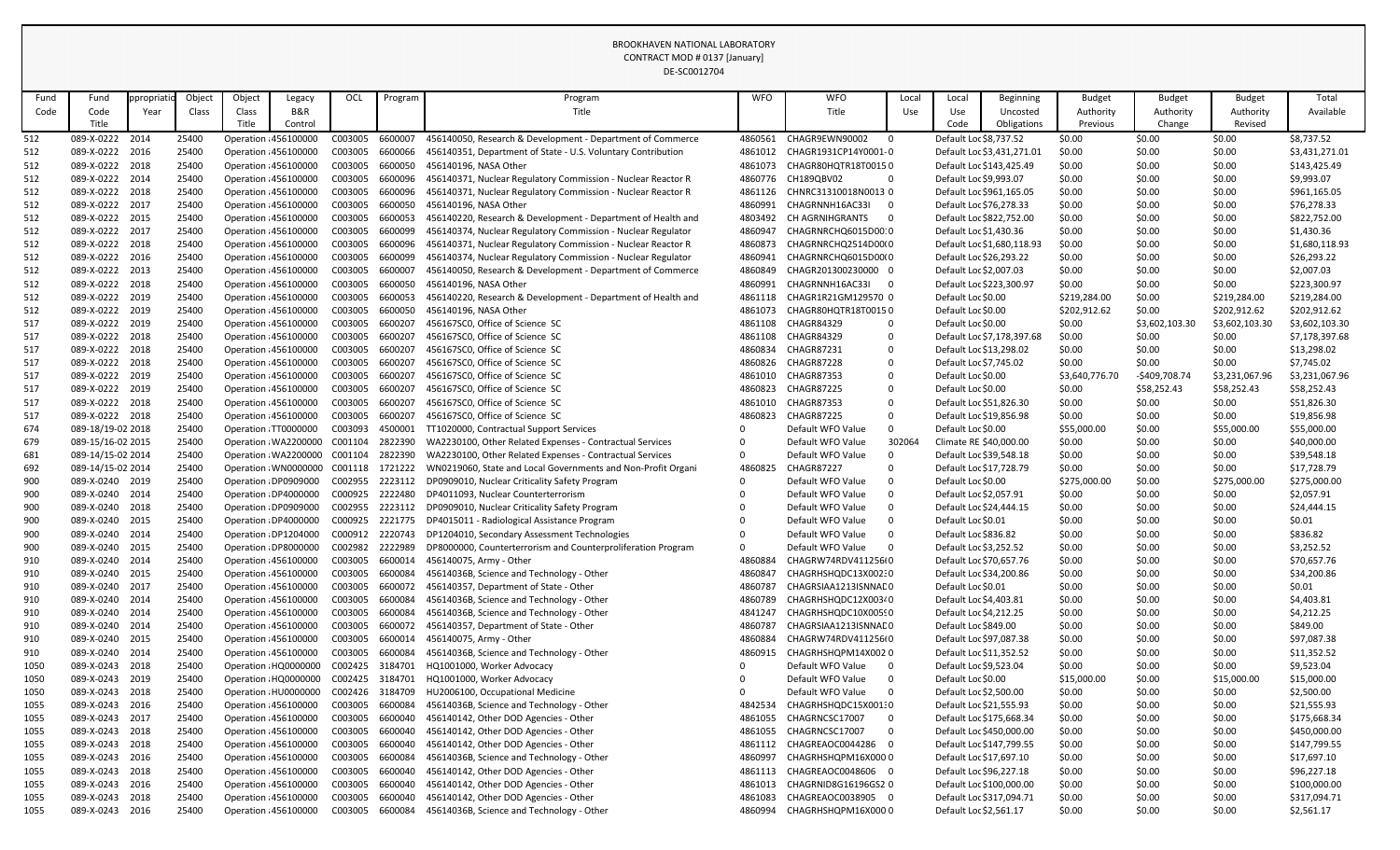|              |                                    |            |                |                                                |                                                |                            |                    | DE-SCOUTZ704                                                                                            |                    |                                                            |       |                                                    |                            |                  |                    |                    |                            |
|--------------|------------------------------------|------------|----------------|------------------------------------------------|------------------------------------------------|----------------------------|--------------------|---------------------------------------------------------------------------------------------------------|--------------------|------------------------------------------------------------|-------|----------------------------------------------------|----------------------------|------------------|--------------------|--------------------|----------------------------|
| Fund         | Fund                               | ppropriati | Object         | Object                                         | Legacy                                         | OCL                        | Program            | Program                                                                                                 | <b>WFO</b>         | <b>WFO</b>                                                 | Local | Local                                              | <b>Beginning</b>           | <b>Budget</b>    | <b>Budget</b>      | <b>Budget</b>      | Total                      |
| Code         | Code                               | Year       | Class          | Class                                          | B&R                                            |                            |                    | Title                                                                                                   |                    | Title                                                      | Use   | Use                                                | Uncosted                   | Authority        | Authority          | Authority          | Available                  |
|              | Title                              |            |                | Title                                          | Control                                        |                            |                    |                                                                                                         |                    |                                                            |       | Code                                               | Obligations                | Previous         | Change             | Revised            |                            |
| 1055         | 089-X-0243 2012                    |            | 25400          | Operation : 456100000                          |                                                | C003005                    | 6600084            | 45614036B, Science and Technology - Other                                                               | 4860604            | CHAGRHSHQDC09X00620                                        |       | Default Loc \$20,000.00                            |                            | \$0.00           | \$0.00             | \$0.00             | \$20,000.00                |
| 1055         | 089-X-0243                         | 2015       | 25400          | Operation : 456100000                          |                                                | C003005                    | 6600084            | 45614036B, Science and Technology - Other                                                               | 4860933            | CHAGRHSHQPM15X0000                                         |       | Default Loc \$2,147.71                             |                            | \$0.00           | \$0.00             | \$0.00             | \$2,147.71                 |
| 1055         | 089-X-0243 2017                    |            | 25400          | Operation : 456100000                          |                                                | C003005                    | 6600084            | 45614036B, Science and Technology - Other                                                               | 4861049            | CHAGRHSHQPM17X0010                                         |       | Default Loc \$1,108.00                             |                            | \$0.00           | \$0.00             | \$0.00             | \$1,108.00                 |
| 1055         | 089-X-0243 2017                    |            | 25400          | Operation : 456100000                          |                                                | C003005                    | 6600084            | 45614036B, Science and Technology - Other                                                               | 4861038            | AGRHSHQPM17X00137 0                                        |       | Default Loc \$535.90                               |                            | $-5535.90$       | \$0.00             | $-5535.90$         | \$0.00                     |
| 1055         | 089-X-0243 2011                    |            | 25400          | Operation : 456100000                          |                                                | C003005                    | 6600020            | 456140086, Navy - Other                                                                                 | 4860694            | CHAGRN0001411IP20050                                       |       | Default Loc \$2,572.20                             |                            | \$0.00           | \$0.00             | \$0.00             | \$2,572.20                 |
| 1055         | 089-X-0243 2018                    |            | 25400          | Operation : 456100000                          |                                                | C003005                    | 6600038            | 456140135, DARPA - Other                                                                                | 4861106            | CHAGRHR0011835865 0                                        |       |                                                    | Default Loc \$320,703.38   | \$0.00           | \$0.00             | \$0.00             | \$320,703.38               |
| 1055         | 089-X-0243 2016                    |            | 25400          | Operation : 456100000                          |                                                | C003005                    | 6600084            | 45614036B, Science and Technology - Other                                                               | 4860960            | CHAGRHSHQDC15X00140                                        |       | Default Loc \$90,000.00                            |                            | \$0.00           | \$0.00             | \$0.00             | \$90,000.00                |
| 1055         | 089-X-0243 2018                    |            | 25400          | Operation : 456100000                          |                                                | C003005                    | 6600040            | 456140142, Other DOD Agencies - Other                                                                   | 4861095            | CHAGREAOC0041083 0                                         |       | Default Loc \$55,000.00                            |                            | \$0.00           | \$0.00             | \$0.00             | \$55,000.00                |
| 1055         | 089-X-0243 2015                    |            | 25400          | Operation : 456100000                          |                                                | C003005                    | 6600084            | 45614036B, Science and Technology - Other                                                               | 4842545            | CHAGRHSHQPM15X0010                                         |       | Default Loc \$156.92                               |                            | \$0.00           | \$0.00             | \$0.00             | \$156.92                   |
| 1055         | 089-X-0243 2017                    |            | 25400          | Operation : 456100000                          |                                                | C003005                    | 6600084            | 45614036B, Science and Technology - Other                                                               | 4861024            | CHAGRHSHQPM16X0020                                         |       | Default Loc \$437.15                               |                            | \$0.00           | \$0.00             | \$0.00             | \$437.15                   |
| 1055         | 089-X-0243 2016                    |            | 25400          | Operation : 456100000                          |                                                | C003005                    | 6600033            | 456140124, DNA - Other                                                                                  | 4861006            | CHAGR1002721193<br>- 0                                     |       | Default Loc \$2,259.69                             |                            | \$0.00           | \$0.00             | \$0.00             | \$2,259.69                 |
| 1055         | 089-X-0243 2018<br>089-X-0243 2018 |            | 25400<br>25400 | Operation : 456100000                          |                                                | C003005                    | 6600040<br>6600109 | 456140142, Other DOD Agencies - Other<br>456140063, Air Force - Other                                   | 4861097            | CHAGREAOC0043663<br>$\overline{0}$<br>CHAGRF4FBFP8012G1010 |       | Default Loc \$61,792.34                            |                            | \$0.00           | \$0.00             | \$0.00             | \$61,792.34                |
| 1055         | 089-X-0243 2016                    |            | 25400          | Operation : 456100000<br>Operation : 456100000 |                                                | C003005<br>C003005         | 6600084            | 45614036B, Science and Technology - Other                                                               | 4861078<br>4861008 | CHAGRHSHQDN16X000.0                                        |       | Default Loc \$38,994.52<br>Default Loc \$25,000.00 |                            | \$0.00<br>\$0.00 | \$0.00<br>\$0.00   | \$0.00<br>\$0.00   | \$38,994.52<br>\$25,000.00 |
| 1055<br>1055 | 089-X-0243 2018                    |            | 25400          | Operation : 456100000                          |                                                | C003005                    | 6600084            | 45614036B, Science and Technology - Other                                                               | 4861051            | CHAGRHSHQPM17X0020                                         |       |                                                    | Default Loc \$221,200.00   | \$0.00           | \$0.00             | \$0.00             | \$221,200.00               |
| 1055         | 089-X-0243                         | 2018       | 25400          | Operation : 456100000                          |                                                | C003005                    | 6600040            | 456140142, Other DOD Agencies - Other                                                                   | 4861094            | CHAGREAOC0046634 0                                         |       |                                                    | Default Loc \$150,000.00   | \$0.00           | \$0.00             | \$0.00             | \$150,000.00               |
| 1055         | 089-X-0243 2017                    |            | 25400          | Operation : 456100000                          |                                                | C003005                    | 6600084            | 45614036B, Science and Technology - Other                                                               | 4861048            | CHAGRHSHQPM17X0020                                         |       |                                                    | Default Loc \$286,219.17   | \$0.00           | \$0.00             | \$0.00             | \$286,219.17               |
| 1055         | 089-X-0243 2011                    |            | 25400          | Operation : 456100000                          |                                                | C003005                    | 6600084            | 45614036B, Science and Technology - Other                                                               | 4860604            | CHAGRHSHQDC09X00620                                        |       | Default Loc \$25,454.80                            |                            | \$0.00           | \$0.00             | \$0.00             | \$25,454.80                |
| 1055         | 089-X-0243 2018                    |            | 25400          | Operation : 456100000                          |                                                | C003005                    | 6600040            | 456140142, Other DOD Agencies - Other                                                                   | 4861117            | CHAGRNR00118058GR00                                        |       |                                                    | Default Loc \$600,000.00   | \$0.00           | \$0.00             | \$0.00             | \$600,000.00               |
| 1055         | 089-X-0243 2017                    |            | 25400          | Operation : 456100000                          |                                                | C003005                    | 6600084            | 45614036B, Science and Technology - Other                                                               | 4861005            | CHAGRHSHQDN16X000.0                                        |       |                                                    | Default Loc \$1,681,056.67 | \$0.00           | \$0.00             | \$0.00             | \$1,681,056.67             |
| 1055         | 089-X-0243 2019                    |            | 25400          | Operation : 456100000                          |                                                | C003005                    | 6600084            | 45614036B, Science and Technology - Other                                                               | 4861143            | CHAGR70RSAT18KPM0C0                                        |       | Default Loc \$0.00                                 |                            | \$110,000.00     | \$0.00             | \$110,000.00       | \$110,000.00               |
| 1055         | 089-X-0243 2018                    |            | 25400          | Operation : 456100000                          |                                                | C003005                    | 6600040            | 456140142, Other DOD Agencies - Other                                                                   | 4861085            | CHAGRNR78G17304GS00                                        |       |                                                    | Default Loc \$418,837.42   | \$0.00           | \$0.00             | \$0.00             | \$418,837.42               |
| 1055         | 089-X-0243 2018                    |            | 25400          | Operation : 456100000                          |                                                | C003005                    | 6600040            | 456140142, Other DOD Agencies - Other                                                                   | 4861110            | CH16003D2018180515C0                                       |       |                                                    | Default Loc \$172,913.16   | \$0.00           | \$0.00             | \$0.00             | \$172,913.16               |
| 1055         | 089-X-0243 2018                    |            | 25400          | Operation : 456100000                          |                                                | C003005                    | 6600040            | 456140142, Other DOD Agencies - Other                                                                   | 4861082            | CHAGREAOC0038769 0                                         |       | Default Loc \$403.92                               |                            | \$0.00           | \$0.00             | \$0.00             | \$403.92                   |
| 1055         | 089-X-0243 2018                    |            | 25400          | Operation : 456100000                          |                                                | C003005                    | 6600084            | 45614036B, Science and Technology - Other                                                               | 4861129            | CHAGR70RSAT18KPM0C0                                        |       |                                                    | Default Loc \$200,000.00   | \$0.00           | \$0.00             | \$0.00             | \$200,000.00               |
| 1055         | 089-X-0243 2018                    |            | 25400          | Operation : 456100000                          |                                                | C003005                    | 6600084            | 45614036B, Science and Technology - Other                                                               | 4861024            | CHAGRHSHQPM16X0020                                         |       | Default Loc \$15,000.00                            |                            | \$0.00           | \$0.00             | \$0.00             | \$15,000.00                |
| 1055         | 089-X-0243                         | 2019       | 25400          |                                                | Operation : 456100000                          | C003005                    | 6600038            | 456140135, DARPA - Other                                                                                | 4861137            | CHAGRHR0011938097 0                                        |       | Default Loc \$0.00                                 |                            | \$253,119.42     | \$0.00             | \$253,119.42       | \$253,119.42               |
| 1055         | 089-X-0243 2015                    |            | 25400          |                                                | Operation : 456100000                          | C003005                    | 6600084            | 45614036B, Science and Technology - Other                                                               | 4860923            | CHARGHSHQPM14X-0010                                        |       | Default Loc \$696.09                               |                            | \$0.00           | \$0.00             | \$0.00             | \$696.09                   |
| 1055         | 089-X-0243 2017                    |            | 25400          |                                                | Operation : 456100000                          | C003005                    | 6600084            | 45614036B, Science and Technology - Other                                                               | 4861051            | CHAGRHSHQPM17X0020                                         |       | Default Loc \$41,676.76                            |                            | \$0.00           | \$0.00             | \$0.00             | \$41,676.76                |
| 1055         | 089-X-0243 2018                    |            | 25400          | Operation : 456100000                          |                                                | C003005                    | 6600084            | 45614036B, Science and Technology - Other                                                               | 4861124            | CHAGR70FA5018K0000(0                                       |       | Default Loc \$20,000.00                            |                            | \$0.00           | \$0.00             | \$0.00             | \$20,000.00                |
| 1055         | 089-X-0243 2012                    |            | 25400          |                                                | Operation : 456100000                          | C003005                    | 6600084            | 45614036B, Science and Technology - Other                                                               | 4860789            | CHAGRHSHQDC12X00340                                        |       | Default Loc \$1,561.80                             |                            | \$0.00           | \$0.00             | \$0.00             | \$1,561.80                 |
| 1055         | 089-X-0243 2015                    |            | 25400          |                                                | Operation : 456100000                          | C003005                    | 6600084            | 45614036B, Science and Technology - Other                                                               | 4860960            | CHAGRHSHQDC15X00140                                        |       |                                                    | Default Loc \$120,280.40   | \$0.00           | \$0.00             | \$0.00             | \$120,280.40               |
| 1060         | 089-X-0243 2018                    |            | 25400          |                                                | Operation : GD6000000                          | C002970                    | 3203764            | GD6020400, CI Training                                                                                  |                    | Default WFO Value<br>$\overline{0}$                        |       | Default Loc \$60,260.00                            |                            | \$0.00           | \$0.00             | \$0.00             | \$60,260.00                |
| 1060         | 089-X-0243 2017                    |            | 25400          |                                                | Operation : GD6000000                          | C002970 3203764            |                    | GD6020400, CI Training                                                                                  |                    | Default WFO Value                                          |       | Default Loc \$5,100.26                             |                            | \$0.00           | \$0.00             | \$0.00             | \$5,100.26                 |
| 1060         | 089-X-0243 2018                    |            | 25400          |                                                | Operation : GD6000000                          | C002970 3203780            |                    | GD6050200, Technical Services                                                                           |                    | Default WFO Value                                          |       |                                                    | Default Loc \$123,011.73   | \$0.00           | \$0.00             | \$0.00             | \$123,011.73               |
| 1060         | 089-X-0243 2019                    |            | 25400          |                                                | Operation : GD6000000                          | C002970                    | 3203761            | GD6020100, Analysis                                                                                     |                    | Default WFO Value                                          |       | Default Loc \$0.00                                 |                            | \$80,610.00      | \$246,268.00       | \$326,878.00       | \$326,878.00               |
| 1060         | 089-X-0243 2018                    |            | 25400          |                                                | Operation : GD6000000                          | C002970 3203769            |                    | GD6020900, Office of The SCIO                                                                           |                    | Default WFO Value                                          |       |                                                    | Default Loc \$293,339.45   | \$0.00           | \$0.00             | \$0.00             | \$293,339.45               |
| 1060         | 089-X-0243 2019                    |            | 25400          |                                                | Operation : GD6000000                          | C002970 3203763            |                    | GD6020300, Investigations                                                                               |                    | Default WFO Value                                          |       | Default Loc \$0.00                                 |                            | \$648,930.00     | \$1,982,579.00     | \$2,631,509.00     | \$2,631,509.00             |
| 1060         | 089-X-0243 2019                    |            | 25400          |                                                | Operation : GD6000000                          | C002970                    | 3203762            | GD6020200, Security                                                                                     |                    | Default WFO Value                                          |       | Default Loc \$0.00                                 |                            | \$163,000.00     | \$0.00             | \$163,000.00       | \$163,000.00               |
| 1060         | 089-X-0243 2018                    |            | 25400          |                                                | Operation : GD6000000                          | C002970 3203763            |                    | GD6020300, Investigations                                                                               |                    | Default WFO Value                                          |       |                                                    | Default Loc \$273,869.22   | \$0.00           | \$0.00             | \$0.00             | \$273,869.22               |
| 1060         | 089-X-0243 2017                    |            | 25400          |                                                | Operation : GD6000000                          | C002970 3203779            |                    | GD6050100, CYBER & OPERATIONS                                                                           |                    | Default WFO Value                                          |       | Default Loc \$864.41                               |                            | \$0.00           | \$0.00             | \$0.00             | \$864.41                   |
| 1060         | 089-X-0243 2018                    |            | 25400          |                                                | Operation : GD6000000                          | C002970                    | 3203761            | GD6020100, Analysis                                                                                     |                    | Default WFO Value                                          |       |                                                    | Default Loc \$188,358.94   | \$0.00           | \$0.00             | \$0.00             | \$188,358.94               |
| 1060         | 089-X-0243 2019                    |            | 25400          |                                                | Operation : GD6000000                          | C002970 3203769            |                    | GD6020900, Office of The SCIO                                                                           |                    | Default WFO Value                                          |       | Default Loc \$0.00                                 |                            | \$187,650.00     | \$573,270.00       | \$760,920.00       | \$760,920.00               |
| 1079         | 089-16/17-02 2016                  |            | 25400          | Operation : CS0000000                          |                                                | C000892                    | 1713352            | CS7000000, Integrated Joint Cybersecurity Coordination Cente                                            | $\Omega$           | Default WFO Value                                          |       | Default Loc \$5,561.57                             |                            | \$0.00           | \$0.00             | \$0.00             | \$5,561.57                 |
| 1551         | 089-X-0309 2018                    |            | 25400          |                                                | Operation : DN4000000                          | C003042 2223096            |                    | DN4001030, Safeguards Technology Development                                                            |                    | Default WFO Value                                          |       |                                                    | Default Loc \$222,697.36   | \$0.00           | \$0.00             | \$0.00             | \$222,697.36               |
| 1551         | 089-X-0309 2016<br>089-X-0309 2017 |            | 25400<br>25400 |                                                | Operation: DN4000000                           | C003042 2223105<br>C003034 | 2223049            | DN4004030, Multilateral Supplier Policy<br>DN1001011, U.S. Costs for Russia Newly Independent State Pro | $\Omega$           | Default WFO Value<br>Default WFO Value                     |       | Default Loc \$81,275.44                            |                            | \$0.00           | \$0.00             | \$0.00             | \$81,275.44                |
| 1551<br>1551 | 089-X-0309 2015                    |            | 25400          |                                                | Operation : DN1001000<br>Operation : NN4000000 | C001056                    | 2222732            | NN4012030, Multilateral Supplier Policy                                                                 |                    | Default WFO Value                                          |       | Default Loc \$7.25                                 | Default Loc \$140,000.00   | \$0.00<br>\$0.00 | \$0.00<br>$-57.25$ | \$0.00<br>$-57.25$ | \$140,000.00<br>\$0.00     |
| 1551         | 089-X-0309 2015                    |            | 25400          |                                                | Operation: NN4000000                           | C001056 2222733            |                    | NN4012040, Policy Studies and Support                                                                   |                    | Default WFO Value                                          |       | Default Loc \$28,413.25                            |                            | \$0.00           | \$0.00             | \$0.00             | \$28,413.25                |
| 1551         | 089-X-0309 2018                    |            | 25400          |                                                | Operation : DN4000000                          | C003042                    | 2223103            | DN4004010, Global Regimes                                                                               | $\Omega$           | Default WFO Value<br>0                                     |       | Default Loc \$35,435.78                            |                            | \$0.00           | \$0.00             | \$0.00             | \$35,435.78                |
| 1551         | 089-X-0309 2015                    |            | 25400          |                                                | Operation : NN5000000                          | C001058                    | 2222881            | NN5070040, US Costs for Non Russia Non-Newly Independent Sta                                            | $\overline{0}$     | Default WFO Value                                          |       | Default Loc \$15,000.00                            |                            | $-59,011.41$     | \$0.00             | $-59,011.41$       | \$5,988.59                 |
| 1551         | 089-X-0309 2018                    |            | 25400          |                                                | Operation: DN1005000                           | C003088                    | 2223152            | DN1005010, Domestic Radiological Security                                                               | 0                  | Default WFO Value<br>0                                     |       |                                                    | Default Loc \$111,905.15   | \$0.00           | \$0.00             | \$0.00             | \$111,905.15               |
|              |                                    |            |                |                                                |                                                |                            |                    |                                                                                                         |                    |                                                            |       |                                                    |                            |                  |                    |                    |                            |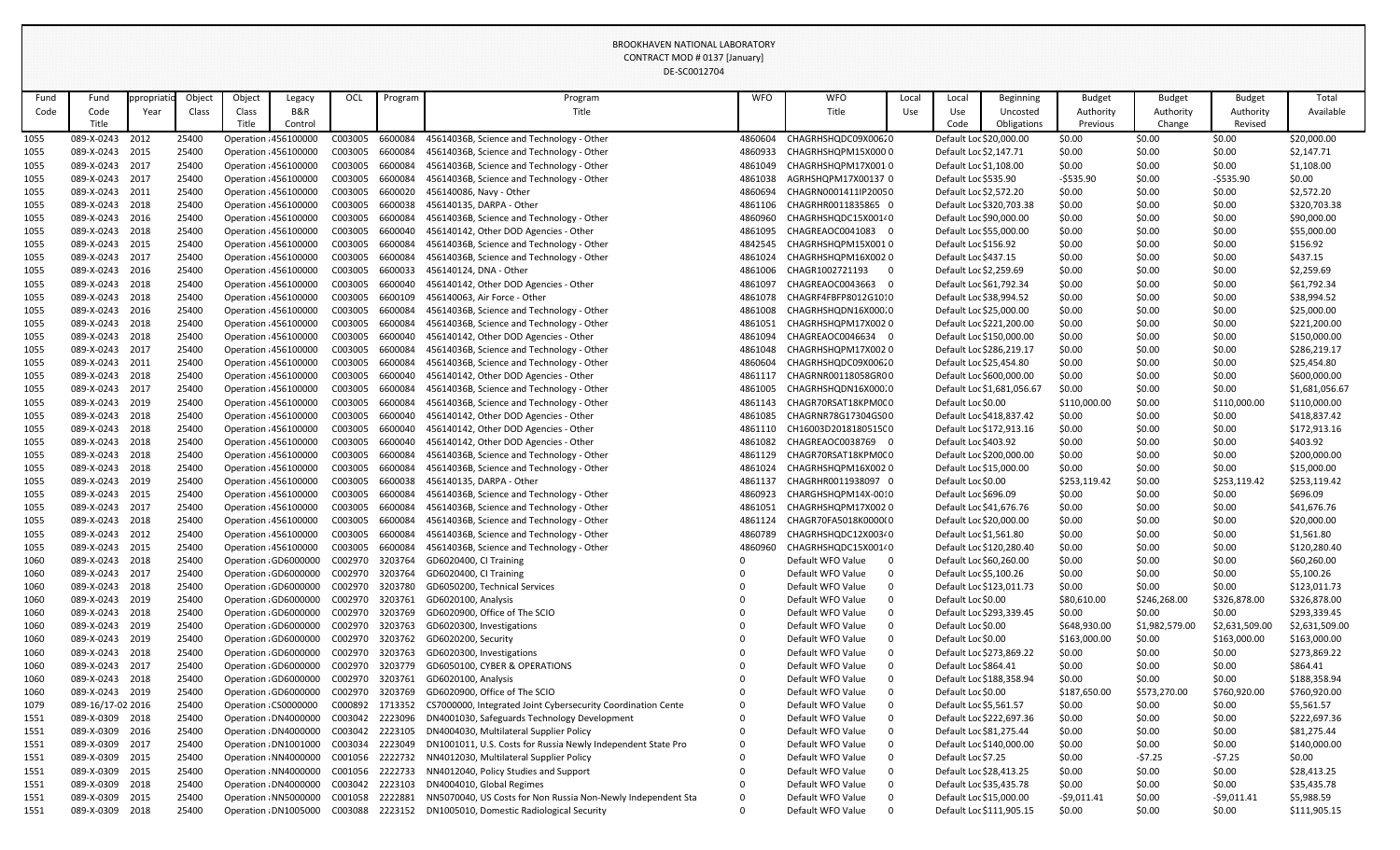|              |                                    |            |                |        |                                                |                    |                    | DE-SC0012704                                                                                              |            |                                        |                      |                         |                            |                     |                  |                     |                        |
|--------------|------------------------------------|------------|----------------|--------|------------------------------------------------|--------------------|--------------------|-----------------------------------------------------------------------------------------------------------|------------|----------------------------------------|----------------------|-------------------------|----------------------------|---------------------|------------------|---------------------|------------------------|
| Fund         | Fund                               | ppropriati | Object         | Object | Legacy                                         | OCL                | Program            | Program                                                                                                   | <b>WFO</b> | <b>WFO</b>                             | Local                | Local                   | Beginning                  | <b>Budget</b>       | <b>Budget</b>    | <b>Budget</b>       | Total                  |
| Code         | Code                               | Year       | Class          | Class  | B&R                                            |                    |                    | Title                                                                                                     |            | Title                                  | Use                  | Use                     | Uncosted                   | Authority           | Authority        | Authority           | Available              |
|              | Title                              |            |                | Title  | Control                                        |                    |                    |                                                                                                           |            |                                        |                      | Code                    | Obligations                | Previous            | Change           | Revised             |                        |
| 1551         | 089-X-0309                         | 2019       | 25400          |        | Operation : DN4000000                          | C003042            | 2223101            | DN4003010, Warhead Dismantlement and Fissile Material Transp                                              | $\Omega$   | Default WFO Value                      | $\Omega$             | Default Loc \$0.00      |                            | \$185,000.00        | \$0.00           | \$185,000.00        | \$185,000.00           |
| 1551         | 089-X-0309                         | 2019       | 25400          |        | Operation : DN4000000                          | C003042            | 2223094            | DN4001010, Safeguards Policy                                                                              |            | Default WFO Value                      | $\Omega$             | Default Loc \$0.00      |                            | \$781,872.00        | \$0.00           | \$781,872.00        | \$781,872.00           |
| 1551         | 089-X-0309 2019                    |            | 25400          |        | Operation : DN2010000                          | C003118            | 2223180            | DN2010000, Proliferation Detection R&D                                                                    |            | Default WFO Value                      | $\Omega$             | Default Loc \$0.00      |                            | \$690,000.00        | \$0.00           | \$690,000.00        | \$690,000.00           |
| 1551         | 089-X-0309 2018                    |            | 25400          |        | Operation : DN2012000                          | C003120            | 2223182            | DN2012010, U.S. High Performance Research Reactor-USHPRR                                                  |            | Default WFO Value                      | $\Omega$             | Default Loc \$7,477.00  |                            | \$0.00              | \$0.00           | \$0.00              | \$7,477.00             |
| 1551         | 089-X-0309                         | 2017       | 25400          |        | Operation : DN4000000                          | C003042            | 2223106            | DN4004040, Policy Studies and Support                                                                     |            | Default WFO Value                      | $\Omega$             | Default Loc \$26.66     |                            | \$0.00              | \$0.00           | \$0.00              | \$26.66                |
| 1551         | 089-X-0309 2015                    |            | 25400          |        | Operation : NN9100000                          | C002938            | 2222883            | NN9100000, Highly Enriched Uranium HEU Reactor Conversion                                                 |            | Default WFO Value                      | $\Omega$             | Default Loc \$625.62    |                            | \$0.00              | \$0.00           | \$0.00              | \$625.62               |
| 1551         | 089-X-0309 2015                    |            | 25400          |        | Operation : NN5000000                          | C001058            | 2221240            | NN5004010, U.S. Costs for Russia Newly Independent States Pr                                              |            | Default WFO Value                      | $\Omega$             | Default Loc \$10,121.59 |                            | \$0.00              | \$0.00           | \$0.00              | \$10,121.59            |
| 1551         | 089-X-0309 2015                    |            | 25400          |        | Operation : NN4000000                          | C001056            | 2222718            | NN4009020, DO NOT USE!!! Safeguards Engagement                                                            |            | Default WFO Value                      | $\Omega$             | Default Loc \$29.70     |                            | $-529.70$           | \$0.00           | $-529.70$           | \$0.00                 |
| 1551         | 089-X-0309 2017                    |            | 25400          |        | Operation : DN3001000                          | C003039            | 2223080            | DN3001020, Molybdenum-99 Mo-99                                                                            |            | Default WFO Value                      | $\Omega$             | Default Loc \$7,011.34  |                            | \$0.00              | \$0.00           | \$0.00              | \$7,011.34             |
| 1551         | 089-X-0309                         | 2016       | 25400          |        | Operation : DN1001000                          | C003034            | 2223053            | DN1001021, U.S. Costs for Russia Newly Independent State Pro                                              |            | Default WFO Value                      | $\Omega$             |                         | Default Loc \$544,016.73   | \$0.00              | \$0.00           | \$0.00              | \$544,016.73           |
| 1551         | 089-X-0309 2019                    |            | 25400          |        | Operation : DN4000000                          | C003042            | 2223103            | DN4004010, Global Regimes                                                                                 |            | Default WFO Value                      | $\Omega$             | Default Loc \$0.00      |                            | \$304,170.00        | \$0.00           | \$304,170.00        | \$304,170.00           |
| 1551         | 089-X-0309 2019                    |            | 25400          |        | Operation : DN4000000                          | C003042            | 2223102            | DN4003020, Nuclear Noncompliance Verification                                                             |            | Default WFO Value                      | $\Omega$             | Default Loc \$0.00      |                            | \$631,000.00        | \$0.00           | \$631,000.00        | \$631,000.00           |
| 1551         | 089-X-0309                         | 2019       | 25400          |        | Operation : DN4000000                          | C003042<br>C001056 | 2223106<br>2222730 | DN4004040, Policy Studies and Support                                                                     |            | Default WFO Value<br>Default WFO Value | $\Omega$<br>$\Omega$ | Default Loc \$0.00      |                            | \$100,000.00        | \$0.00           | \$100,000.00        | \$100,000.00<br>\$0.00 |
| 1551         | 089-X-0309 2015<br>089-X-0309 2018 |            | 25400<br>25400 |        | Operation : NN4000000                          |                    | 2223102            | NN4012010, Global Regimes                                                                                 |            | Default WFO Value                      | $\Omega$             | Default Loc \$160.47    |                            | \$0.00              | $-$160.47$       | $-5160.47$          |                        |
| 1551         | 089-X-0309                         | 2013       | 25400          |        | Operation : DN4000000<br>Operation : NN4000000 | C003042<br>C001056 | 2222721            | DN4003020, Nuclear Noncompliance Verification<br>NN4010010, International Nonproliferation Export Control |            | Default WFO Value                      | $\Omega$             | Default Loc \$29.02     | Default Loc \$121,801.18   | \$0.00              | \$0.00           | \$0.00<br>$-529.02$ | \$121,801.18<br>\$0.00 |
| 1551         | 089-X-0309 2018                    |            | 25400          |        | Operation : CT0000000                          | C003007            | 2223025            |                                                                                                           |            | Default WFO Value                      | $\Omega$             | Default Loc \$677.25    |                            | $-529.02$<br>\$0.00 | \$0.00<br>\$0.00 | \$0.00              | \$677.25               |
| 1551<br>1551 | 089-X-0309 2015                    |            | 25400          |        | Operation : NN5000000                          | C001058            | 2221235            | CT8405010, Technology Integration TI<br>NN5002020, In-Country Costs for Russia Newly Independent Sta      |            | Default WFO Value                      | $\Omega$             |                         | Default Loc \$1,139,072.07 | $-$30,000.00$       | \$0.00           | $-530,000.00$       | \$1,109,072.07         |
| 1551         | 089-X-0309                         | 2019       | 25400          |        | Operation : DN1003000                          | C003036            | 2223063            | DN1003011, U.S. Costs for Russia Newly Independent State Pro                                              |            | Default WFO Value                      | $\Omega$             | Default Loc \$0.00      |                            | \$750,000.00        | \$137,411.24     | \$887,411.24        | \$887,411.24           |
| 1551         | 089-X-0309 2013                    |            | 25400          |        | Operation : NN4000000                          | C001056            | 2222717            | NN4009010, Safeguards Policy and Human Resources                                                          |            | Default WFO Value                      | $\Omega$             | Default Loc \$0.00      |                            | \$29.02             | \$0.00           | \$29.02             | \$29.02                |
| 1551         | 089-X-0309                         | 2014       | 25400          |        | Operation : NN4000000                          | C001056            | 2222717            | NN4009010, Safeguards Policy and Human Resources                                                          |            | Default WFO Value                      | $\Omega$             | Default Loc \$0.00      |                            | \$11.07             | \$0.00           | \$11.07             | \$11.07                |
| 1551         | 089-X-0309                         | 2018       | 25400          |        | Operation : DN4000000                          | C003042            | 2223094            | DN4001010, Safeguards Policy                                                                              |            | Default WFO Value                      | $\Omega$             |                         | Default Loc \$241,179.71   | \$0.00              | \$0.00           | \$0.00              | \$241,179.71           |
| 1551         | 089-X-0309 2015                    |            | 25400          |        | Operation : NN5000000                          | C001058            | 2221243            | NN5005011, U.S. Costs for Russia Newly Independent States Pr                                              |            | Default WFO Value                      | $\Omega$             | Default Loc \$48,416.10 |                            | \$0.00              | \$0.00           | \$0.00              | \$48,416.10            |
| 1551         | 089-X-0309                         | 2015       | 25400          |        | Operation : NN4000000                          | C001056            | 2222717            | NN4009010, Safeguards Policy and Human Resources                                                          |            | Default WFO Value                      | $\Omega$             | Default Loc \$235.76    |                            | \$127.96            | \$167.72         | \$295.68            | \$531.44               |
| 1551         | 089-X-0309                         | 2019       | 25400          |        | Operation : DN2012000                          | C003120            | 2223182            | DN2012010, U.S. High Performance Research Reactor-USHPRR                                                  |            | Default WFO Value                      | $\Omega$             | Default Loc \$0.00      |                            | \$429,133.00        | \$0.00           | \$429,133.00        | \$429,133.00           |
| 1551         | 089-X-0309                         | 2019       | 25400          |        | Operation : DN4000000                          | C003042            | 2223095            | DN4001020, Safeguards Engagement INSEP                                                                    |            | Default WFO Value                      |                      | Default Loc \$0.00      |                            | \$1,096,000.00      | \$0.00           | \$1,096,000.00      | \$1,096,000.00         |
| 1551         | 089-X-0309                         | 2014       | 25400          |        | Operation : NN4000000                          | C001056            | 2222722            | NN4010021, US Costs for Russia Newly Independent States                                                   |            | Default WFO Value                      | $\Omega$             | Default Loc \$11.07     |                            | $-511.07$           | \$0.00           | $-511.07$           | \$0.00                 |
| 1551         | 089-X-0309                         | 2014       | 25400          |        | Operation : NN5000000                          | C001058            | 2222881            | NN5070040, US Costs for Non Russia Non-Newly Independent Sta                                              |            | Default WFO Value                      | $\Omega$             | Default Loc \$21,819.56 |                            | $-521,819.56$       | \$0.00           | $-521,819.56$       | \$0.00                 |
| 1551         | 089-X-0309 2018                    |            | 25400          |        | Operation : DN1006000                          | C003089            | 2223153            | DN1006010, International Radiological Security                                                            |            | Default WFO Value                      | $\Omega$             | Default Loc \$34,738.39 |                            | \$0.00              | \$0.00           | \$0.00              | \$34,738.39            |
| 1551         | 089-X-0309                         | 2015       | 25400          |        | Operation : NN5000000                          | C001058            | 2221234            | NN5002010, U.S. Costs for Russia Newly Independent States Pr                                              |            | Default WFO Value                      | 0                    | Default Loc \$58,896.49 |                            | \$30,000.00         | \$0.00           | \$30,000.00         | \$88,896.49            |
| 1551         | 089-X-0309 2017                    |            | 25400          |        | Operation : DN3001000                          | C003039            | 2223079            | DN3001010, Highly Enriched Uranium HEU Reactor Conversion                                                 | 0          | Default WFO Value                      | $\Omega$             | Default Loc \$10,000.00 |                            | \$0.00              | \$0.00           | \$0.00              | \$10,000.00            |
| 1551         | 089-X-0309 2014                    |            | 25400          |        | Operation : NN5000000                          | C001058            | 2221231            | NN5001010, U.S. Costs for Russia Newly Independent States Pr                                              | $\Omega$   | Default WFO Value                      | $\Omega$             | Default Loc \$2.69      |                            | \$0.00              | \$0.00           | \$0.00              | \$2.69                 |
| 1551         | 089-X-0309 2019                    |            | 25400          |        | Operation: CT0000000                           | C003007            | 2223023            | CT8404010, Evaluation, Exercise, Readiness, and Response Sup                                              |            | Default WFO Value                      | 0                    | Default Loc \$0.00      |                            | \$105,000.00        | \$0.00           | \$105,000.00        | \$105,000.00           |
| 1551         | 089-X-0309 2019                    |            | 25400          |        | Operation : CT0000000                          | C003007            | 2223020            | CT8401000, Radiological Assistance Program RAP                                                            |            | Default WFO Value                      | $\Omega$             | Default Loc \$0.00      |                            | \$2,414,018.00      | \$0.00           | \$2,414,018.00      | \$2,414,018.00         |
| 1551         | 089-X-0309 2017                    |            | 25400          |        | Operation : DN2000000                          | C003038            | 2223076            | DN2001000, Proliferation Detection                                                                        |            | Default WFO Value                      | 0                    | Default Loc \$67,947.41 |                            | \$0.00              | \$0.00           | \$0.00              | \$67,947.41            |
| 1551         | 089-X-0309 2015                    |            | 25400          |        | Operation : NN9300000                          | C002936            | 2222890            | NN9301000, Domestic Nuclear and Radiological Material Protec                                              |            | Default WFO Value                      | $\Omega$             | Default Loc \$4.21      |                            | $-54.21$            | \$0.00           | $-54.21$            | \$0.00                 |
| 1551         | 089-X-0309 2018                    |            | 25400          |        | Operation : CT0000000                          | C003007            | 2223014            | CT8101000, Nuclear Incident Policy and Cooperation                                                        |            | Default WFO Value                      | $\Omega$             | Default Loc \$40,583.15 |                            | \$0.00              | \$0.00           | \$0.00              | \$40,583.15            |
| 1551         | 089-X-0309 2019                    |            | 25400          |        | Operation : DN4000000                          | C003042            | 2223096            | DN4001030, Safeguards Technology Development                                                              |            | Default WFO Value                      | 0                    | Default Loc \$0.00      |                            | \$628,000.00        | \$0.00           | \$628,000.00        | \$628,000.00           |
| 1551         | 089-X-0309 2019                    |            | 25400          |        | Operation : DN1006000                          | C003089            | 2223153            | DN1006010, International Radiological Security                                                            |            | Default WFO Value                      | $\Omega$             | Default Loc \$0.00      |                            | \$0.00              | \$75,000.00      | \$75,000.00         | \$75,000.00            |
| 1551         | 089-X-0309 2016                    |            | 25400          |        | Operation : DN1001000                          | C003034            | 2223049            | DN1001011, U.S. Costs for Russia Newly Independent State Pro                                              |            | Default WFO Value                      | $\Omega$             | Default Loc \$2,911.08  |                            | \$0.00              | \$0.00           | \$0.00              | \$2,911.08             |
| 1551         | 089-X-0309 2018                    |            | 25400          |        | Operation : CT0000000                          | C003007            | 2223023            | CT8404010, Evaluation, Exercise, Readiness, and Response Sup                                              |            | Default WFO Value                      | 0                    | Default Loc \$2,513.78  |                            | \$0.00              | \$0.00           | \$0.00              | \$2,513.78             |
| 1551         | 089-X-0309 2015                    |            | 25400          |        | Operation : NN4000000                          | C001056            | 2222719            | NN4009030, Safeguards Technology Development                                                              |            | Default WFO Value                      | $\Omega$             | Default Loc \$98.26     |                            | $-598.26$           | \$0.00           | $-$ \$98.26         | \$0.00                 |
| 1551         | 089-X-0309 2019                    |            | 25400          |        | Operation : CT0000000                          | C003007            | 2223144            | CT8000000, NA-80 CTCP                                                                                     |            | Default WFO Value                      | $\Omega$             | Default Loc \$0.00      |                            | \$150,000.00        | \$0.00           | \$150,000.00        | \$150,000.00           |
| 1551         | 089-X-0309                         | 2018       | 25400          |        | Operation : DN4000000                          | C003042            | 2223095            | DN4001020, Safeguards Engagement INSEP                                                                    |            | Default WFO Value                      | 0                    |                         | Default Loc \$293,029.56   | \$0.00              | \$0.00           | \$0.00              | \$293,029.56           |
| 1551         | 089-X-0309 2018                    |            | 25400          |        | Operation : DN2010000                          | C003118            | 2223180            | DN2010000, Proliferation Detection R&D                                                                    |            | Default WFO Value                      | $\Omega$             |                         | Default Loc \$114,433.87   | \$0.00              | \$0.00           | \$0.00              | \$114,433.87           |
| 1551         | 089-X-0309 2015                    |            | 25400          |        | Operation : NN2000000                          | C001052            | 2221132            | NN2001000, Nonproliferation Detection                                                                     |            | Default WFO Value                      | $\Omega$             | Default Loc \$338.56    |                            | \$0.00              | \$0.00           | \$0.00              | \$338.56               |
| 1551         | 089-X-0309 2017                    |            | 25400          |        | Operation : DN2000000                          | C003038            | 2223154            | DN2006000, USHPRR                                                                                         |            | Default WFO Value                      | 0                    | Default Loc \$225.25    |                            | \$0.00              | \$0.00           | \$0.00              | \$225.25               |
| 1551         | 089-X-0309 2013                    |            | 25400          |        | Operation : NN5000000                          | C001058            | 2222811            | NN5003040, US Costs for Non Russia Non-Newly Independent Sta                                              | $\Omega$   | Default WFO Value                      | $\Omega$             | Default Loc \$2,868.79  |                            | \$0.00              | \$0.00           | \$0.00              | \$2,868.79             |
| 1551         | 089-X-0309 2018                    |            | 25400          |        | Operation : DN1003000                          | C003036            | 2223063            | DN1003011, U.S. Costs for Russia Newly Independent State Pro                                              | $\Omega$   | Default WFO Value                      | 0                    |                         | Default Loc \$931,325.42   | \$0.00              | \$0.00           | \$0.00              | \$931,325.42           |
| 1551         | 089-X-0309 2018                    |            | 25400          |        | Operation : CT0000000                          | C003007            | 2223020            | CT8401000, Radiological Assistance Program RAP                                                            |            | Default WFO Value                      | $\Omega$             |                         | Default Loc \$1,415,004.85 | \$0.00              | \$0.00           | \$0.00              | \$1,415,004.85         |
| 1551         | 089-X-0309 2015                    |            | 25400          |        | Operation : NN5000000                          | C001058            | 2222810            | NN5002040, US Costs for Non Russia Non-Newly Independent Sta                                              | $\Omega$   | Default WFO Value                      | $\Omega$             | Default Loc \$3,347.69  |                            | \$0.00              | \$0.00           | \$0.00              | \$3,347.69             |
| 1551         | 089-X-0309                         | 2018       | 25400          |        | Operation : CT0000000                          | C003007            | 2223144            | CT8000000, NA-80 CTCP                                                                                     | $\Omega$   | Default WFO Value                      | $\Omega$             | Default Loc \$67,478.61 |                            | \$0.00              | \$0.00           | \$0.00              | \$67,478.61            |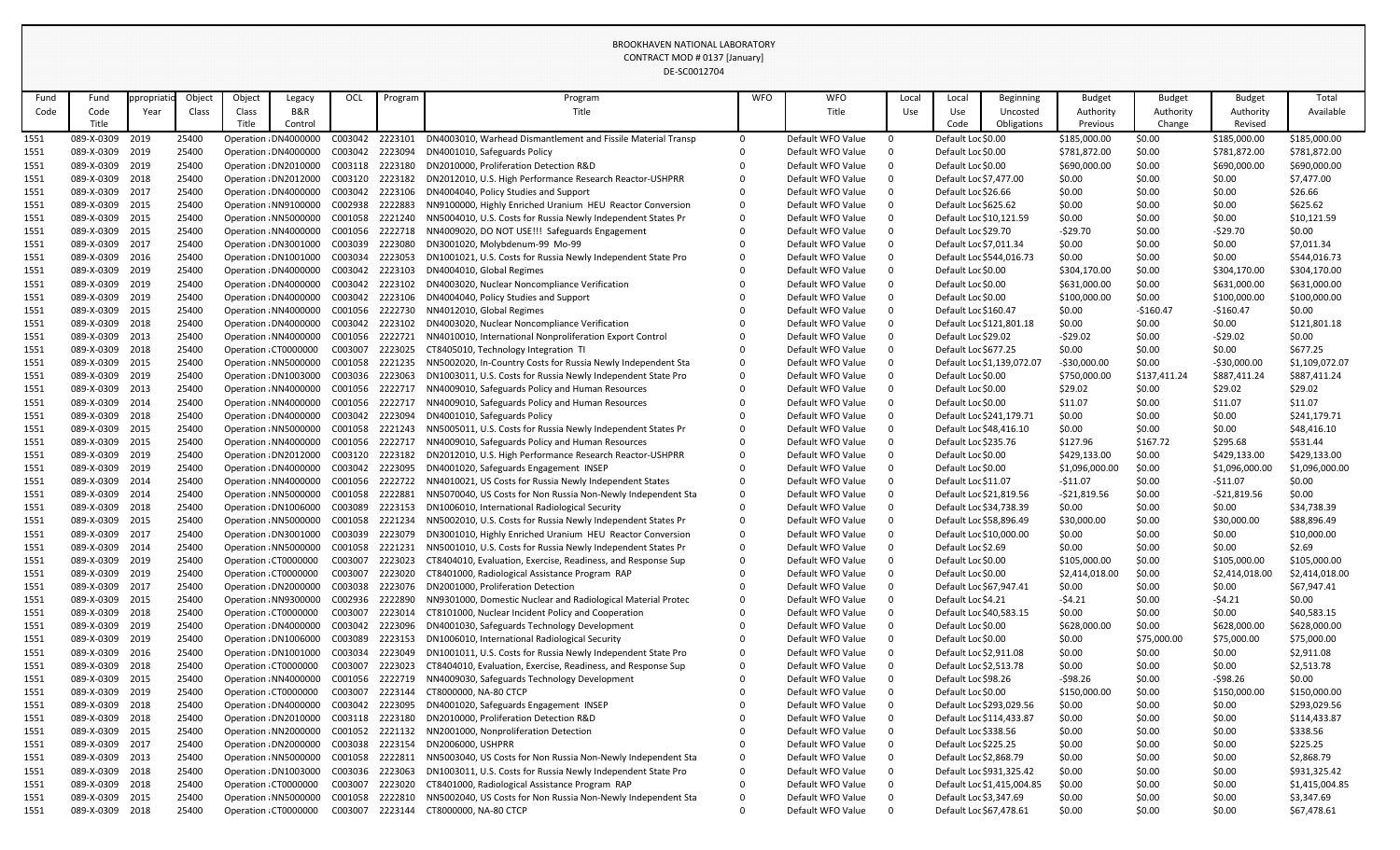|              |                                          |            |                |        |                                                |                    |                    | DE-SC0012704                                                                                |            |                                        |          |                         |                            |                  |                  |                  |                             |
|--------------|------------------------------------------|------------|----------------|--------|------------------------------------------------|--------------------|--------------------|---------------------------------------------------------------------------------------------|------------|----------------------------------------|----------|-------------------------|----------------------------|------------------|------------------|------------------|-----------------------------|
| Fund         | Fund                                     | ppropriati | Object         | Object | Legacy                                         | OCL                | Program            | Program                                                                                     | <b>WFO</b> | <b>WFO</b>                             | Local    | Local                   | <b>Beginning</b>           | <b>Budget</b>    | <b>Budget</b>    | <b>Budget</b>    | Total                       |
| Code         | Code                                     | Year       | Class          | Class  | <b>B&amp;R</b>                                 |                    |                    | Title                                                                                       |            | Title                                  | Use      | Use                     | Uncosted                   | Authority        | Authority        | Authority        | Available                   |
|              | Title                                    |            |                | Title  | Control                                        |                    |                    |                                                                                             |            |                                        |          | Code                    | Obligations                | Previous         | Change           | Revised          |                             |
| 1557         | 089-X-0309                               | 2012       | 25400          |        | Operation : NN5000000                          | C001058            | 2222290            | NN5010000, International Contributions UK                                                   |            | Default WFO Value                      |          | Default Loc \$42,854.56 |                            | \$0.00           | \$0.00           | \$0.00           | \$42,854.56                 |
| 1650         | 089-X-0313 - 12010                       |            | 25400          |        | Operation : PS0000000                          | C001075            | 2221514            | PS0202132, Advisory and Assistance, Diversity Programs                                      |            | Default WFO Value                      |          | Default Loc \$31,245.57 |                            | \$0.00           | \$0.00           | \$0.00           | \$31,245.57                 |
| 1689         | 089-14/15-03 2014                        |            | 25400          |        | Operation : PS0000000                          | C001075 2222565    |                    | PS0202200, A&A, Counterterrorism                                                            |            | Default WFO Value                      |          | Default Loc \$2,021.13  |                            | \$0.00           | \$0.00           | \$0.00           | \$2,021.13                  |
| 1751         | 089-X-0315 2013                          |            | 25400          |        | Operation : EZ5000000                          | C002226            | 1110981            | EZ5012300 - BRNL-0030 Soil and Water Remediation - Brookhave                                |            | Default WFO Value                      |          |                         | Default Loc \$368,597.47   | \$0.00           | \$0.00           | \$0.00           | \$368,597.47                |
| 1751         | 089-X-0315 2019                          |            | 25400          |        | Operation : EZ5000000                          | C002226            | 1110983            | EZ5012410 - BRNL-0041 Nuclear Facility Decontamination and D                                | $\Omega$   | Default WFO Value                      |          | Default Loc \$0.00      |                            | \$0.00           | \$79,000.00      | \$79,000.00      | \$79,000.00                 |
| 1751         | 089-X-0315 2015                          |            | 25400          |        | Operation : EZ5000000                          | C002226            | 1110981            | EZ5012300 - BRNL-0030 Soil and Water Remediation - Brookhave                                | $\Omega$   | Default WFO Value                      |          | Default Loc \$47.62     |                            | \$0.00           | \$0.00           | \$0.00           | \$47.62                     |
| 2300         | 089-X-4180 2018                          |            | 25400          |        | Operation : ST0000000                          | C001087            | 2924306            | ST6001031, Production                                                                       |            | Default WFO Value                      |          |                         | Default Loc \$2,070,079.86 | \$1,080,000.00   | \$0.00           | \$1,080,000.00   | \$3,150,079.86              |
| 2300         | 089-X-4180 2018                          |            | 25400          |        | Operation : ST0000000                          | C001087            | 2924280            | ST6001032, Hot Cell and Other National Lab Facilities                                       |            | Default WFO Value                      |          |                         | Default Loc \$1,029,775.87 | \$800,000.00     | \$0.00           | \$800,000.00     | \$1,829,775.87              |
| 2300         | 089-X-4180                               | 2018       | 25400          |        | Operation : ST0000000                          | C001087            | 2924424            | ST5001040, Actinium-225 Technology Research and Integration                                 |            | Default WFO Value                      |          |                         | Default Loc \$921,000.00   | \$0.00           | \$0.00           | \$0.00           | \$921,000.00                |
| 2300         | 089-X-4180 2018                          |            | 25400          |        | Operation : ST0000000                          | C001087            | 2924281            | ST6001034, Facility Upgrades                                                                |            | Default WFO Value                      |          |                         | Default Loc \$794,983.94   | \$0.00           | \$0.00           | \$0.00           | \$794,983.94                |
| 2300         | 089-X-4180 2014                          |            | 25400          |        | Operation : ST0000000                          | C001087            | 2720714            | ST5001020, Brookhaven Linear Isotope Producer BLIP                                          |            | Default WFO Value                      |          |                         | Default Loc \$70,772.18    | \$0.00           | \$0.00           | \$0.00           | \$70,772.18                 |
| 2300         | 089-X-4180                               | 2018       | 25400          |        | Operation : ST0000000                          | C001087            | 2720718            | ST6001020, Brookhaven Linear Isotope Producer BLIP                                          |            | Default WFO Value                      |          |                         | Default Loc \$460,780.05   | \$300,000.00     | \$0.00           | \$300,000.00     | \$760,780.05                |
| 2300         | 089-X-4180 2019                          |            | 25400          |        | Operation : ST0000000                          | C001087            | 2924280            | ST6001032, Hot Cell and Other National Lab Facilities                                       |            | Default WFO Value                      |          | Default Loc \$0.00      |                            | \$0.00           | \$900,000.00     | \$900,000.00     | \$900,000.00                |
| 2300         | 089-X-4180 2018                          |            | 32003          |        | Accelerato ST0000000                           | C001087            | 2924281            | ST6001034, Facility Upgrades                                                                |            | Default WFO Value                      | 485395   | CHAIP                   | \$1,970,000.00             | \$0.00           | \$0.00           | \$0.00           | \$1,970,000.00              |
| 2300         | 089-X-4180 2017                          |            | 25400          |        | Operation : ST0000000                          | C001087            | 2924424            | ST5001040, Actinium-225 Technology Research and Integration                                 |            | Default WFO Value                      |          |                         | Default Loc \$244,681.97   | \$0.00           | \$0.00           | \$0.00           | \$244,681.97                |
| 2300         | 089-X-4180 2019                          |            | 25400          |        | Operation : ST0000000                          | C001087            | 2720718            | ST6001020, Brookhaven Linear Isotope Producer BLIP                                          |            | Default WFO Value                      |          | Default Loc \$0.00      |                            | \$0.00           | \$250,000.00     | \$250,000.00     | \$250,000.00                |
| 2300         | 089-X-4180 2019                          |            | 25400          |        | Operation : ST0000000                          | C001087            | 2924306            | ST6001031, Production                                                                       |            | Default WFO Value                      |          | Default Loc \$0.00      |                            | \$0.00           | \$949,000.00     | \$949,000.00     | \$949,000.00                |
| 2300         | 089-X-4180 2018                          |            | 25400          |        | Operation : ST0000000                          | C001087            | 2720714            | ST5001020, Brookhaven Linear Isotope Producer BLIP                                          |            | Default WFO Value                      |          |                         | Default Loc \$289,000.00   | \$0.00           | \$0.00           | \$0.00           | \$289,000.00                |
| 2300         | 089-X-4180 2018                          |            | 25400          |        | Operation : ST0000000                          | C001087            | 2720716            | ST5002000, University Research                                                              |            | Default WFO Value                      | $\Omega$ | Default Loc \$33,063.17 |                            | \$0.00           | \$0.00           | \$0.00           | \$33,063.17                 |
| 2300         | 089-X-4180 2015                          |            | 32003          |        | Accelerato ST0000000                           | C001087            | 2924281            | ST6001034, Facility Upgrades                                                                |            | Default WFO Value                      | 485395   | CHAIP                   | \$70,203.23                | \$0.00           | \$0.00           | \$0.00           | \$70,203.23                 |
| 2300         | 089-X-4180 2016                          |            | 25400          |        | Operation : ST0000000                          | C001087            | 2924282            | ST6001036, Technical Services                                                               |            | Default WFO Value                      |          |                         | Default Loc \$18,396.78    | \$0.00           | \$0.00           | \$0.00           | \$18,396.78                 |
| 2300         | 089-X-4180 2019                          |            | 25400          |        | Operation : ST0000000                          | C001087            | 2720715            | ST5001030, Other National Lab Research                                                      |            | Default WFO Value                      |          | Default Loc \$0.00      |                            | \$0.00           | \$250,000.00     | \$250,000.00     | \$250,000.00                |
| 2300         | 089-X-4180 2018                          |            | 25400          |        | Operation : ST0000000                          | C001087            | 2720715            | ST5001030, Other National Lab Research                                                      |            | Default WFO Value                      |          |                         | Default Loc \$547,559.87   | \$250,000.00     | \$0.00           | \$250,000.00     | \$797,559.87                |
| 5300         | 089-X-0318 - 12016                       |            | 25400          |        | Operation : TE1100000                          | C002798            | 3123789            | TE1101000, Transmission Reliability & Renewables Integration                                |            | Default WFO Value<br>Default WFO Value |          | Default Loc \$136.88    |                            | \$0.00           | \$0.00           | \$0.00           | \$136.88                    |
| 5300<br>5300 | 089-X-0318 - 12016<br>089-X-0318 - 12017 |            | 25400<br>25400 |        | Operation : TE1100000<br>Operation : TE1300000 | C002798<br>C002800 | 3123802<br>3123803 | TE1104000, Energy Systems Predictive Capability<br>TE1301000, Cyber for Energy Security R&D |            | Default WFO Value                      |          | Default Loc \$15,077.50 | Default Loc \$136,065.59   | \$0.00<br>\$0.00 | \$0.00<br>\$0.00 | \$0.00<br>\$0.00 | \$136,065.59<br>\$15,077.50 |
| 5300         | 089-X-0318 - 12016                       |            | 25400          |        | Operation: TE1200000                           | C002799            | 3123812            | TE1206000, Advanced Secure Sensors High Fidelity Low Cost                                   |            | Default WFO Value                      |          | Default Loc \$22.70     |                            | \$0.00           | \$0.00           | \$0.00           | \$22.70                     |
| 5300         | 089-X-0318 - 12016                       |            |                |        | Operation : TE1200000                          | C002799            |                    | TE1204000, Dynamic Controls & Communications                                                |            | Default WFO Value                      |          | Default Loc \$205.91    |                            | \$0.00           | \$0.00           | \$0.00           | \$205.91                    |
| 5300         | 089-X-0318 - 12017                       |            | 25400<br>25400 |        | Operation : TE1200000                          | C002799            | 3123810<br>3123809 | TE1203000, Advance Distribution Management System                                           |            | Default WFO Value                      |          | Default Loc \$621.94    |                            | \$0.00           | \$0.00           | \$0.00           | \$621.94                    |
| 5300         | 089-X-0318 - 12019                       |            | 25400          |        | Operation : TE1100000                          | C002798            | 3123785            | TE1103000, Advanced Modeling Grid Research                                                  |            | Default WFO Value                      |          | Default Loc \$0.00      |                            | \$0.00           | \$93,100.00      | \$93,100.00      | \$93,100.00                 |
| 5300         | 089-X-0318 - 12016                       |            | 25400          |        | Operation : TE1300000                          | C002800            | 3123815            | TE1305000, Virtual Energy Sector Forensics Analysis Platform                                |            | Default WFO Value                      |          | Default Loc \$117.37    |                            | \$0.00           | \$0.00           | \$0.00           | \$117.37                    |
| 5300         | 089-X-0318 - 12016                       |            | 25400          |        | Operation : TE1200000                          | C002799            | 3123792            | TE1201000, Smart Grid                                                                       |            | Default WFO Value                      |          | Default Loc \$2,262.82  |                            | \$0.00           | \$0.00           | \$0.00           | \$2,262.82                  |
| 5300         | 089-X-0318 - 12016                       |            | 25400          |        | Operation : TE1300000                          | C002800            | 3123804            | TE1302000, Cyber for Energy Security OPS                                                    |            | Default WFO Value                      |          | Default Loc \$200.26    |                            | \$0.00           | \$0.00           | \$0.00           | \$200.26                    |
| 5300         | 089-X-0318 - 12017                       |            | 25400          |        | Operation : TE1400000                          | C002801            | 3123795            | TE1400000, Energy Storage                                                                   |            | Default WFO Value                      |          | Default Loc \$260.97    |                            | \$0.00           | \$0.00           | \$0.00           | \$260.97                    |
| 5300         | 089-X-0318 - 12018                       |            | 25400          |        | Operation : TE1200000                          | C002799            | 3123811            | TE1205000, Resilient Electric Distribution Grid R&D                                         |            | Default WFO Value                      |          | Default Loc \$85,000.00 |                            | \$0.00           | \$0.00           | \$0.00           | \$85,000.00                 |
| 5300         | 089-X-0318 - 12018                       |            | 25400          |        | Operation : TE1100000                          | C002798            | 3123785            | TE1103000, Advanced Modeling Grid Research                                                  |            | Default WFO Value                      |          |                         | Default Loc \$700,000.00   | \$0.00           | \$0.00           | \$0.00           | \$700,000.00                |
| 5300         | 089-X-0318 - 12017                       |            | 25400          |        | Operation : TE1100000                          | C002798            | 3123816            | TE1104010, Monitoring and Real-Time Analysis                                                |            | Default WFO Value                      |          |                         | Default Loc \$14,277.03    | \$0.00           | \$0.00           | \$0.00           | \$14,277.03                 |
| 5300         | 089-X-0318 - 12017                       |            | 25400          |        | Operation : TE1100000                          | C002798 3123785    |                    | TE1103000, Advanced Modeling Grid Research                                                  |            | Default WFO Value                      |          |                         | Default Loc \$216,741.77   | \$0.00           | \$0.00           | \$0.00           | \$216,741.77                |
| 5300         | 089-X-0318 - 12016                       |            | 25400          |        | Operation : TF0000000                          | C002802            | 3123796            | TF0000000, Transmission Permitting and Technical Assistance                                 |            | Default WFO Value                      |          | Default Loc \$121.66    |                            | \$0.00           | \$0.00           | \$0.00           | \$121.66                    |
| 5300         | 089-X-0318 - 12017                       |            | 25400          |        | Operation : TE1200000                          | C002799            | 3123811            | TE1205000, Resilient Electric Distribution Grid R&D                                         |            | Default WFO Value                      |          |                         | Default Loc \$24,915.99    | \$0.00           | \$0.00           | \$0.00           | \$24,915.99                 |
| 5350         | 089-X-0319 2017                          |            | 25400          |        | Operation : AF5800000                          | C000822            | 2720965            | AF5861010, Spent Fuel and Waste Disposition Program Manageme                                | 0          | Default WFO Value                      |          | Default Loc \$880.51    |                            | \$0.00           | \$0.00           | \$0.00           | \$880.51                    |
| 5350         | 089-X-0319 2017                          |            | 25400          |        | Operation : AF5800000                          | C000822            | 2720875            | AF5832030, Program Assessment & Coordination                                                |            | Default WFO Value                      |          |                         | Default Loc \$95,817.94    | \$0.00           | \$0.00           | \$0.00           | \$95,817.94                 |
| 5350         | 089-X-0319 2017                          |            | 25400          |        | Operation : AF5800000                          | C000822            | 2720625            | AF5855000, Fuel Resources R&D                                                               |            | Default WFO Value                      |          | Default Loc \$349.62    |                            | \$0.00           | \$0.00           | \$0.00           | \$349.62                    |
| 5350         | 089-X-0319 2018                          |            | 25400          |        | Operation: RC0000000                           | C003241 2720978    |                    | RC0504000, Program Assessment and Coordination                                              |            | Default WFO Value                      |          | Default Loc \$1,959.17  |                            | \$0.00           | \$0.00           | \$0.00           | \$1,959.17                  |
| 5350         | 089-X-0319 2018                          |            | 25400          |        | Operation : AF5800000                          | C000822            | 2720955            | AF5832040, Management & Integration                                                         |            | Default WFO Value                      |          |                         | Default Loc \$600,000.00   | \$0.00           | \$0.00           | \$0.00           | \$600,000.00                |
| 5350         | 089-X-0319 2013                          |            | 25400          |        | Operation NT0000000                            | C003240            | 2720775            | NT0104000, Reactor Materials                                                                |            | Default WFO Value                      |          | Default Loc \$15,625.67 |                            | $-$15,625.67$    | \$0.00           | $-$15,625.67$    | \$0.00                      |
| 5350         | 089-X-0319 2018                          |            | 25400          |        | Operation : AF5800000                          | C000822            | 2720703            | AF5835000, Safeguards                                                                       |            | Default WFO Value                      |          | Default Loc \$9,411.85  |                            | \$0.00           | \$0.00           | \$0.00           | \$9,411.85                  |
| 5350         | 089-X-0319 2018                          |            | 25400          |        | Operation : NT0000000                          | C003240            | 2720882            | NT0402000, National Scientific User Facility NSUF Activiti                                  |            | Default WFO Value                      |          |                         | Default Loc \$82,982.75    | \$0.00           | \$0.00           | \$0.00           | \$82,982.75                 |
| 5350         | 089-X-0319 2019                          |            | 25400          |        | Operation : AF5800000                          | C000822            | 2720703            | AF5835000, Safeguards                                                                       |            | Default WFO Value                      |          | Default Loc \$0.00      |                            | \$35,000.00      | \$15,000.00      | \$50,000.00      | \$50,000.00                 |
| 5350         | 089-X-0319 2019                          |            | 25400          |        | Operation : AF5800000                          | C000822            | 2720875            | AF5832030, Program Assessment & Coordination                                                |            | Default WFO Value                      |          | Default Loc \$0.00      |                            | \$0.00           | \$32,750.00      | \$32,750.00      | \$32,750.00                 |
| 5350         | 089-X-0319 2019                          |            | 25400          |        | Operation : RC0000000                          | C003241            | 2720992            | RC0603000, Management and Integration                                                       |            | Default WFO Value                      |          | Default Loc \$0.00      |                            | \$100,000.00     | \$0.00           | \$100,000.00     | \$100,000.00                |
| 5350         | 089-X-0319 2016                          |            | 25400          |        | Operation : AF0400000                          | C002768            | 2720880            | AF0440000, Program Support                                                                  |            | Default WFO Value                      | 0        | Default Loc \$69.67     |                            | \$0.00           | \$0.00           | \$0.00           | \$69.67                     |
|              |                                          |            |                |        |                                                |                    |                    |                                                                                             |            |                                        |          |                         |                            |                  |                  |                  |                             |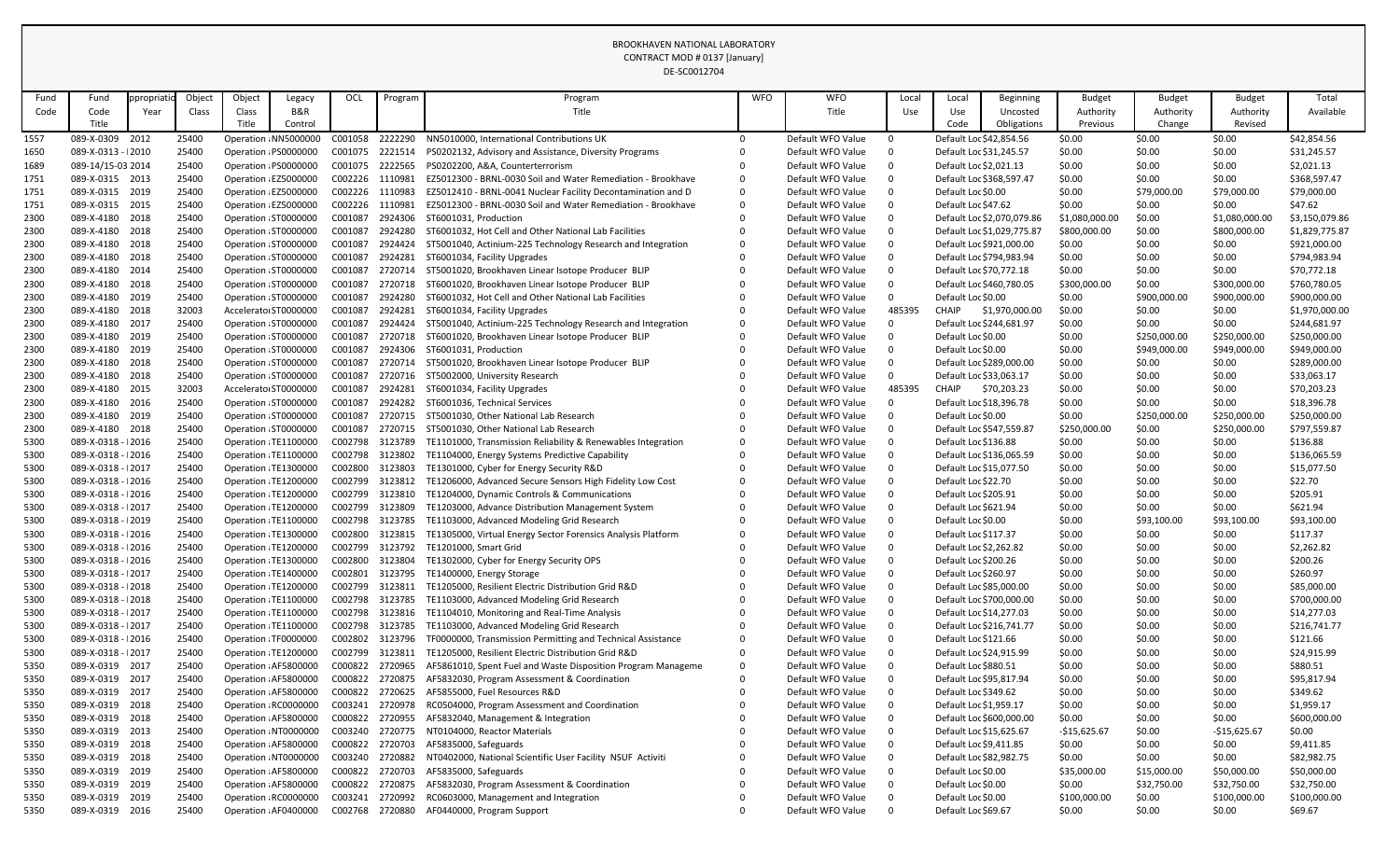|      |                   |              |        |        |                       |         |         | DE-SC0012704                                                 |            |                           |              |                          |                            |               |               |                |                |
|------|-------------------|--------------|--------|--------|-----------------------|---------|---------|--------------------------------------------------------------|------------|---------------------------|--------------|--------------------------|----------------------------|---------------|---------------|----------------|----------------|
| Fund | Fund              | ppropriation | Object | Object | Legacy                | OCL     | Program | Program                                                      | <b>WFO</b> | <b>WFO</b>                | Local        | Local                    | <b>Beginning</b>           | <b>Budget</b> | <b>Budget</b> | <b>Budget</b>  | Total          |
| Code | Code              | Year         | Class  | Class  | <b>B&amp;R</b>        |         |         | Title                                                        |            | Title                     | Use          | Use                      | Uncosted                   | Authority     | Authority     | Authority      | Available      |
|      | Title             |              |        | Title  | Control               |         |         |                                                              |            |                           |              | Code                     | Obligations                | Previous      | Change        | Revised        |                |
| 5350 | 089-X-0319        | 2017         | 25400  |        | Operation : RC0000000 | C003241 | 2720918 | RC0424000, ARC International Collaborations                  |            | Default WFO Value         | $\Omega$     | Default Loc \$368.52     |                            | \$0.00        | \$0.00        | \$0.00         | \$368.52       |
| 5350 | 089-X-0319 2019   |              | 25400  |        | Operation : AF5800000 | C000822 | 2720667 | AF5810000, Advanced Fuels Research, Development and Testing  |            | Default WFO Value         | $\Omega$     | Default Loc \$0.00       |                            | \$130,000.00  | \$291,600.00  | \$421,600.00   | \$421,600.00   |
| 5350 | 089-X-0319 2018   |              | 25400  |        | Operation : AF5800000 | C000822 | 2720667 | AF5810000, Advanced Fuels Research, Development and Testing  |            | Default WFO Value         |              | Default Loc \$66,204.83  |                            | \$0.00        | \$0.00        | \$0.00         | \$66,204.83    |
| 5350 | 089-X-0319 2018   |              | 25400  |        | Operation : AF5800000 | C000822 | 2720874 | AF5832020, Systems Analysis                                  |            | Default WFO Value         | $\Omega$     | Default Loc \$44,460.21  |                            | \$0.00        | \$0.00        | \$0.00         | \$44,460.21    |
| 5350 | 089-X-0319 2014   |              | 25400  |        | Operation : AF5800000 | C000822 | 2720875 | AF5832030, Program Assessment & Coordination                 |            | Default WFO Value         | $\Omega$     | Default Loc \$225,721.21 |                            | \$0.00        | \$0.00        | \$0.00         | \$225,721.21   |
| 5350 | 089-X-0319 2018   |              | 25400  |        | Operation : NT0000000 | C003240 | 2720928 | NT0503000, Integrated Performance and Safety Codes - Reactor |            | Default WFO Value         | 0            |                          | Default Loc \$274,950.00   | \$0.00        | \$0.00        | \$0.00         | \$274,950.00   |
| 5350 | 089-X-0319 2019   |              | 25400  |        | Operation : AF5800000 | C000822 | 2720874 | AF5832020, Systems Analysis                                  |            | Default WFO Value         | $\Omega$     | Default Loc \$0.00       |                            | \$85,000.00   | \$176,054.00  | \$261,054.00   | \$261,054.00   |
| 5350 | 089-X-0319 2018   |              | 25400  |        | Operation : AF5800000 | C000822 | 2720875 | AF5832030, Program Assessment & Coordination                 |            | Default WFO Value         | $\Omega$     | Default Loc \$536,000.00 |                            | \$0.00        | \$0.00        | \$0.00         | \$536,000.00   |
| 5450 | 089-X-0321        | 2018         | 25400  |        | Operation GT0000000   | C002910 | 1005623 | GT0200000, Low Temperature and Co-produced Rescourc          |            | Default WFO Value         | 0            | Default Loc \$142,141.00 |                            | \$0.00        | \$0.00        | \$0.00         | \$142,141.00   |
| 5450 | 089-X-0321        | 2018         | 25400  |        | Operation : BT0000000 | C000848 | 1004219 | BT0304030, Buildings-to-Grid                                 |            | Default WFO Value         | 0            | Default Loc \$668,131.93 |                            | \$0.00        | \$0.00        | \$0.00         | \$668,131.93   |
| 5450 | 089-X-0321 2018   |              | 25400  |        | Operation : GT0000000 | C002910 | 1005613 | GT0300000, Hydrothermal                                      |            | Default WFO Value         | $\Omega$     |                          | Default Loc \$247,868.06   | \$0.00        | \$0.00        | \$0.00         | \$247,868.06   |
| 5450 | 089-X-0321 2014   |              | 25400  |        | Operation : GT0000000 | C002910 | 1005612 | GT0100000, Enhanced Geothermal Systems                       |            | Default WFO Value         | $\Omega$     | Default Loc \$6,283.33   |                            | \$0.00        | \$0.00        | \$0.00         | \$6,283.33     |
| 5450 | 089-X-0321 2017   |              | 25400  |        | Operation HT0000000   | C002796 | 1009190 | HT0100000, Fuel Cell Systems R&D                             |            | Default WFO Value         | $\Omega$     | Default Loc \$8,408.74   |                            | \$0.00        | \$0.00        | \$0.00         | \$8,408.74     |
| 5450 | 089-X-0321 2017   |              | 25400  |        | Operation : HT0000000 | C002796 | 2223156 | HT1100000, Technology Acceleration                           |            | Default WFO Value         | $\Omega$     | Default Loc \$2,577.39   |                            | \$0.00        | \$0.00        | \$0.00         | \$2,577.39     |
| 5450 | 089-X-0321 2019   |              | 25400  |        | Operation : VT0000000 | C001096 | 1005554 | VT1201000, Batteries & Electric Drive Technology - Energy St |            | Default WFO Value         | $\Omega$     | Default Loc \$0.00       |                            | \$600,000.00  | \$830,000.00  | \$1,430,000.00 | \$1,430,000.00 |
| 5450 | 089-X-0321 2018   |              | 25400  |        | Operation : HT0000000 | C002796 | 1009190 | HT0100000, Fuel Cell Systems R&D                             |            | Default WFO Value         | $\Omega$     | Default Loc \$500,000.00 |                            | \$0.00        | \$0.00        | \$0.00         | \$500,000.00   |
| 5450 | 089-X-0321 2016   |              | 25400  |        | Operation : ED0000000 | C000949 | 1009209 | ED2701000, Next Generation Manufacturing                     |            | Default WFO Value         | $\Omega$     |                          | Default Loc \$491,168.00   | \$0.00        | \$0.00        | \$0.00         | \$491,168.00   |
| 5450 | 089-X-0321        | 2016         | 25400  |        | Operation : VT0000000 | C001096 | 1005556 | VT1301000, Vehicle and System Simulation and Testing - Vehic |            | Default WFO Value         | $\Omega$     | Default Loc \$5,774.29   |                            | \$0.00        | \$0.00        | \$0.00         | \$5,774.29     |
| 5450 | 089-X-0321 2016   |              | 25400  |        | Operation : PG0000000 | C002840 | 1005604 | PG0400000, Innovation & Deployment                           |            | Default WFO Value         | $\Omega$     | Default Loc \$40,972.14  |                            | \$0.00        | \$0.00        | \$0.00         | \$40,972.14    |
| 5450 | 089-X-0321 2017   |              | 25400  |        | Operation : SL0000000 | C002911 | 1005616 | SL0300000, Systems Integration Balance of Systems and Power  |            | Default WFO Value         | $\Omega$     |                          | Default Loc \$1,144,050.20 | \$0.00        | \$0.00        | \$0.00         | \$1,144,050.20 |
| 5450 | 089-X-0321        | 2015         | 25400  |        | Operation : ED0000000 | C000949 | 1009209 | ED2701000, Next Generation Manufacturing                     |            | Default WFO Value         | $\Omega$     | Default Loc \$38,883.50  |                            | \$0.00        | \$0.00        | \$0.00         | \$38,883.50    |
| 5450 | 089-X-0321 2018   |              | 25400  |        | Operation : BT0000000 | C000848 | 1004210 | BT0101000, Research and Development                          |            | Default WFO Value         | $\Omega$     | Default Loc \$31,868.07  |                            | \$0.00        | \$0.00        | \$0.00         | \$31,868.07    |
| 5450 | 089-X-0321        | 2018         | 25400  |        | Operation : VT0000000 | C001096 | 1005554 | VT1201000, Batteries & Electric Drive Technology - Energy St |            | Default WFO Value         | $\Omega$     |                          | Default Loc \$2,563,089.11 | \$0.00        | \$0.00        | \$0.00         | \$2,563,089.11 |
| 5450 | 089-X-0321 2016   |              | 25400  |        | Operation : HT0000000 | C002796 | 1009198 | HT0800000, Technology Validation                             |            | Default WFO Value         | $\Omega$     | Default Loc \$714.20     |                            | \$0.00        | \$0.00        | \$0.00         | \$714.20       |
| 5450 | 089-X-0321 2014   |              | 25400  |        | Operation : BM0100000 | C000846 | 1009218 | BM0107000, Biopower                                          |            | Default WFO Value         |              | Default Loc \$1,252.09   |                            | \$0.00        | \$0.00        | \$0.00         | \$1,252.09     |
| 5450 | 089-X-0321        | 2018         | 25400  |        | Operation : SL0000000 | C002911 | 1005622 | SL0200000, Photovoltaic R&D                                  |            | Default WFO Value         |              | Default Loc \$20,000.00  |                            | \$0.00        | \$0.00        | \$0.00         | \$20,000.00    |
| 5450 | 089-X-0321        | 2017         | 25400  |        | Operation : VT0000000 | C001096 | 1005556 | VT1301000, Vehicle and System Simulation and Testing - Vehic |            | Default WFO Value         |              | Default Loc \$7,401.00   |                            | \$0.00        | \$0.00        | \$0.00         | \$7,401.00     |
| 5450 | 089-X-0321 2016   |              | 25400  |        | Operation : HT0000000 | C002796 | 1009190 | HT0100000, Fuel Cell Systems R&D                             |            | Default WFO Value         | 302017       | TCF Fundin \$294.34      |                            | \$0.00        | \$0.00        | \$0.00         | \$294.34       |
| 5489 | 089-16/17-03 2016 |              | 25400  |        | Operation : 456100000 | C003005 | 6600073 | 456140358, Other Federal Agencies                            | 4861011    | CHAGRGX0012648-BNL 302027 |              |                          | OTT 16-17 \$139,579.00     | \$0.00        | \$0.00        | \$0.00         | \$139,579.00   |
| 5498 | 089-X-0321 2017   |              | 25400  |        | Operation : 456100000 | C003005 | 6600146 | 456160031, Industry - Domestic                               | 4860966    | CHAGR87366                | 0            | Default Loc \$21,653.25  |                            | \$0.00        | \$0.00        | \$0.00         | \$21,653.25    |
| 5499 | 089-X-0321 2014   |              | 25400  |        | Operation : 456100000 | C003005 | 6600072 | 456140357, Department of State - Other                       | 3011110    | CRAGRS-OES-10-IAA-00.0    |              | Default Loc \$45.77      |                            | \$0.00        | \$0.00        | \$0.00         | \$45.77        |
| 5499 | 089-X-0321 2016   |              | 25400  |        | Operation : 456100000 | C003005 | 6600072 | 456140357, Department of State - Other                       | 3012199    | CRAGR-S-OES-12-IA-0010    |              | Default Loc \$25,808.25  |                            | \$0.00        | \$0.00        | \$0.00         | \$25,808.25    |
| 5499 | 089-X-0321 2014   |              | 25400  |        | Operation : 456100000 | C003005 | 6600072 | 456140357, Department of State - Other                       | 3012882    | CRAGR 19318814Y0007 0     |              | Default Loc \$638.50     |                            | \$0.00        | \$0.00        | \$0.00         | \$638.50       |
| 6600 | 089X0337          | 2014         | 25400  |        | Operation : CJ0100000 | C002599 | 3166012 | CJ0100000, ARPA-E Projects                                   |            | Default WFO Value         | $\mathbf{0}$ | Default Loc \$1,823.77   |                            | \$0.00        | \$0.00        | \$0.00         | \$1,823.77     |
| 6600 | 089X0337          | 2016         | 25400  |        | Operation : CJ0100000 | C002599 | 3166012 | CJ0100000, ARPA-E Projects                                   |            | Default WFO Value         | 1314         |                          | ARPA-E Lat \$261,155.08    | \$0.00        | \$0.00        | \$0.00         | \$261,155.08   |
| 6600 | 089X0337          | 2014         | 25400  |        | Operation : CJ0100000 | C002599 | 3166012 | CJ0100000, ARPA-E Projects                                   |            | Default WFO Value         | 1250         | CHARPA-0(\$207.88        |                            | \$0.00        | \$0.00        | \$0.00         | \$207.88       |
| 6600 | 089X0337          | 2017         | 25400  |        | Operation : CJ0100000 | C002599 | 3166012 | CJ0100000, ARPA-E Projects                                   |            | Default WFO Value         | 1352         | ARPA-E Lat \$180,000.00  |                            | \$0.00        | \$0.00        | \$0.00         | \$180,000.00   |
| 6600 | 089X0337          | 2014         | 25400  |        | Operation : CJ0100000 | C002599 | 3166012 | CJ0100000, ARPA-E Projects                                   |            | Default WFO Value         | 1249         | CHARPA-0(\$34,392.47     |                            | \$0.00        | \$0.00        | \$0.00         | \$34,392.47    |
|      |                   |              |        |        |                       |         |         |                                                              |            |                           |              |                          |                            |               |               |                |                |

**FPDS-NG Total [Action Obligation] FPDS-NG Total [Base And Exercised Options Value] \$285,861,835.68 FPDS-NG Total [Base And All Options Value]** 

| <b>Non-Appropriated Total</b>     |  |                | \$23,990,556.51    \$12,904,682.86    \$9,237,335.44    \$22,142,018.30    \$46,132,574.81 |
|-----------------------------------|--|----------------|--------------------------------------------------------------------------------------------|
| <b>Other Federal Agency Total</b> |  | \$1,135,689.91 | \$49,134,445.89                                                                            |
| <b>DOE Appropriated Total</b>     |  |                | \$241,222,427.47 \$147,357,362.60 \$276,624,500.24 \$423,981,862.84 \$665,204,290.31       |
|                                   |  |                |                                                                                            |

**SF-30 Total \$313,211,739.96 \$161,397,735.37 \$285,861,835.68 \$447,259,571.05 \$760,471,311.01**

| \$276,624,500.24 |  |
|------------------|--|
| \$285,861,835.68 |  |
| \$285,861,835.68 |  |
|                  |  |